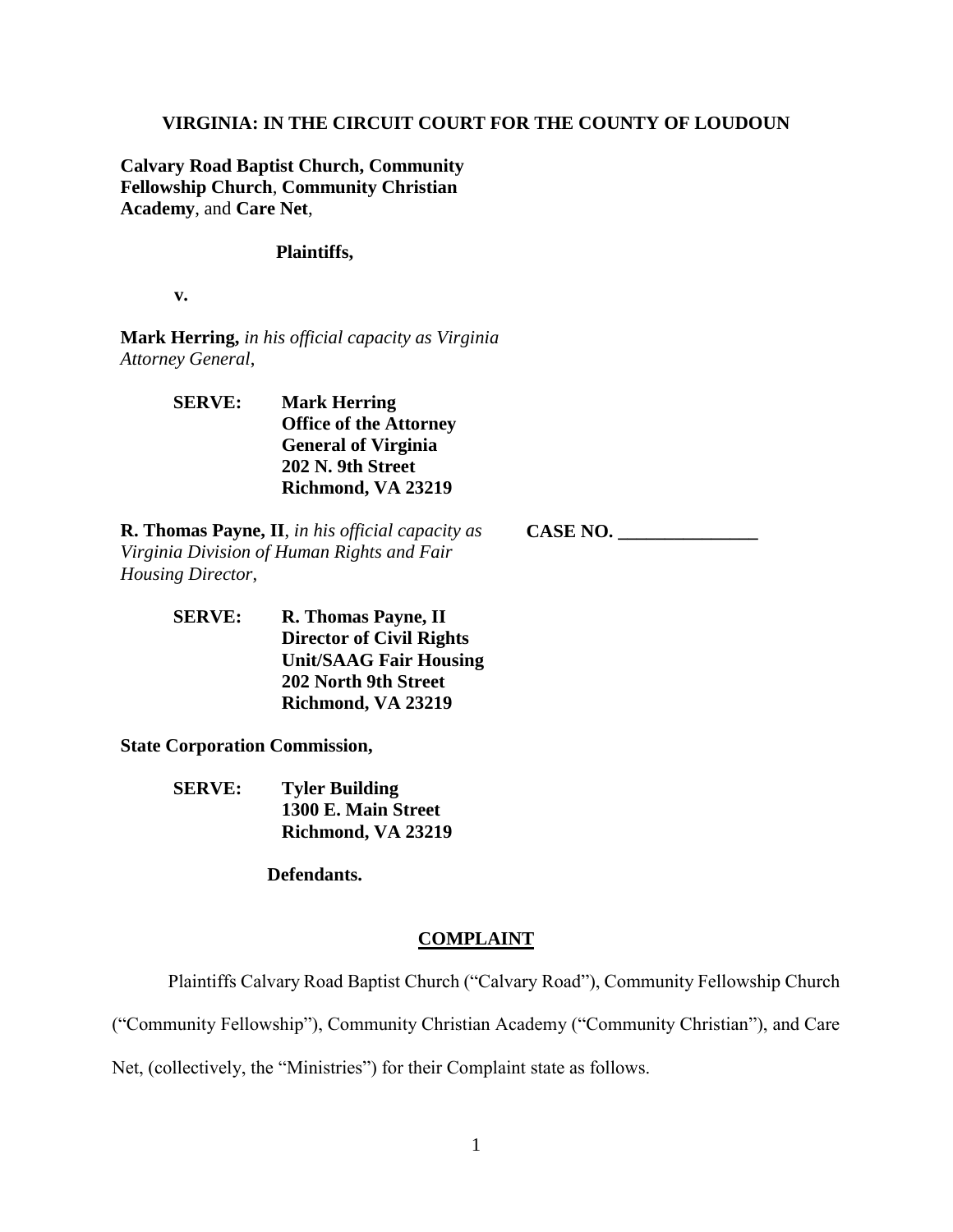### **INTRODUCTION**

Plaintiffs are Christ-centered, Bible-based ministries that have served their communities for decades in many different ways. Calvary Road Baptist Church and Community Fellowship Church open their church doors to the community by inviting everyone in to learn about Christ and to grow in their relationship with Him. Calvary Road Christian School (a ministry of Calvary Road Baptist Church), Grace Christian School (a ministry of Community Fellowship Church), and Community Christian Academy educate their students by teaching each subject through the lens of the Gospel. Care Net offers help and hope to pregnant mothers in need by supporting one of the largest networks of pregnancy centers, churches, and volunteers in the U.S. Each organization ultimately uses its resources as an opportunity to share the love and teachings of Jesus Christ.

Now the very essence of these Ministries is in jeopardy. In April 2020, Governor Ralph Northam signed SB 868, dubbed the Virginia Values Act by its supporters, into law. But rather than protect values, the Act forces people of faith to adopt a particular government ideology under threat of punishment. SB 868 purports to forbid businesses and organizations from discriminating on the basis of sexual orientation and gender identity, but in practice it tramples on the free exercise and free speech rights of religious ministries like Plaintiffs. The Act went into effect July 1, 2020, and now threatens the biblical foundations that Plaintiffs were established upon because the Act lacks any effective religious exemptions for these Ministries.

A day before signing SB 868, the Governor signed HB 1429, which requires the Ministries and other employers that provide health insurance to cover medical treatment that promotes a certain ideology about gender and sexuality. Specifically, it mandates that if the Ministries wish to offer health insurance to their employees, they must cover sex reassignment and "gender affirming" medical procedures — actions that violate their religious convictions.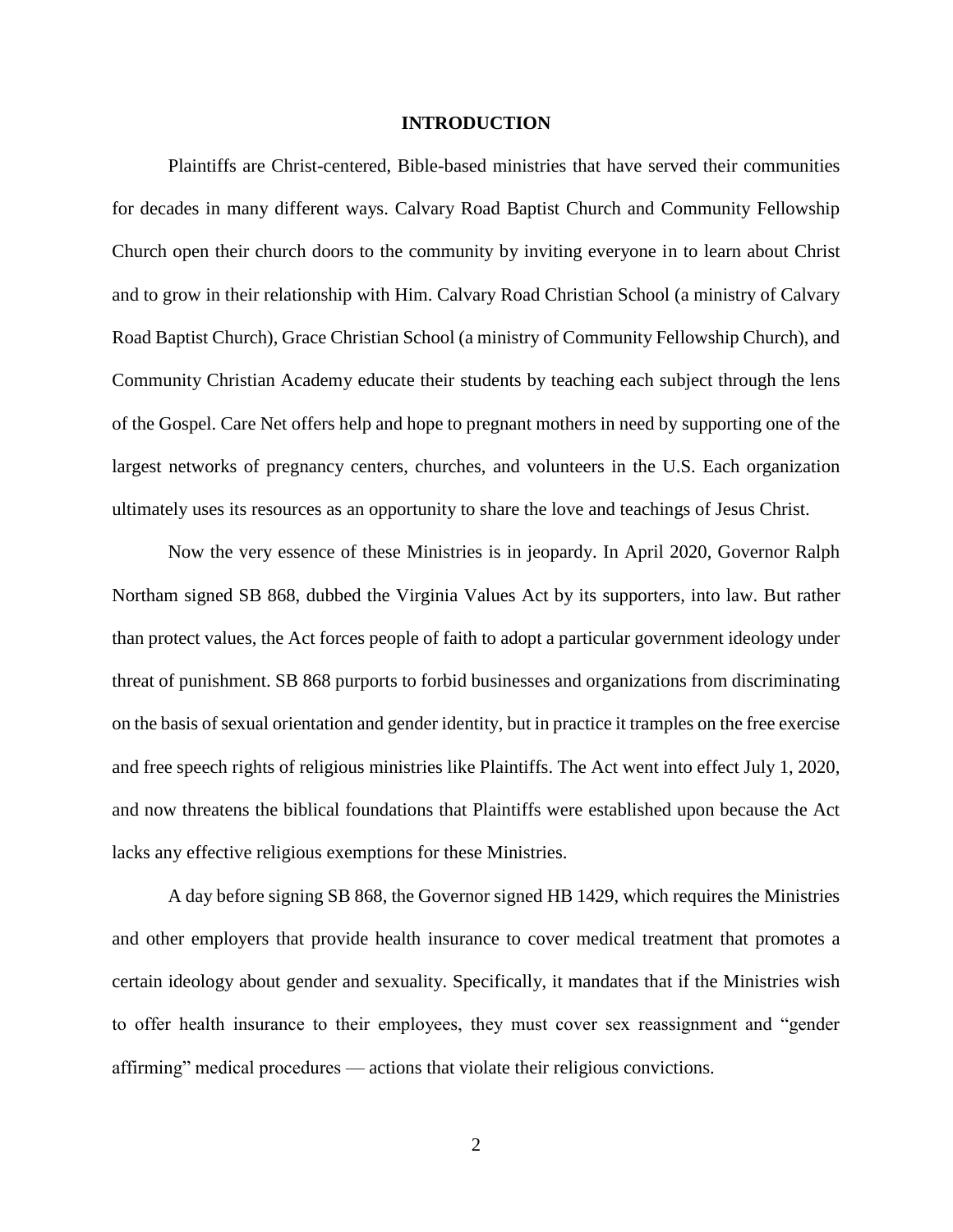For the Ministries, personnel is policy; and so they intentionally employ staff and recruit volunteers who further their respective Christian missions. Virginia's new laws, however, make this free religious exercise and association impossible — and label these liberties "discrimination." Together, SB 868 and HB 1429:

- require the Ministries to hire employees who do not share and follow their beliefs on biblical marriage, sexuality, and gender;
- mandate that the Ministries hire employees whose beliefs and lifestyle are antagonistic to the Ministries' convictions;
- prohibit the Ministries from terminating employees who oppose their missions and convictions;
- require the Ministries to provide their services in a manner that violates their beliefs, by subscribing to ideologies about marriage, sexuality, and gender that the Bible teaches are false;
- ban the Ministries from "directly or indirectly" communicating biblical beliefs on marriage, sexuality, and gender;
- make the Ministries use their facilities in a way that contradicts biblical teachings on sexuality, marriage, and gender;
- force the Ministries to pay for "gender reassignment" procedures in their employee health plans, even though the Ministries object on religious grounds.

SB 868 puts the Ministries in an impossible position: they must either abandon the religious convictions they were founded upon, or be ready to face investigations, an onerous administrative process, fines up to \$100,000 for each violation, unlimited compensatory and punitive damages and attorney-fee awards, and court orders forcing them to engage in actions that would violate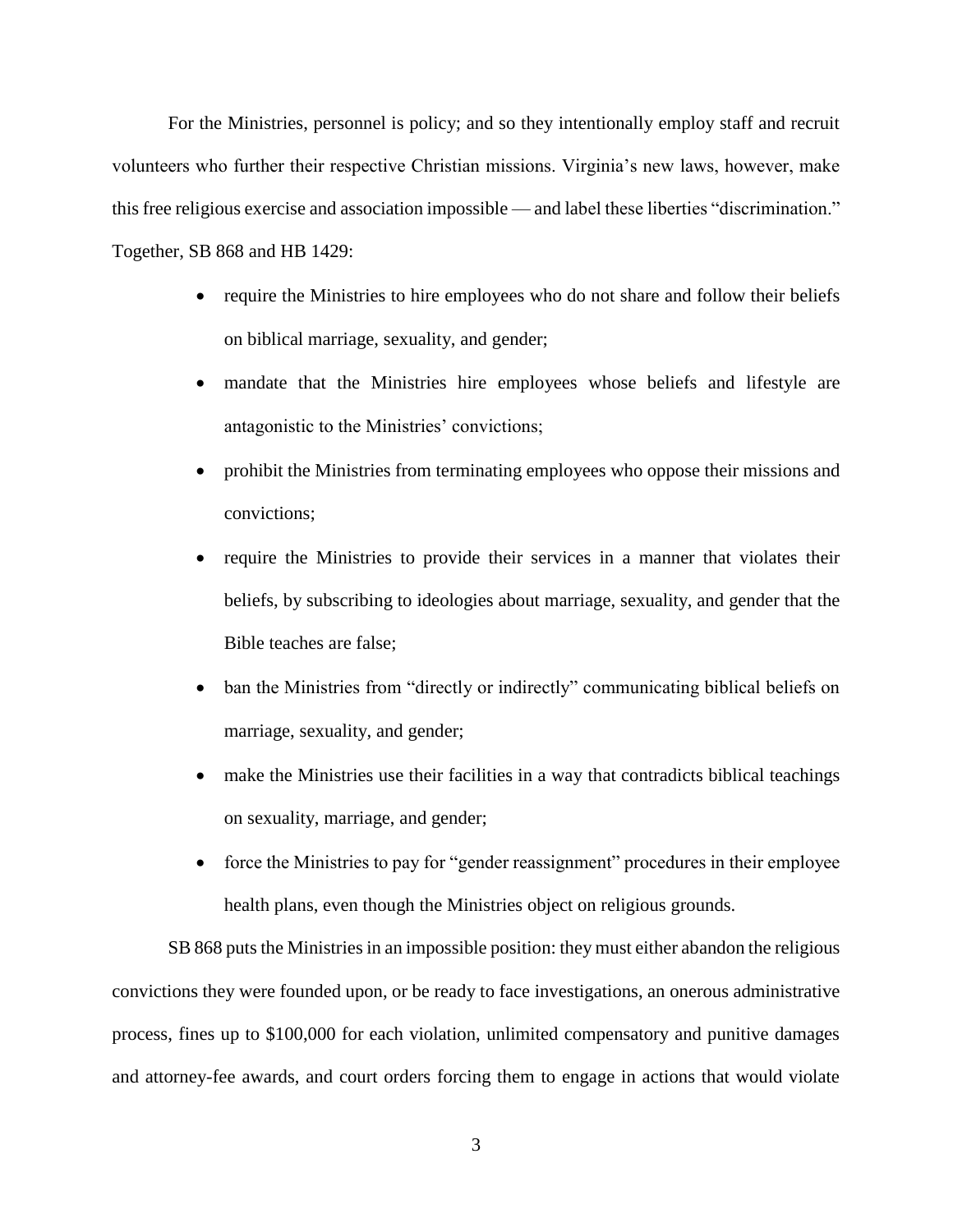their consciences. Even merely posting their religious beliefs on their own websites could subject the Ministries to prosecution and exorbitant fines. These penalties could easily exceed a million dollars, ruin the Ministries financially, and make continuing their Christian missions impossible.

HB 1429 makes the mandates of SB 868 even worse, forcing the Ministries to pay for "gender reassignment" or "gender transition" procedures that they object to, anytime those procedures are requested by the employees the Ministries are forced to hire. The Ministries' only option to avoid this compounded conscience violation is to refuse to offer an employer-sponsored health insurance plan at all.

The Virginia Bill of Rights and the Virginia Religious Freedom Restoration Act were enacted to protect the Ministries' freedom to conduct their religious operations in ways that align with their faith. Calvary Road, Community Fellowship, Community Christian, and Care Net file this pre-enforcement challenge to clarify and protect these religious liberty and free speech rights so they can continue to speak and minister consistent with their religious beliefs — even if the government finds those beliefs repugnant to its own preferred orthodoxy. Ultimately this case is not only about the Ministries. A government that can infringe upon and punish the Ministries' beliefs on biblical marriage and sexuality today can just as easily violate others' beliefs tomorrow.

#### **JURISDICTION & VENUE**

1. This Court has personal and subject matter jurisdiction under Va. Code §§ 8.01- 328.1, 17.1-513.

2. This Court has authority to issue the relief sought under Va. Code §§ 8.01-184-190 (declaratory judgment and costs), 8.01-620 through 633 (injunctive relief and costs), 57-1, and 57- 2.02 (declaratory, injunctive, costs, attorneys' fees).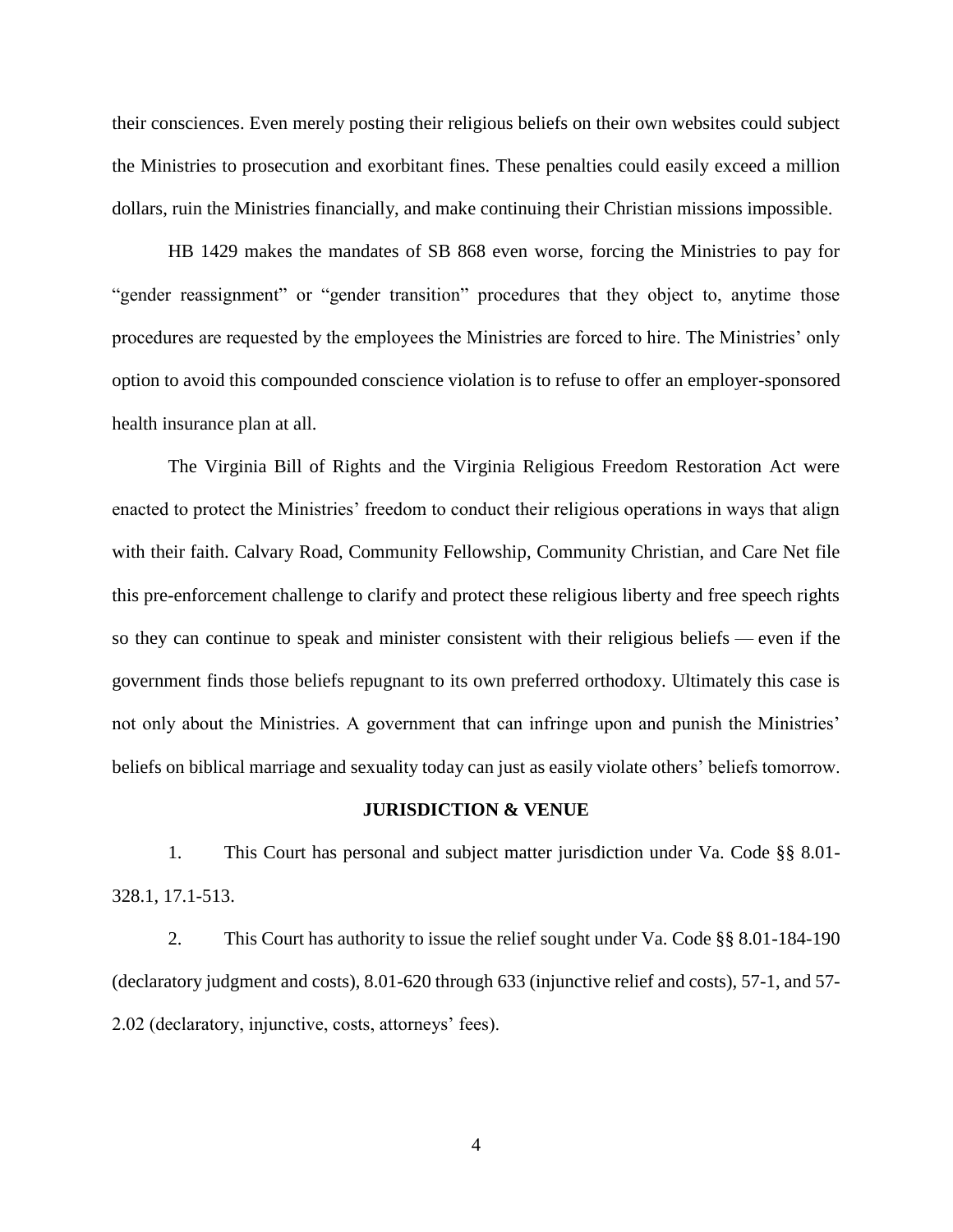3. Venue is proper in this judicial district under Va. Code §8.01-261 because the petition is brought in the Circuit Court of the county where the acts giving rise to this Complaint for one of the Ministries will take and have taken place. Care Net has its place of business in this district.

# **PARTIES**

## **Plaintiff Ministries**

4. Calvary Road Baptist Church is a nonprofit church corporation, an independent Baptist church, and affiliated with the Southern Baptist Conservatives of Virginia.

5. Calvary Road Christian School is a nonprofit ministry of Calvary Road Baptist Church that operates a private school with approximately 250 students in preschool through 6th grade.

6. Calvary Road is located in Alexandria Section, Fairfax County, Virginia.

7. Community Fellowship Church is a nonprofit church organization and a nondenominational evangelical church.

8. Grace Christian School is a nonprofit ministry of Community Fellowship Church that operates a private school with approximately 320 students in preschool through 12th grade.

9. Community Fellowship Church and Grace Christian School are located in Staunton, Augusta County, Virginia.

10. Community Christian Academy is a Christian Virginia nonprofit corporation that operates a private school with approximately 50 students in kindergarten through 9th grade.

11. Community Christian is located in Charlottesville, Albemarle County, Virginia.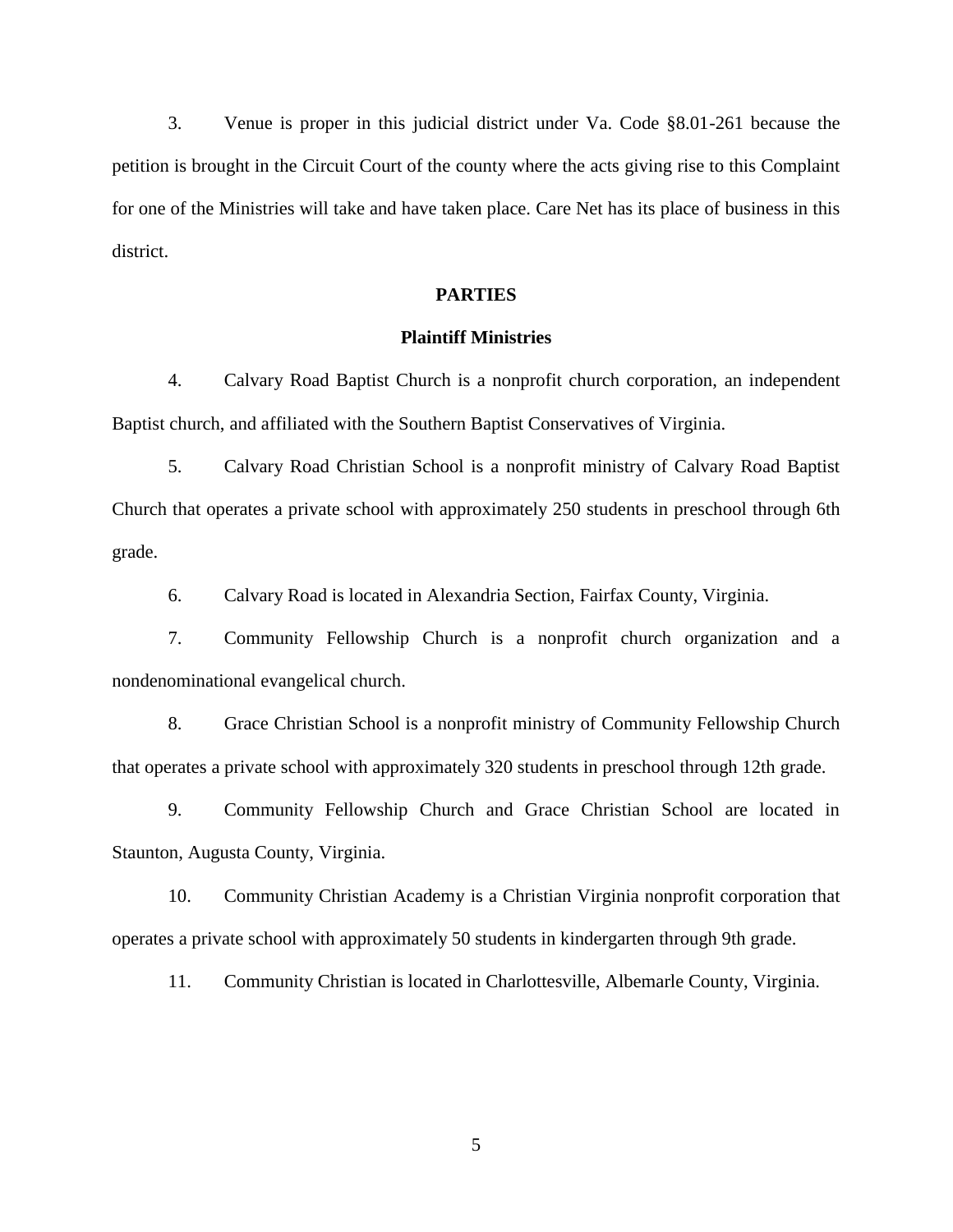12. Care Net is a Christian Virginia  $501(c)(3)$  nonprofit corporation that supports a network of more than 1,100 affiliate pregnancy centers, churches, and other ministry organizations and approximately 22,000 volunteers.

13. Care Net's principal place of business is in Lansdowne, Loudoun County, Virginia.

### **Defendants**

14. Virginia Attorney General Mark Herring is the chief executive officer of the Virginia Department of Law, which includes the Division of Human Rights ("Division"). *See*, *e.g.*, Va. Code §§ 2.2-500, -520.

15. Attorney General Herring administers and enforces Virginia law, works with law enforcement, assists with prosecutions when requested by local Commonwealth attorneys, and defends Virginia's government throughout the state. *See* https://www.oag.state.va.us/ouroffice/about-the-office.

16. Attorney General Herring oversees the Division, designates the Division Director, and administers and enforces SB 828 and HB 1429, the laws challenged in this lawsuit. *See, e.g.*, Va. Code §§ 2.2-500, -520(B), -3906, -3907(A), -3908(C); 1 Va. Admin. Code § 45-20-20 (defining "Director").

17. Attorney General Herring is named as a defendant in his official capacity.

18. Director R. Thomas Payne, II is the Division Director and administers and enforces the SB 828. *See, e.g.*, Va. Code §§ 2.2-520(B), -3907(A); 1 Va. Admin. Code §§ 45-20-90, -100, -120.

19. Director Payne is named as a defendant in his official capacity.

20. Defendant Virginia State Corporation Commission is an independent department of Virginia state government and is the state agency with regulatory authority over insurance.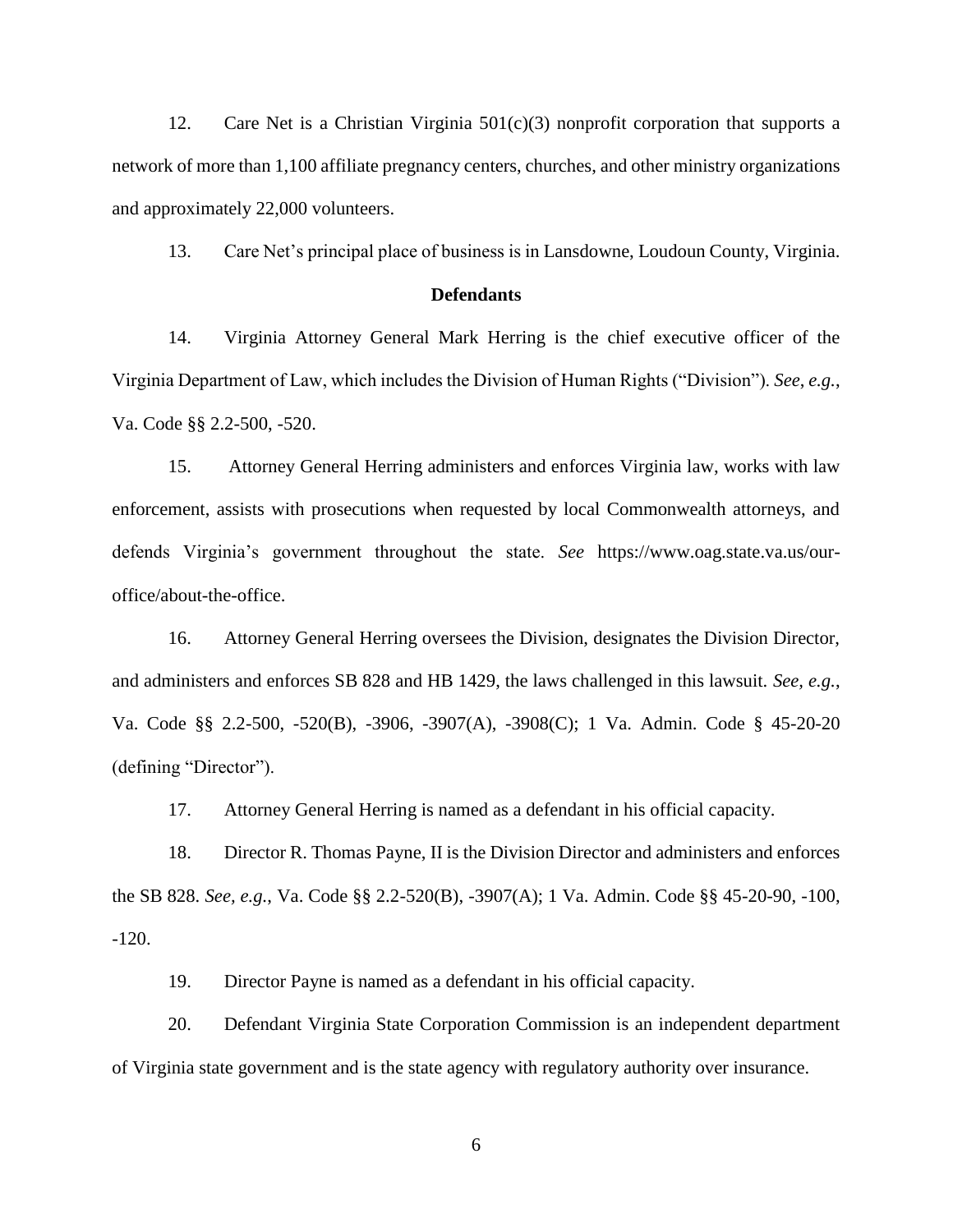21. In administering and enforcing the SB 828 and HB 1429, Attorney General Herring and Director Payne have the responsibility and jurisdiction to administer and enforce those laws throughout the Commonwealth of Virginia, including Loudoun, Albemarle, Augusta, and Fairfax Counties. Va. Code §§ 2.2-520; §§ 2.2-3900; 1 Va. Admin. Code § 45-20-10, -20 (defining "Director").

22. Attorney General Herring can also file suit under SB 868 in any "appropriate circuit court" and may intervene in any private lawsuit seeking to enforce the SB 868 in any general district or circuit court in Virginia. Va. Code §§ 2.2-3906(A); §§ 2.2-3908(A), (C).

23. The State Corporation Commission, as the state agency regulating insurance, has the authority to enforce Title 38.2, where HB 1429 is enacted. *See* Va. Code §§ 38.2-219; 38.2-221; 38.2-3449.1.

### **FACTUAL ALLEGATIONS**

#### **Calvary Road**

24. Calvary Road Baptist Church was founded in 1870 as Beulah Baptist Church. Over the years, its name changed but its mission remained the same: to reach people with the Gospel of Jesus Christ.

25. Calvary Road Christian School opened in 1976 and provides a Bible-based education offering a Christian worldview and instilling distinctly Christian character, from preschool through 6th grade.

26. In total, Calvary Road has 52 employees: 38 are staff of the Christian School, and 14 are staff of the Church.

27. Calvary Road ensures that each of its employees believes in and follows the teachings of Jesus Christ and the Bible.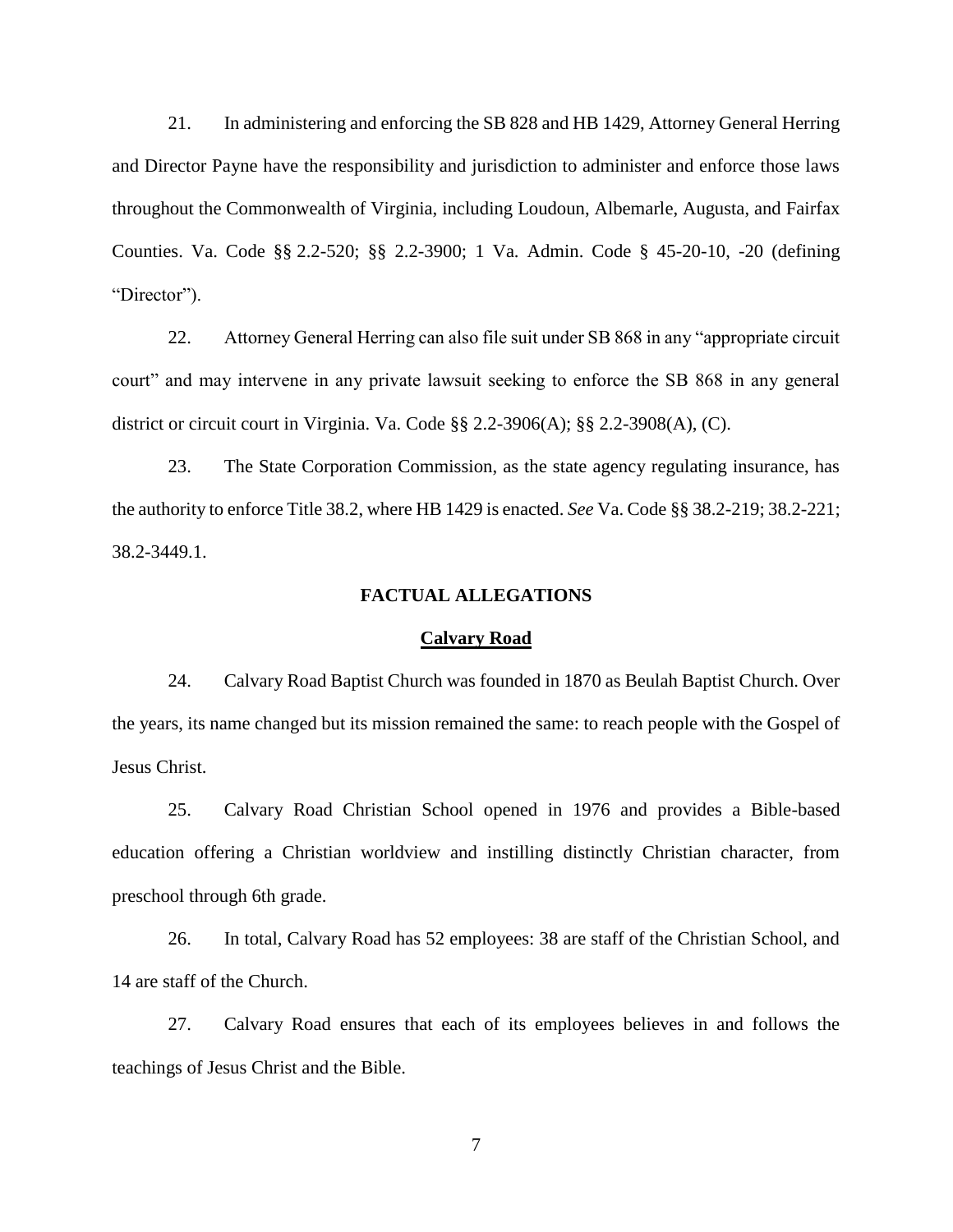### **Calvary Road's Biblical Beliefs**

28. Calvary Road believes that the Bible is the Word of God, divinely revealed and without error.

29. Calvary Road believes that God is holy and morally perfect, and that God is love.

30. Calvary Road believes that all human beings must be born again through faith in Jesus Christ in order to secure salvation.

31. Calvary Road believes that that the local church comprises people who have been baptized and born again, and that the purpose of the local church is fellowship, teaching, and the propagation of the gospel.

32. Calvary Road believes that the broader church as a whole is the body of Christ, with the primary mission to witness concerning Jesus Christ and preach the gospel among all nations.

33. Calvary Road believes that God wonderfully and immutably creates each person as male or female, and that these two distinct, complementary genders together reflect the image and nature of God. Calvary Road believes that rejection of one's biological sex is a rejection of the image of God within that person.

34. Calvary Road believes that marriage has only one meaning: the uniting of one man and one woman in a single, exclusive union, as delineated in Scripture, and that God commands that sexual intimacy occur only between a man and a woman who are married to each other.

35. Calvary Road believes that any form of sexual immorality (including homosexual behavior and bisexual conduct) is sinful and offensive to God.

36. Calvary Road makes these beliefs publicly available on its church website.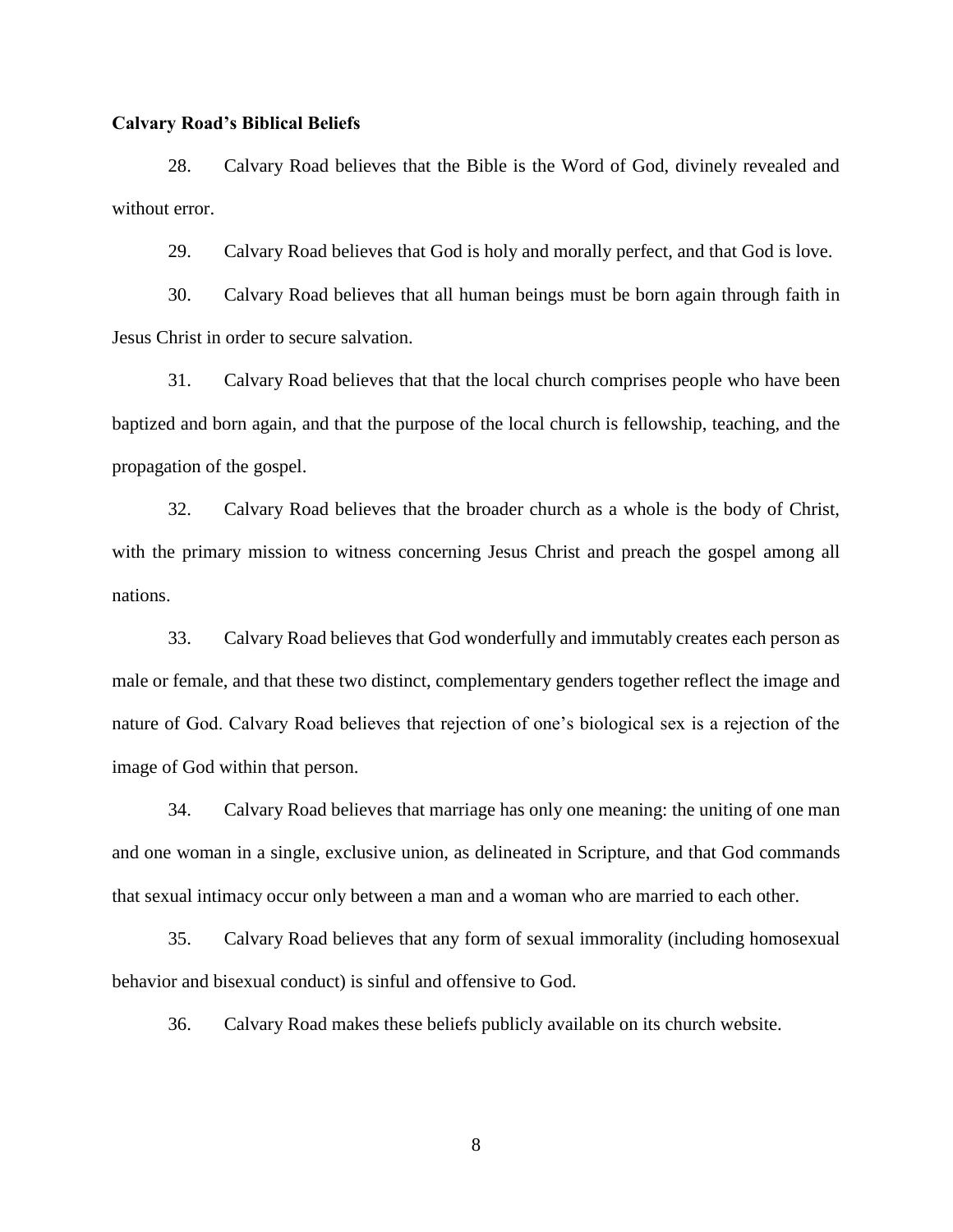37. To preserve its function and integrity, Calvary Road believes that all employees and volunteers must agree to and abide by its beliefs on marriage, sexuality, and gender.

#### **Calvary Road's Ministries**

38. Calvary Road offers a women's ministry called Women of the Word that is open to biological females of all ages, for prayer, biblical teaching, and spiritual discussions in a nurturing and relaxed setting. The passion behind Women of the Word is to encourage women to live out biblical truths and intentionally pass those truths on to the next generation. It is open to the public.

39. Calvary Road offers a men's ministry for biological males of all ages in the community to study God's Word and encourage one another in spiritual growth through deep friendships, cultivating godly men.

40. Through its Christian School, Calvary Road offers sports teams and hosts athletic events. It offers volleyball for girls, flag football for boys, and basketball for both girls and boys (in separate divisions). Participation in athletics is based on biological sex.

41. Through its Christian School, Calvary Road also coordinates and hosts summer camps and annual spring musicals. These programs teach lessons from the Bible and are open to the public.

42. Attendees of Calvary Road's summer camps and musicals use Calvary Road's facilities, including its sex-segregated bathrooms.

43. Calvary Road also offers a Children's Consignment Sale multiple times a year, as a ministry to the community, providing low-cost children's clothes while helping members of the community recoup money by selling their used goods. Calvary Road welcomes 200 consigners for each sale, enlists many volunteers, and opens the sales to the public.

### **Calvary Road's Policies Reflect Its Beliefs**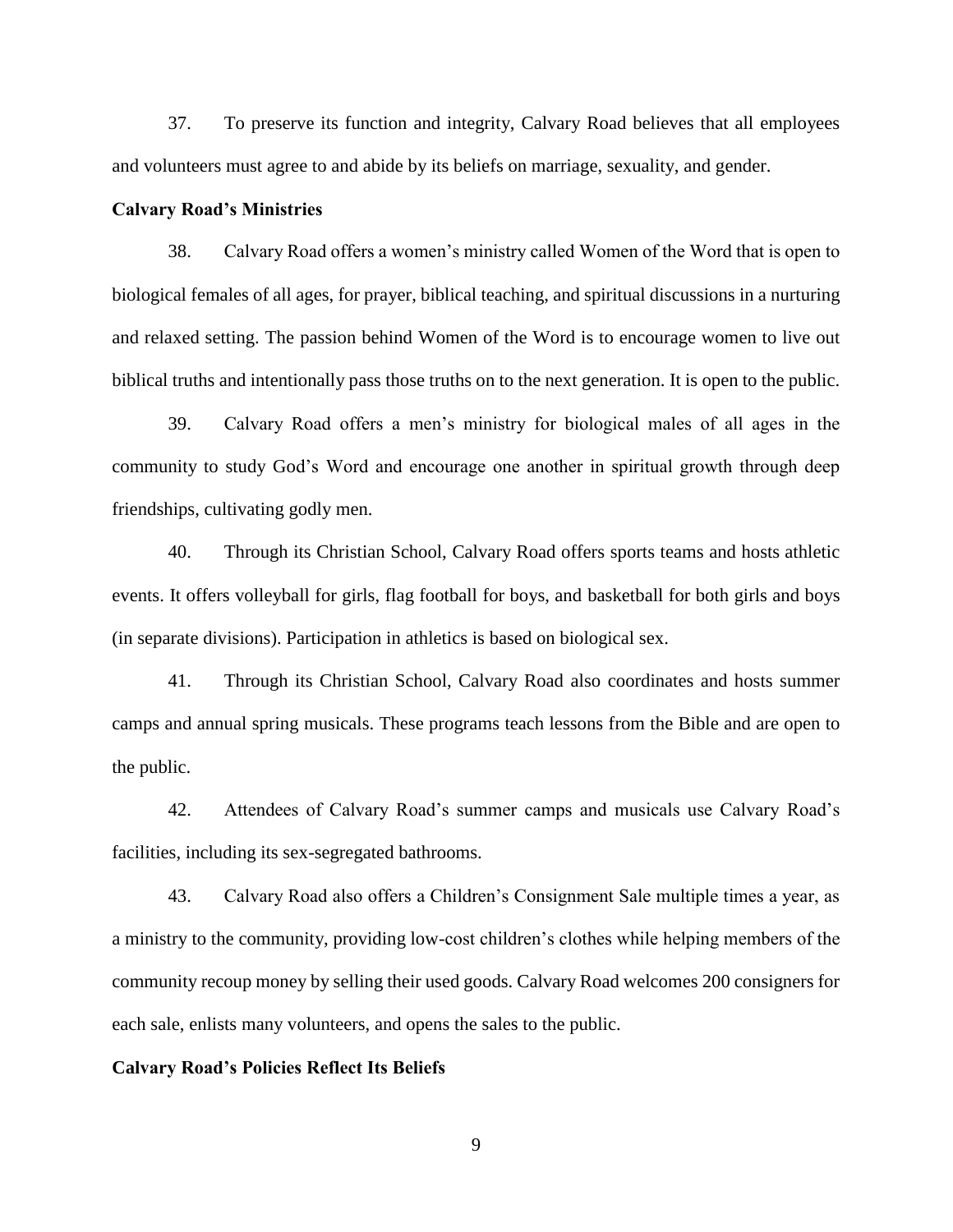44. In adherence to its religious beliefs, Calvary Road does not permit biological males to participate in girls' or women's events or programs or biological females to participate in boys' or men's events or programs, either in the church or in the school.

45. Calvary Road maintains separate private facilities like bathrooms and locker rooms for males and females. Access to private facilities is limited to those of the same biological sex in accordance with the Calvary Road's teaching on sexuality.

46. Consistent with its religious beliefs, Calvary Road employees refer to individuals using pronouns that correspond to the person's biological sex.

47. Consistent with its religious beliefs, Calvary Road does not allow its employees, volunteers, or students to dress as or present as the opposite sex.

48. Calvary Road Christian School enforces a sex-specific dress code for its students, including sex-specific policies for hair and jewelry.

49. Consistent with its religious beliefs, Calvary Road does not permit teachers in its church or school to contradict its biblical view of marriage and sexuality.

50. Calvary Road at times enrolls children in its Christian School who are not Christians and are not from Christian families, when the student's parents believe that the child will benefit from knowing Jesus Christ as Lord and personal Savior, and desire that their child be educated with a biblical worldview.

51. Calvary Road welcomes workers of any race, color, ethnicity, and national origin in any of its ministries, so long as the potential workers share Calvary Road's religious values and doctrinal beliefs.

### **Calvary Road's Employee Health Plan**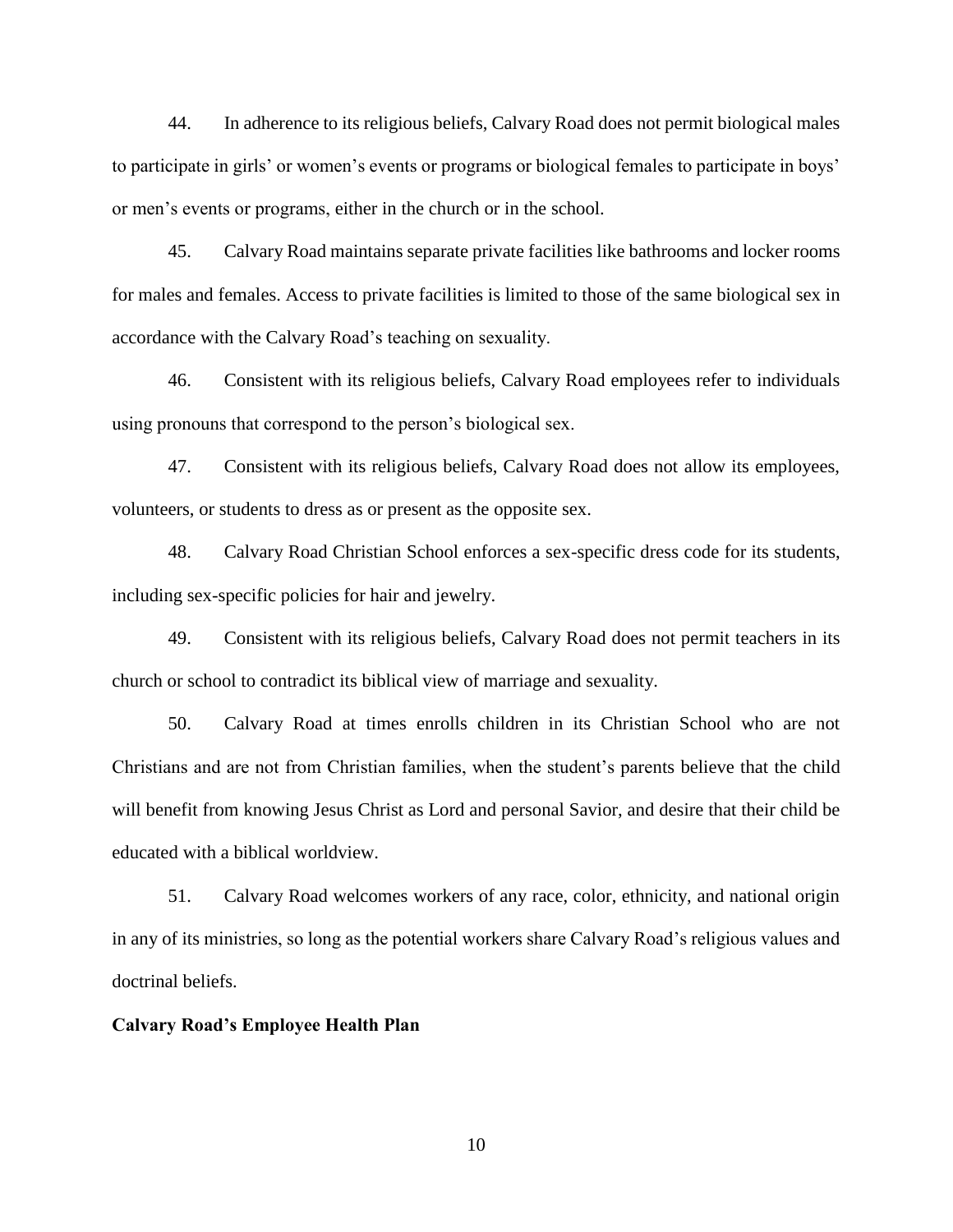52. Calvary Road offers its employees an employer-sponsored health plan through Kaiser Permanente.

53. Currently, 26 employees are enrolled in Calvary Road's health insurance plan.

54. Calvary Road's health plan renewal date is December 1, 2020.

55. In accordance with its beliefs, Calvary Road objects to paying for puberty blockers, cross-sex hormone therapies, so-called "sex reassignment" surgeries, or any other gendertransition procedures.

#### **Community Fellowship Church**

56. Community Fellowship Church is a 501(c)(3) organization founded in 1976 as a nondenominational church. It continues to flourish today as a body of believers in Jesus Christ who seek God and His rule in their lives.

57. Community Fellowship has eight employees, 3 of which are full-time.

58. Grace Christian School is a ministry component of Community Fellowship Church that began in 1980 and operates as a nonprofit religious school. Its goal is to integrate a Christian worldview into all aspects of education, and to teach students to live under the authority of God and for God's glory.

59. Grace Christian has 97 employees: 43 full-time and 54 part-time. It also has three employees shared jointly with Community Fellowship Church.

60. Grace Christian offers athletics, including baseball, basketball, cross country, golf, soccer, volleyball, and wrestling. Its athletics programs are open to Grace Christian students as well as local youths who are homeschooled.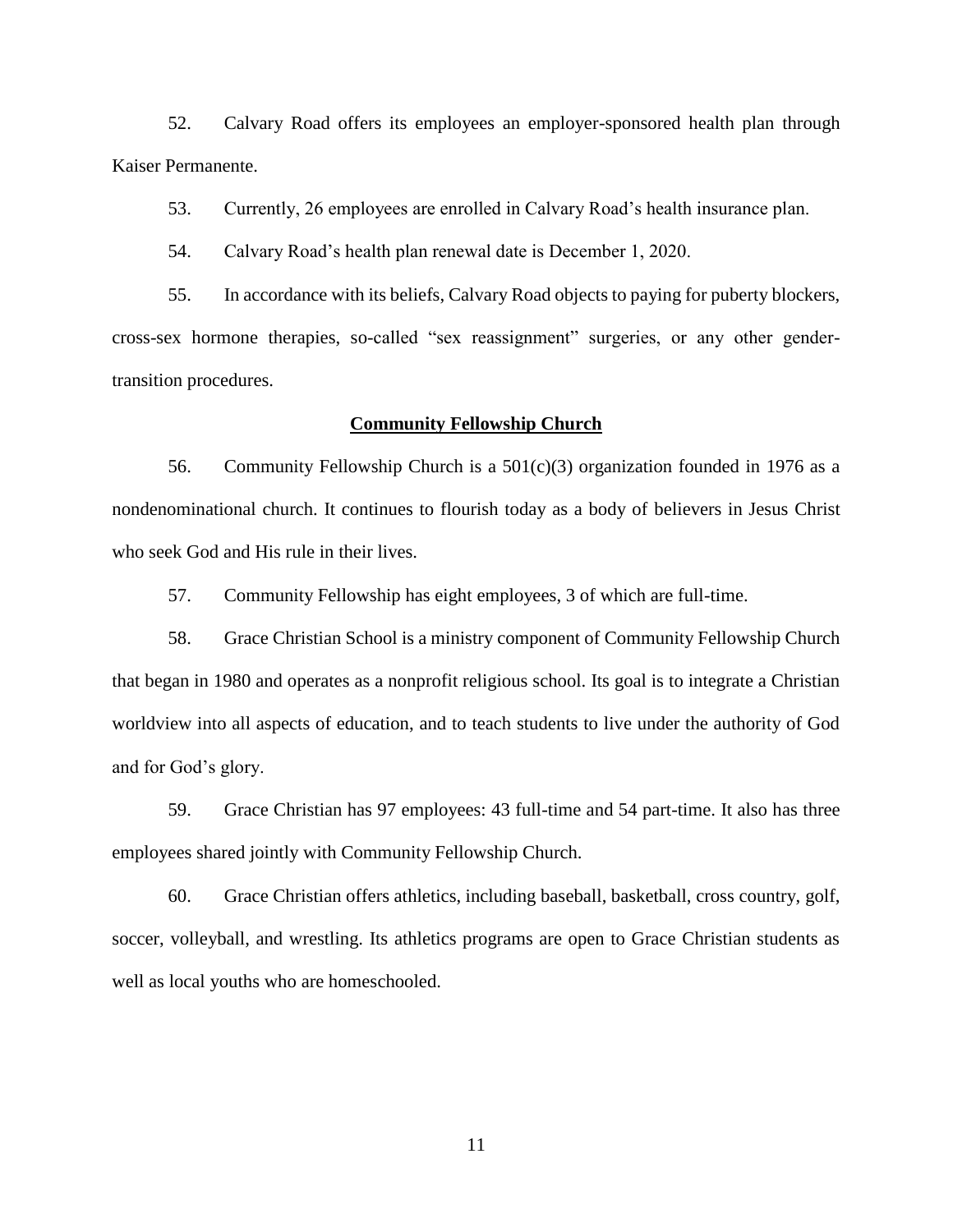61. Each of Grace Christian's sports is segregated into girls' and boys' divisions, except golf, which is co-ed. Grace Christian requires that boys and girls participating in its sports compete in the division corresponding with their biological sex.

62. Grace Christian offers fine arts programs, including drama classes and theater productions, music festivals, choral performances, instrument lessons, After School Art, and a Fine Arts Summer Camp. The choral and theater performances, and other fine arts programs, are open to the public.

### **Community Fellowship's and Grace Christian's Beliefs**

63. Community Fellowship and Grace Christian, as a single overarching ministry, hold shared religious beliefs.

64. Community Fellowship believes that the Bible is the infallible, authoritative Word of God and basis for understanding all truth.

65. Accordingly, Grace Christian provides Christ-centered education based on the belief that education should inspire young people to love truth because the pursuit of truth ultimately leads to God and His revelation through Jesus Christ.

66. For this reason, Grace Christian integrates the Bible into all academic subjects.

67. Community Fellowship believes that all humans are sinful and can be regenerated and receive salvation only by accepting the gospel message of God's Word.

68. Community Fellowship believes that the Christian life is possible only through the power of the Holy Spirit that enables a person to live a godly, sanctified life.

69. Grace Christian therefore believes that its faculty and staff must understand their need for the Holy Spirit's anointing upon their teaching and the students.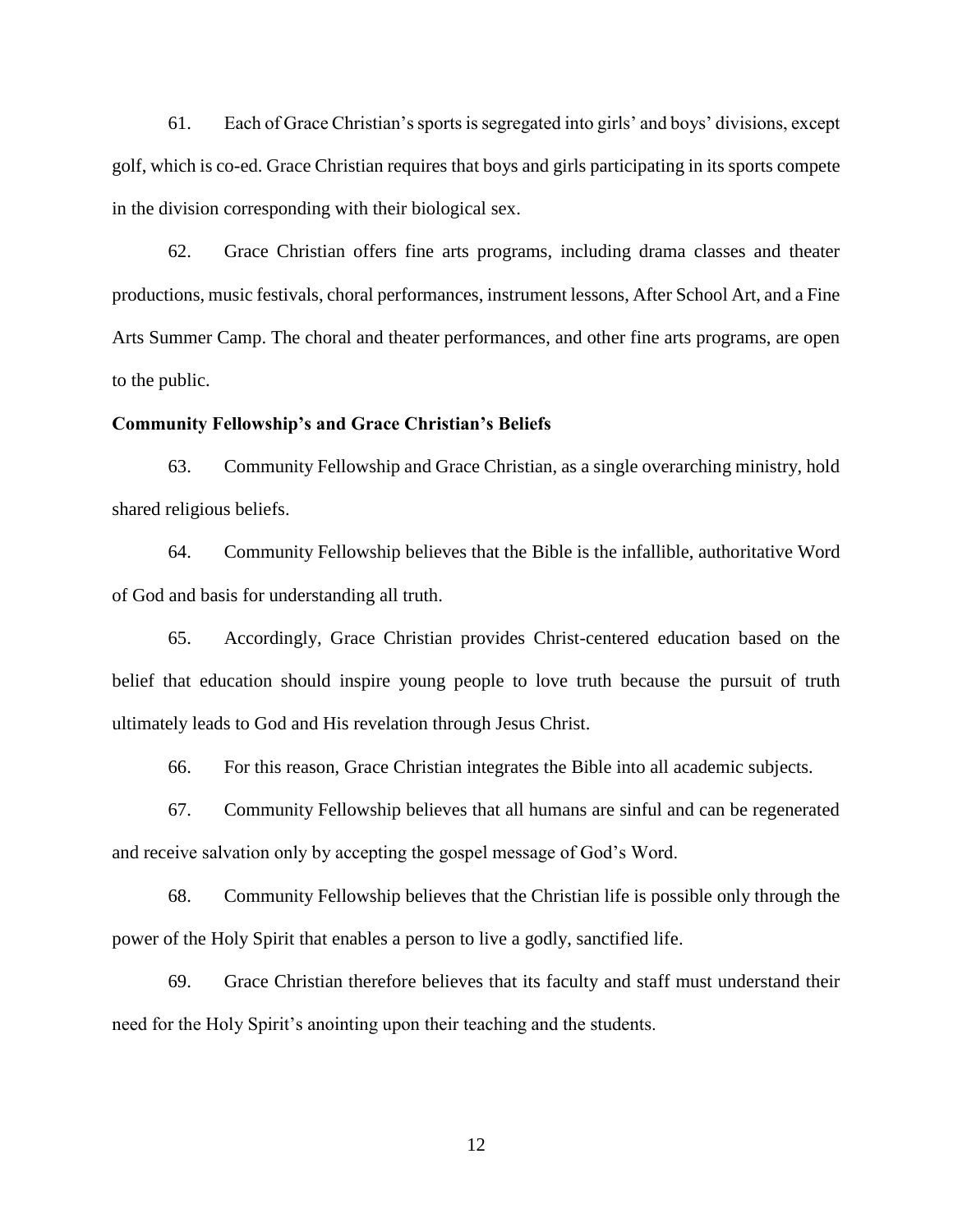70. Community Fellowship believes that God creates each human uniquely and immutably male or female, and in God's image.

71. Community Fellowship believes that marriage is the single, exclusive union of one man and one woman, and that God intends sexual intimacy to occur only within the unique covenant of marriage.

72. Community Fellowship believes that any form of sexual immorality, including homosexual behavior and bisexual or transgender conduct, as well as orientation or identity with these behaviors, is sinful and outside of God's will.

73. Community Fellowship believes that all persons must be afforded compassion, love, kindness, respect, and dignity, regardless of their beliefs about God's moral imperatives.

74. Community Fellowship makes these beliefs publicly available on its website.

75. Community Fellowship ensures that each of its employees, whether in the church or at Grace Christian School, adhere to its statement of faith and religious beliefs.

### **Community Fellowship's Other Ministries**

76. Community Fellowship welcomes workers of any race, color, ethnicity, and national origin in any of its ministries, so long as the potential workers share Community Fellowship's religious values and doctrinal beliefs.

77. Community Fellowship provides a Youth Ministry that partners with families in the church to encourage children and teenagers to grow in their love for God's Word, to know Jesus Christ as Lord, and to stand firm in a Christian worldview.

78. Community Fellowship has published several books and booklets, and distributes literature that shares teachings on pursuing the Lord and His commands for Christian life.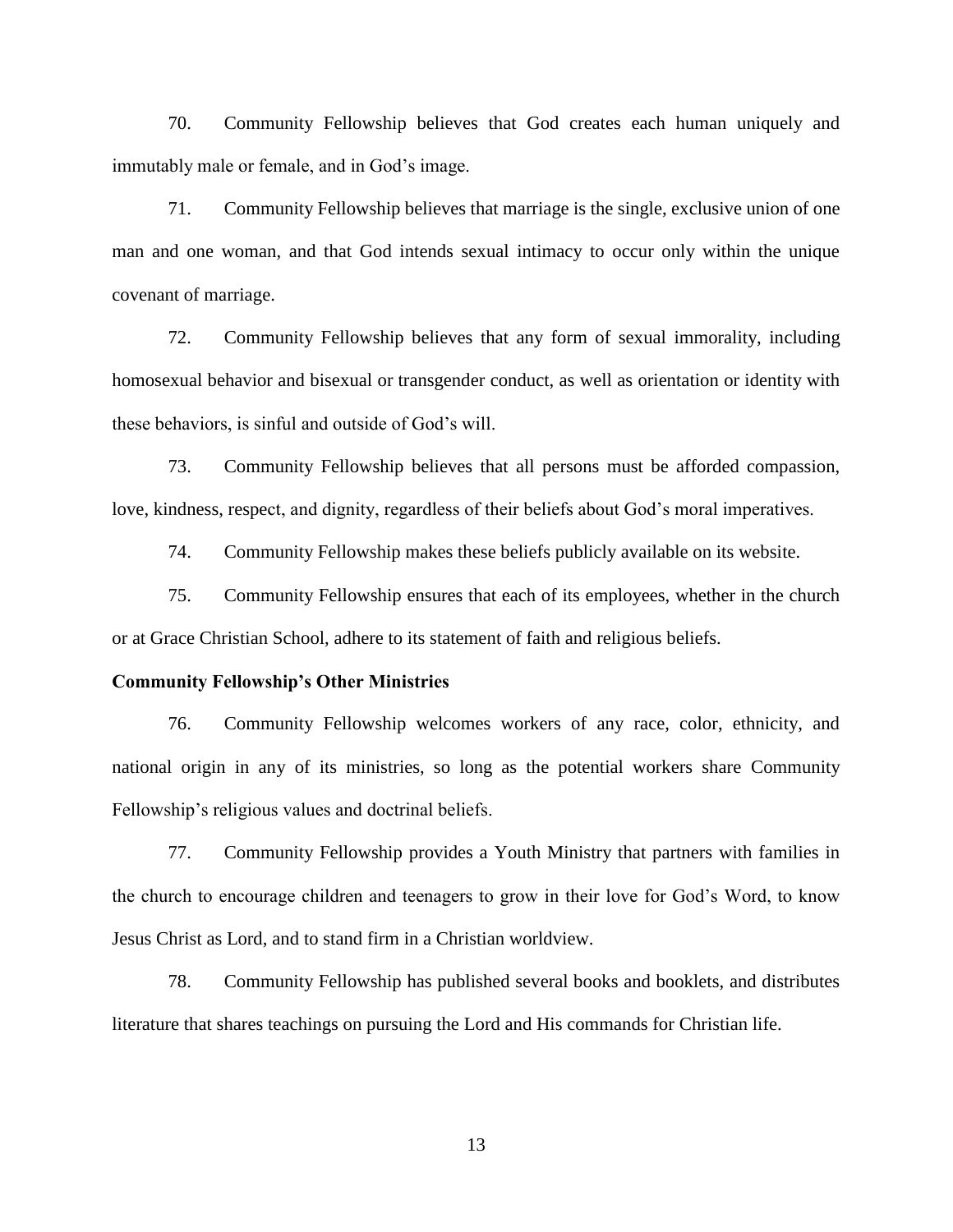79. Community Fellowship engages in international outreach in multiple formats, including short-term missions trips, and over the years has trained more than 12,000 Christian leaders on international ministry. Community Fellowship is greatly motivated by the teaching of James 1:27, that a follower of Christ must "look after orphans and widows in their distress and to keep oneself from being polluted by the world."

80. Community Fellowship offers a Saturday morning men's group called Band of Brothers, which is focused on service outreach in the local community.

81. Community Fellowship offers a Saturday morning women's group called Circle of Sisters, which is focused on service projects in the local community.

82. Community Fellowship hosts an annual men's retreat and an annual women's retreat.

83. Community Fellowship coordinates weekly small group Bible studies at members' homes and Wednesday evening Bible classes held at the church.

# **Community Fellowship's Practices Reflect Its Beliefs**

84. In adherence to its religious beliefs, Community Fellowship does not permit biological males to participate in women's events or programs or biological females to participate in men's events or programs, either in the church or at Grace Christian School.

85. Community Fellowship and Grace Christian maintain separate private facilities like bathrooms and locker rooms for males and females. Access to private facilities is limited to those of the same biological sex in accordance with Community Fellowship's teaching on sexuality.

86. Consistent with their religious beliefs, Community Fellowship and Grace Christian employees refer to individuals using pronouns that correspond to the person's biological sex.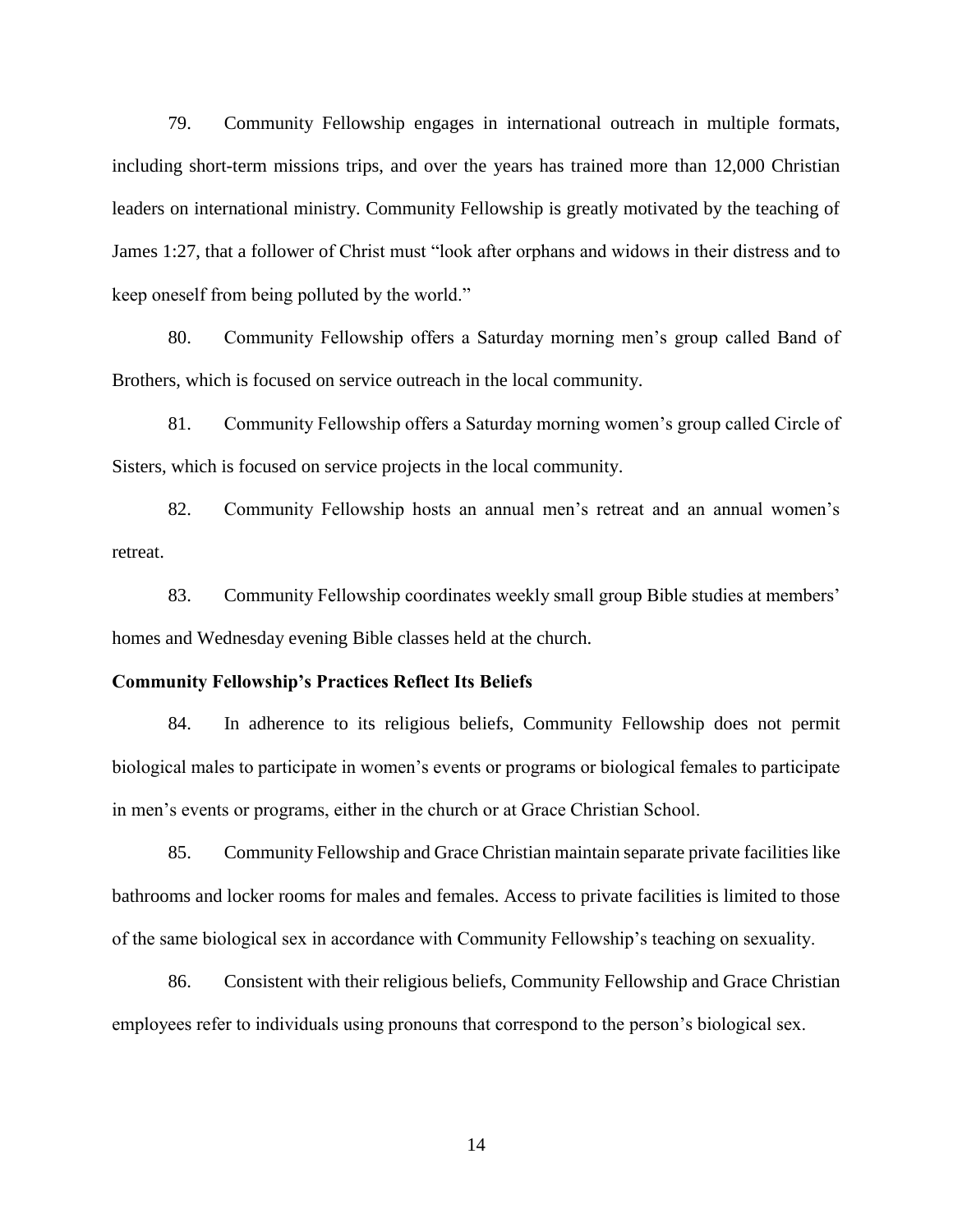87. Consistent with their religious beliefs, Community Fellowship and Grace Christian do not allow their employees, volunteers, or students to dress as or present as the opposite sex.

88. Consistent with their religious beliefs, Community Fellowship and Grace Christian do not permit teachers in the church or school to contradict a biblical view of marriage and sexuality.

89. Grace Christian ensures that all children enrolling in its school have at least one parent who professes and practices the Christian faith, to ensure that families are in agreement with the school's Christ-centered philosophy and are a good fit for its mission.

90. Accordingly, Grace Christian would not admit a student whose parents were in a same-sex relationship.

91. Consistent with its beliefs, Grace Christian would not knowingly admit a student who embraces a homosexual, bisexual, or transgender lifestyle or identity.

92. Grace Christian enforces a sex-specific dress code for girls and boys in its middle school and high school grades.

## **Community Christian Academy**

93. Community Christian is a private religious school.

94. Community Christian has 13 employees, 5 full-time and 8 part-time.

95. Community Christian was founded in 2012 with the mission to develop students who live lives devoted to Christ and to mankind.

96. The Bible-based mission of Community Christian shapes every aspect of its academy. This mission directs Community Christian's philosophy, drives its various offerings, and influences all its employment decisions.

### **Community Christian's Biblical Beliefs**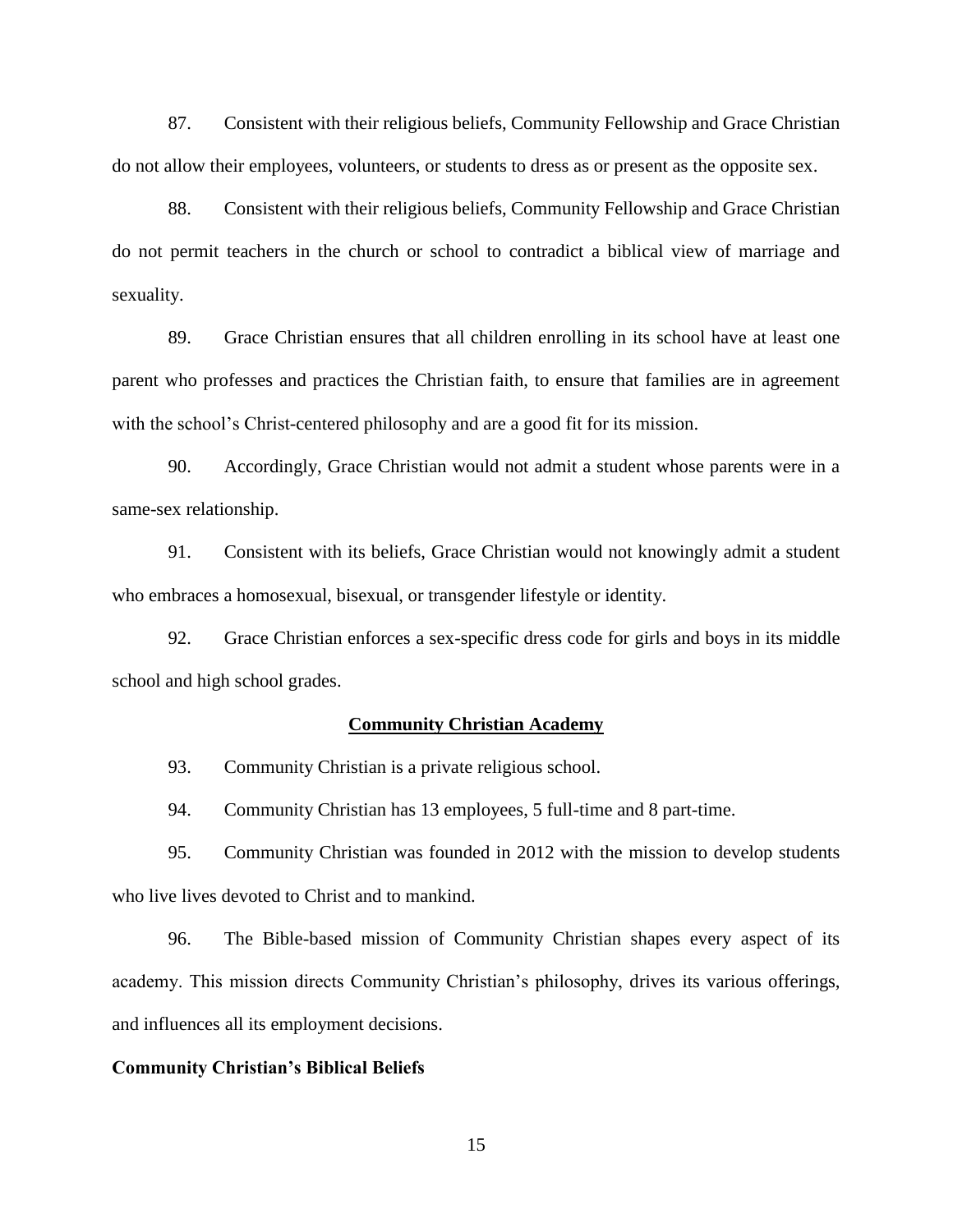97. Community Christian models and applies basic Christian principles and encourages students to live lives according to God's Word.

- 98. Community Christian exists to:
	- Glorify God by reflecting His nature and Truth through the vehicle of a strong academic school.
	- Reflect the diversity of the body of Christ.
	- Engage the culture to promote critically thinking students and to bring the light of Christ to the community.

99. Community Christian believes that God has established marriage as a lifelong, exclusive relationship between one biological man and one biological woman and that all intimate sexual activity outside the marriage relationship, whether heterosexual, homosexual, or otherwise, is immoral and therefore sin.

100. Community Christian believes that God created the human race male and female, and that all conduct with the intent to adopt a gender other than one's birth gender is immoral and therefore sin.

101. Community Christian enforces sex specific dress-codes for males and females for employees and students. These dress codes are required by and based upon its religious convictions.

102. Community Christian does not permit staff or students to dress as the opposite sex. Community Christian requires all staff, students, and parents of students to support all the policies and procedures of the school.

103. Because of SB 868 ban on certain publications, Community Christian took its statement of faith off its website.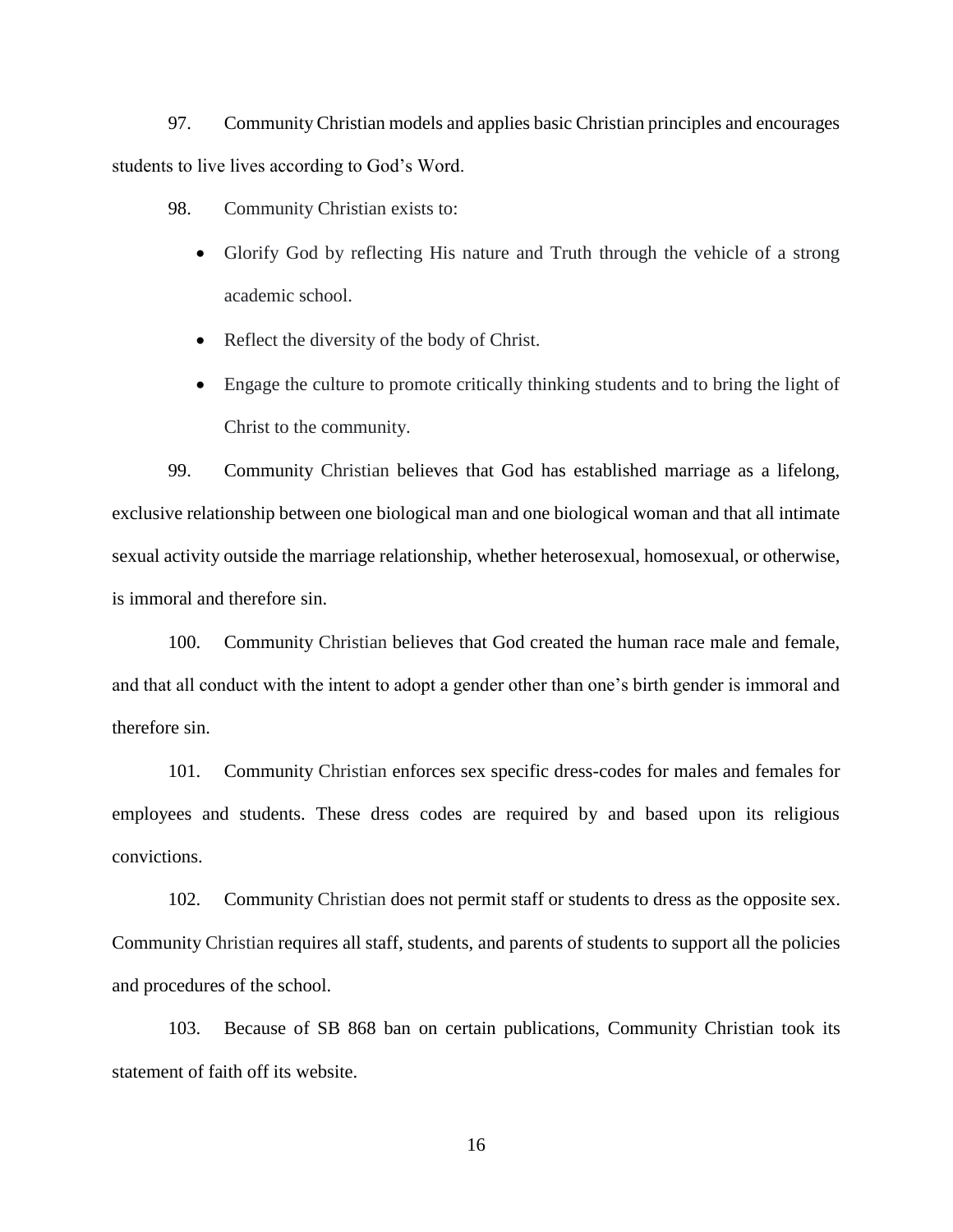### **Community Christian's Offerings**

104. Community Christian's school is open to applications from members of the public.

105. In addition to a rigorous academic curriculum for kindergarten through 9th grade, Community Christian offers students Bible classes and teaches them to apply a biblical worldview to relevant issues of the day. These teachings include Christian views of marriage and sexuality.

106. Community Christian, through its teachers, also offers frequent opportunities for prayer and worship throughout the school community.

107. Community Christian maintains separate private facilities like bathrooms and locker rooms for males and females. Access to private facilities is limited to those of the same biological sex in accordance with the school's teaching on sexuality.

### **Community's Employees Further Its Biblical Mission**

108. Community Christian hires teachers who integrate a biblical perspective throughout their instruction.

109. For every position at the school, Community Christian explicitly hires only mature, Spirit-led Christians.

110. Because Community Christian sees teachers as leaders who must provide spiritual examples, it is important to Community that its teachers live out their faith at work and at home.

111. Community Christian outlines Bible-oriented job descriptions and requirements because it seeks to work with like-minded people of faith who want to carry out its biblical mission.

112. Every Community Christian employee must sign the organization's Statement of Faith and abide by its biblical teachings on marriage and sexuality.

113. Every staff and volunteer position at Community Christian serves a physical as well as spiritual function.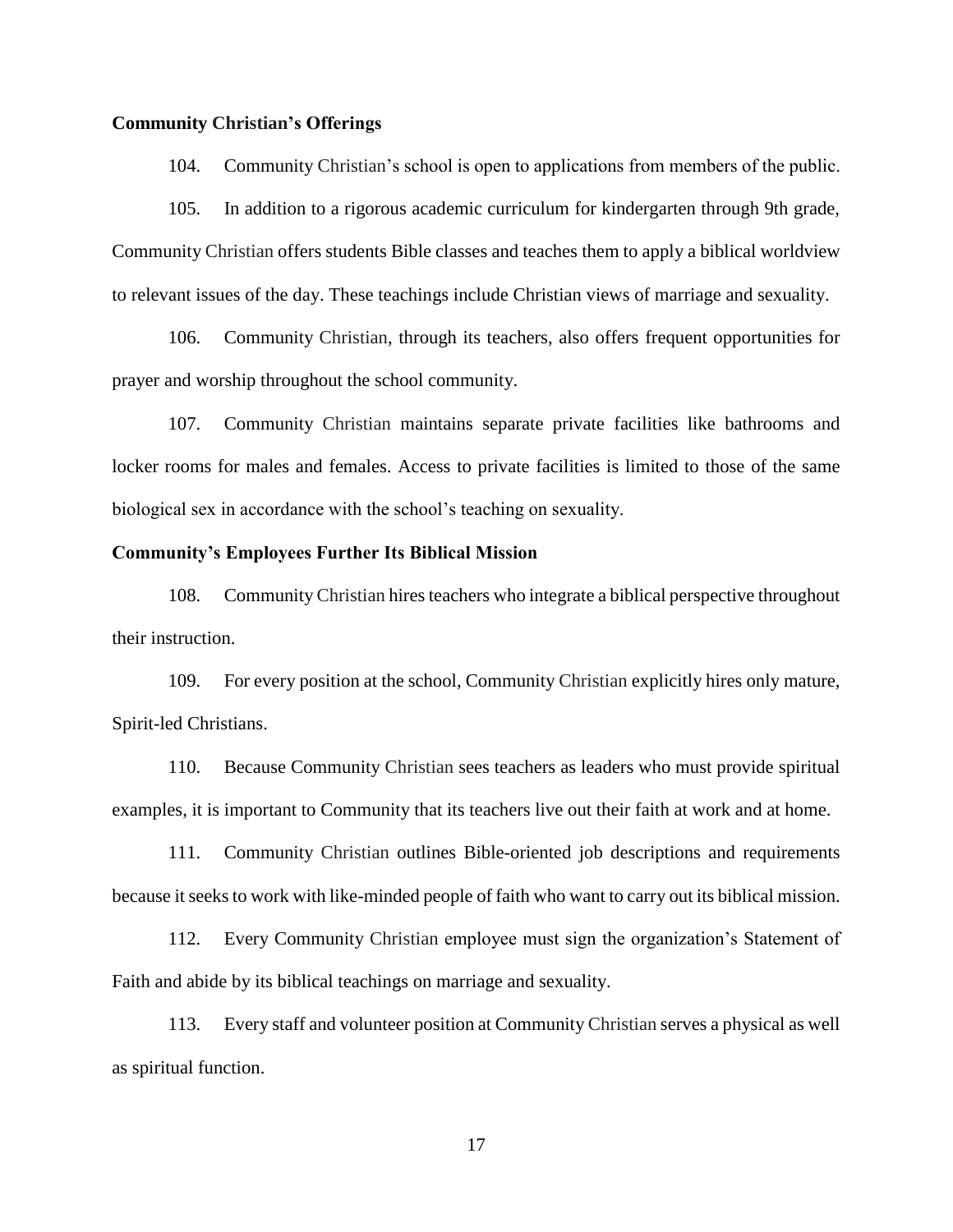114. Community Christian's religious mission cannot be implemented by those who disagree with or live antithetically to its religious mission. Community Christian's religious beliefs require it to hire only those who agree with and live consistent with its religious beliefs, and to separate from employment those who fail to believe in and live according to its religious beliefs.

### **Care Net**

115. Care Net is a 501(c)(3) pregnancy center network and nonprofit organization.

116. Care Net has 31 full-time employees.

117. Care Net was founded in 1975 with the mission to help women and men making life-affirming decisions through a Christ-centered network of support.

118. The Bible-based mission of Care Net shapes every aspect of the ministry. This mission directs Care Net's philosophy, drives its various ministry programs, and influences all its employment decisions.

## **Care Net's Biblical Beliefs**

119. Care Net seeks to create a culture where women and men faced with pregnancy decisions are transformed by the Gospel of Jesus Christ and empowered to choose life for their unborn children and abundant life for their families.

120. Care Net also has a "Pro Abundant Life" philosophy based on John 10:10, where Christ says, "The thief comes only to steal and kill and destroy. I came that they may have life and have it abundantly."

121. First, Care Net's "Pro Abundant Life" philosophy means "Embracing Christ." It believes that saving babies' lives is important and also that saving lives for eternity in Heaven is the most important thing they can do. Care Net aims to support and encourage efforts to help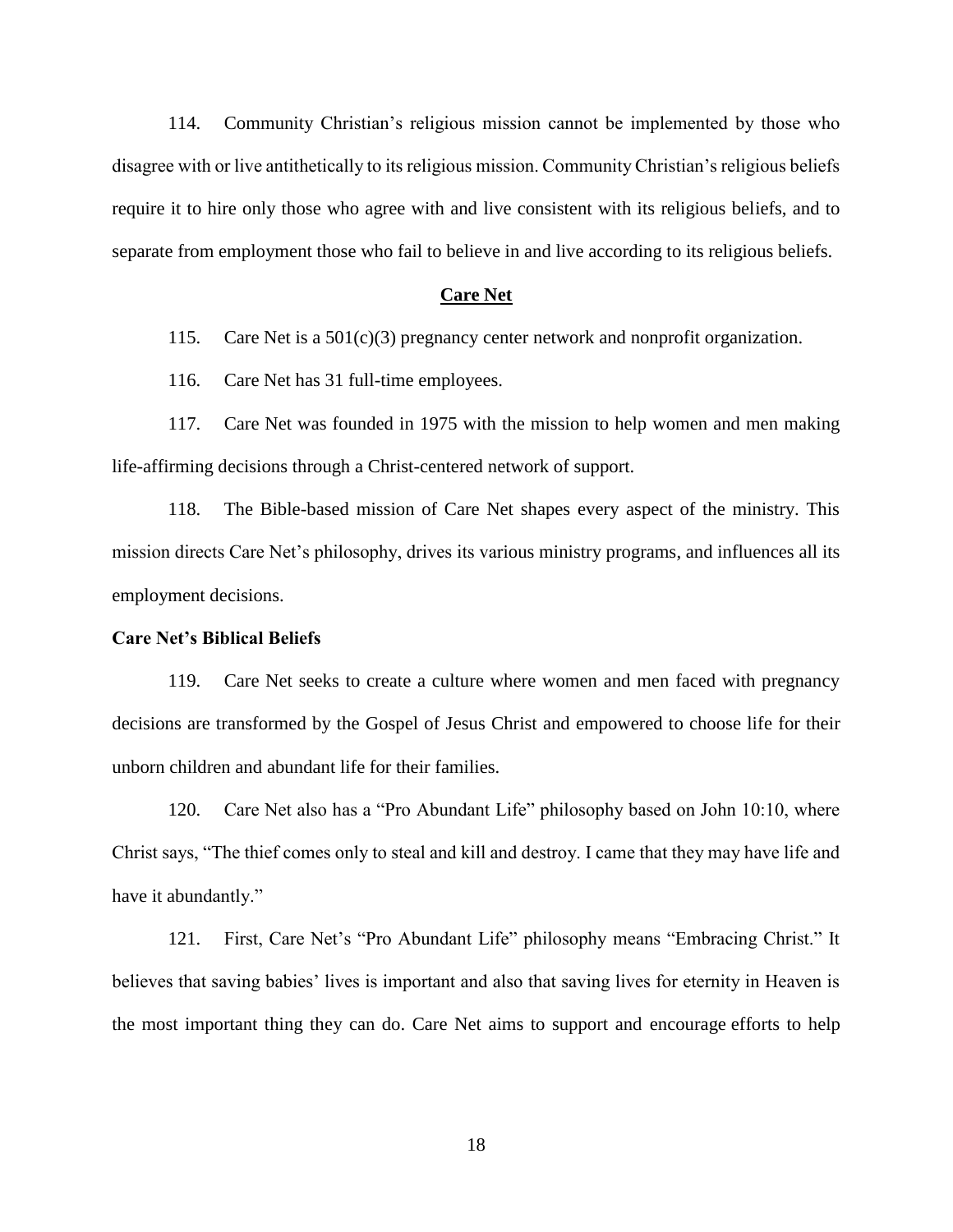mothers and fathers making pregnancy decisions come to transformative relationships with Jesus Christ.

122. Second, Care Net's "Pro Abundant Life" philosophy means "Embracing Marriage." It believes that beyond saving a baby, raising the child in the God-ordained institution of a marriage between one biological man and one biological woman is important. Care Net believes that Jesus was born to a mother and father providing a model as the ideal environment to raise thriving children. It therefore seeks to celebrate and encourage marriage whenever possible.

123. Third, Care Net's "Pro Abundant Life" philosophy means "Embracing Fatherhood." It believes that each child should have a father—a biological male figure—involved during pregnancy and throughout the child's life, thereby providing the child with the best chance to thrive. Care Net therefore seeks to celebrate and encourage the fathers' involvement during pregnancy decisions and throughout the lives of the children who need them.

124. Care Net believes that God created humanity as male and female (Genesis 1:27).

125. Care Net's Bylaws state that it "believe[s] God wonderfully and immutably creates each person either male or female, and that two distinct sexes together reflect the image and nature of God," and that its "communication with clients and all other persons reflects th[is] reality of God's creation."

126. Care Net believes that God's directives—to have dominion over the earth and to fulfill his goals of procreation, union, fellowship, and worship—are given to men and women together.

127. Care Net believes that confusion about gender identity, and attempts to live as a member of the opposite sex, are not consistent with God's design of women and men.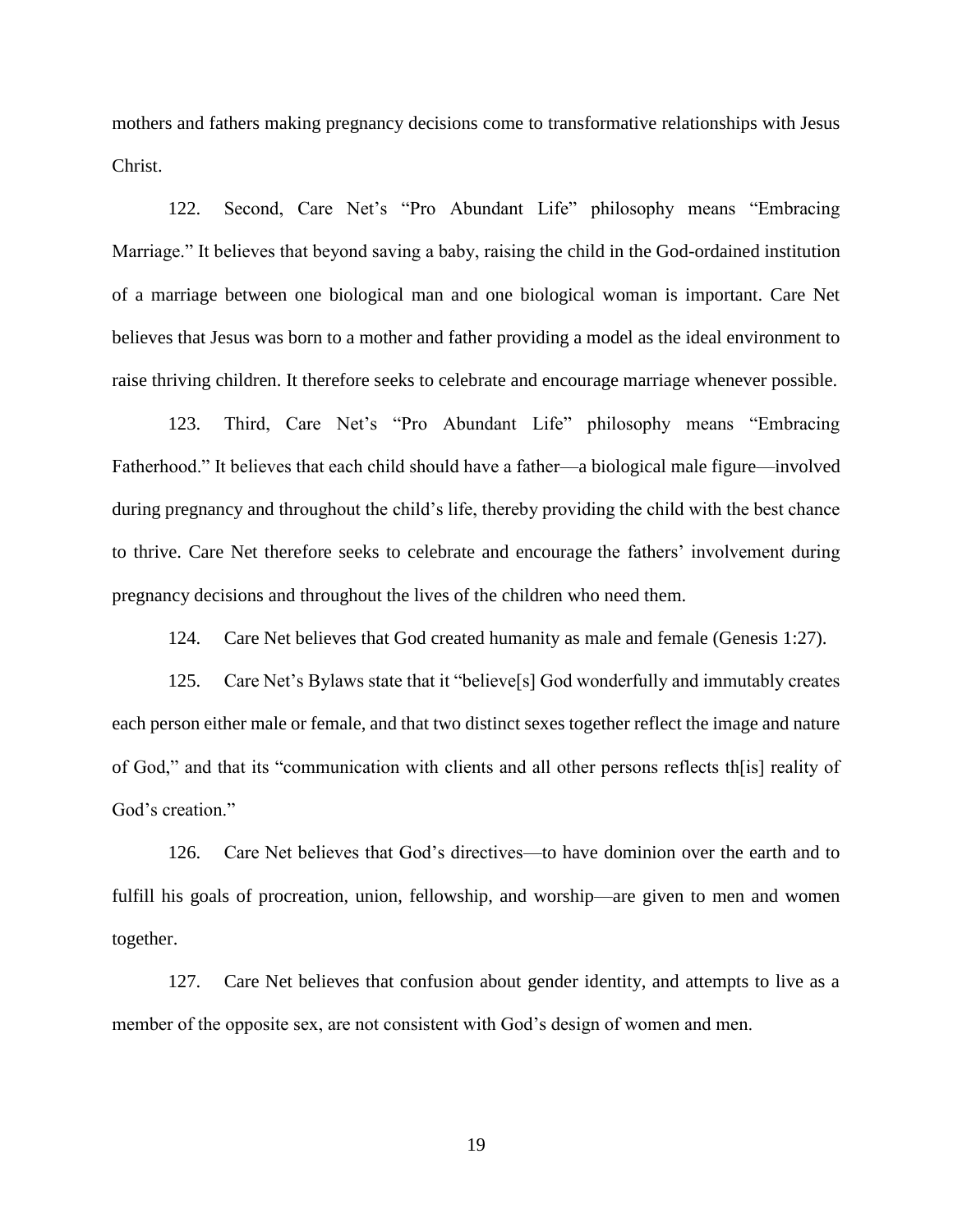128. Care Net further believes that the divinely ordained purpose of sex and sexual identity is for procreation and for facilitating unity in the lifelong commitment of marriage between one man and one woman, which fosters a secure and nurturing environment for children and which reflects the unity of Christ and the church.

### **Care Net's Ministries**

129. Care Net supports one of the largest networks of pregnancy centers in North America. Its network has more than 1,100 independent, affiliated pregnancy centers and more than 22,000 volunteers providing support to women and men considering abortion.

130. In 2018 alone, Care Net pregnancy centers provided clients with more than \$62 million in free services.

131. Care Net also operates a Pregnancy Decision Line. It is the U.S.'s only national call center that provides coaching to people considering abortion.

132. Care Net trains a network of churches to provide the biblical discipleship, counseling, and support that women and men need to make pregnancy decisions. It also supports building bridges between churches and pregnancy centers, so that women and men do not have repeated pregnancy crises.

133. Care Net equips pro-life people to save babies from abortion. It provides free online courses, eBooks, research studies, a 40-day biblical devotional, and other resources to help people intercede for babies at risk.

### **Care Net's Employees Further Its Biblical Mission**

134. Care Net hires employees who empower women and men to make courageous, biblical, life-affirming choices.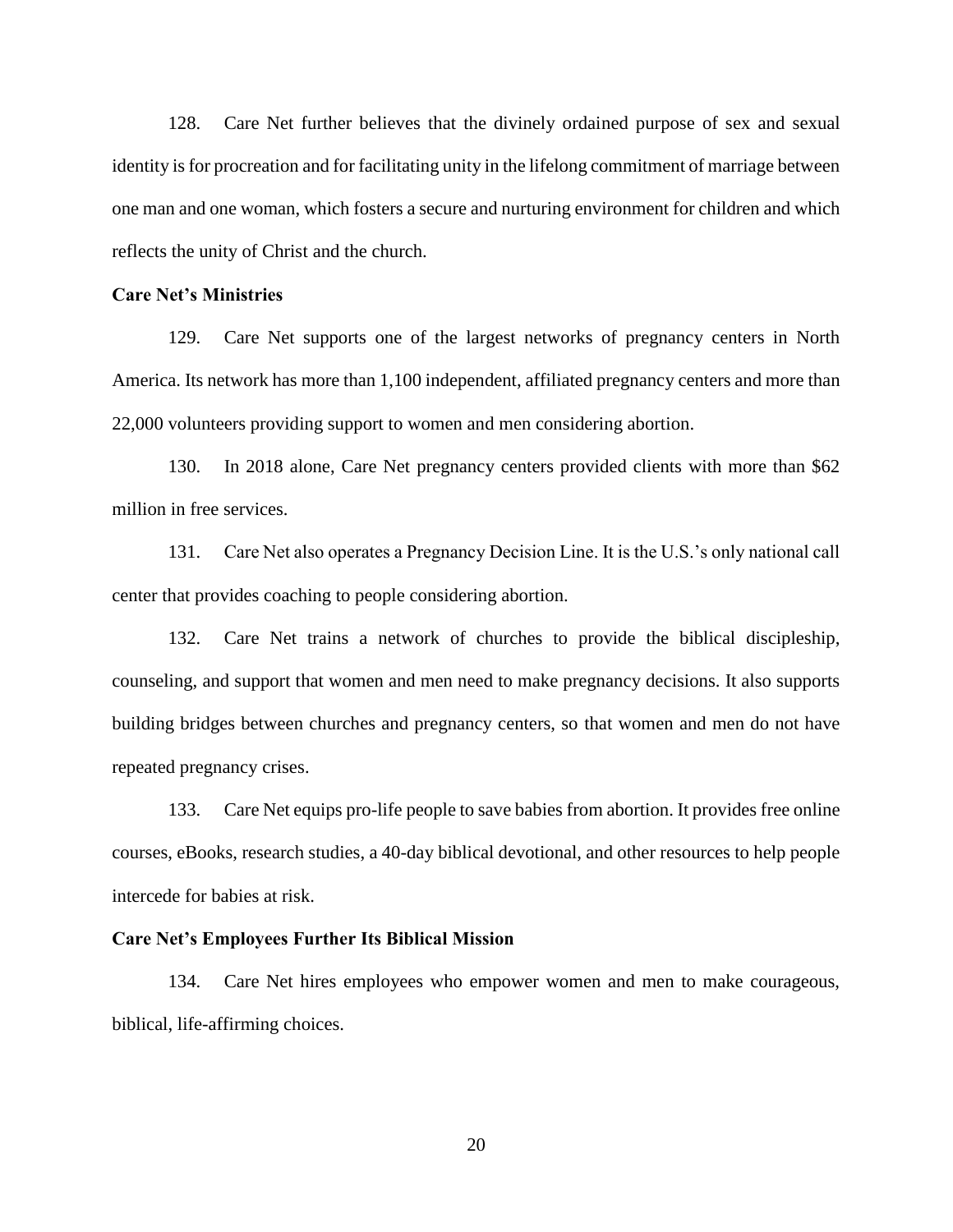135. Care Net's Expectations of Employee Conduct document sets forth the expectation that "all staff represents Care Net—and more importantly, the Gospel of Jesus Christ—in their work as well as in their private lives," that "staff must be committed to glorifying God and witnessing to His love in the person of His Son Jesus Christ in all aspects of their lives and work," and further that all staff must "abide by biblically-sound standards."

136. Care Net's Employee Handbook states that employees make a "commitment to . . . a biblical lifestyle both inside and outside of Care Net."

137. Care Net's Expectations of Employee Conduct forbids sexual conduct outside of the biblical covenant of marriage between one man and one woman.

138. Care Net's Employee Handbook states that "sexual intimacy is to be enjoyed only in the context of biblical marriage between a man and a woman."

139. Care Net outlines Bible-oriented job descriptions and requirements because it seeks to work with like-minded people of faith who want to carry out its biblical mission.

140. Every Care Net job posting states that Care Net seeks people who "have a heart for Christ-centered ministry."

141. Each Care Net job position requires that the applicant be a "Spiritually-mature Christian," that they include a statement describing their relationship with Jesus Christ, and that they have a strong commitment and dedication to Care Net's pro-life position.

142. Every Care Net employee must sign the organization's Statement of Faith, Mission, Vision, and Core Values.

143. Care Net's Statement of Faith includes that it "believe[s] the Bible to be the inspired, the only infallible, authoritative Word of God."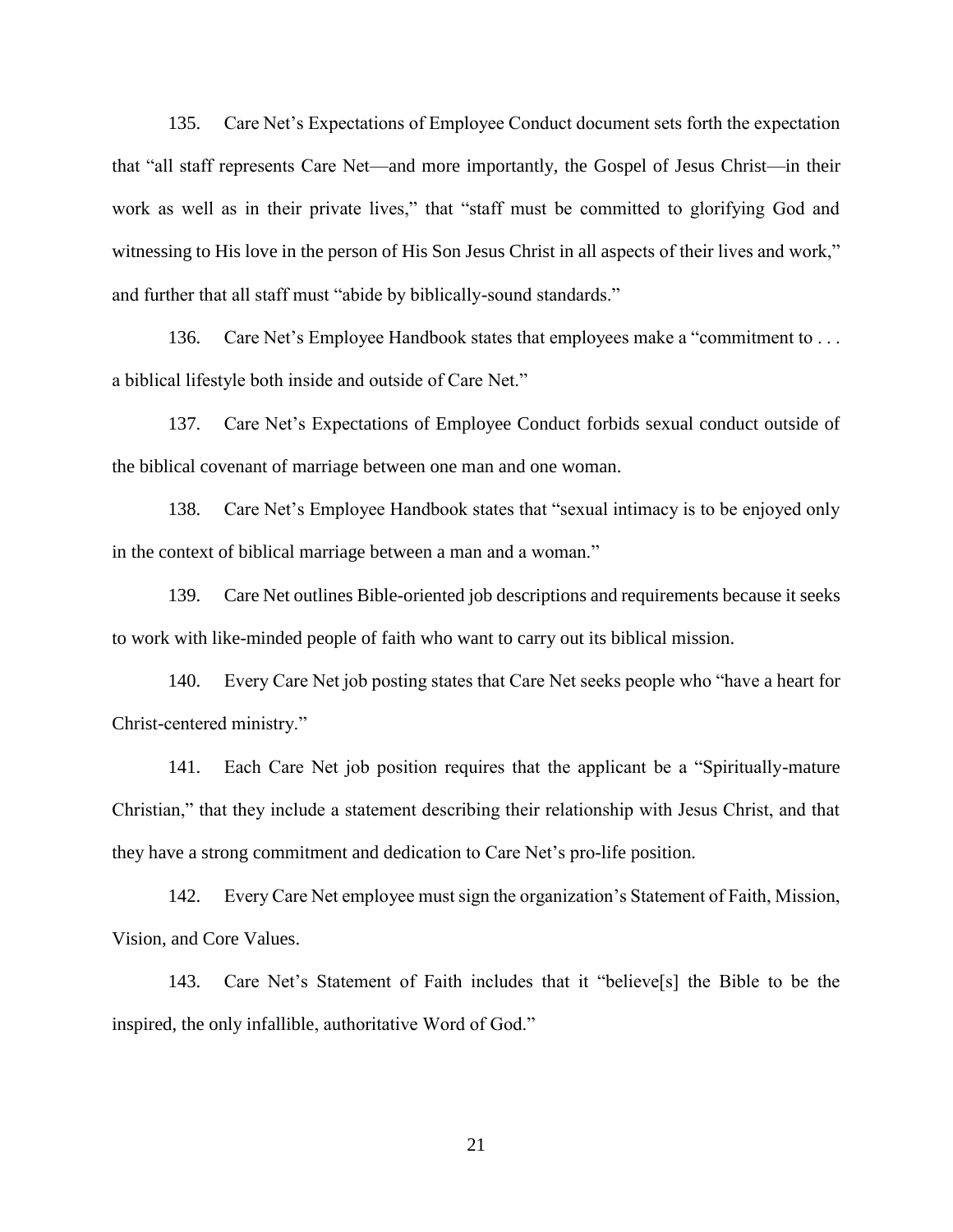144. Every staff and volunteer position at Care Net serves a physical as well as spiritual function. Every staff member serves in its prayer ministry and partakes in a mandatory, Biblebased devotion every morning for 30 minutes.

145. Care Net staff members include Pregnancy Decision Line Coaches who provide spiritual and moral support over the phone to women and men making difficult pregnancy decisions and Donor Care Specialists who pray with donors and provide donors with customer services.

146. Care Net seeks out Christians to serve in its ministry who live up to biblical standards at work and at home.

147. Care Net enforces sex specific dress-codes for male and female employees. These dress codes are required by and based upon its religious convictions.

148. Care Net's religious beliefs require it to hire only those who agree with and live consistent with its religious beliefs, and to fire those who fail to believe in or live according to its religious beliefs.

### **Care Net's Group Health Insurance Plans**

149. Care Net promotes the physical and spiritual well-being and health of its employees. This includes providing generous health insurance coverage.

150. Consistent with Care Net's religious beliefs, it provides a fully insured health plan for its employees. Approximately 25 employees are enrolled in Care Net's fully insured health plan. Including dependents, the total number of people enrolled in the fully insured health plan is approximately 64.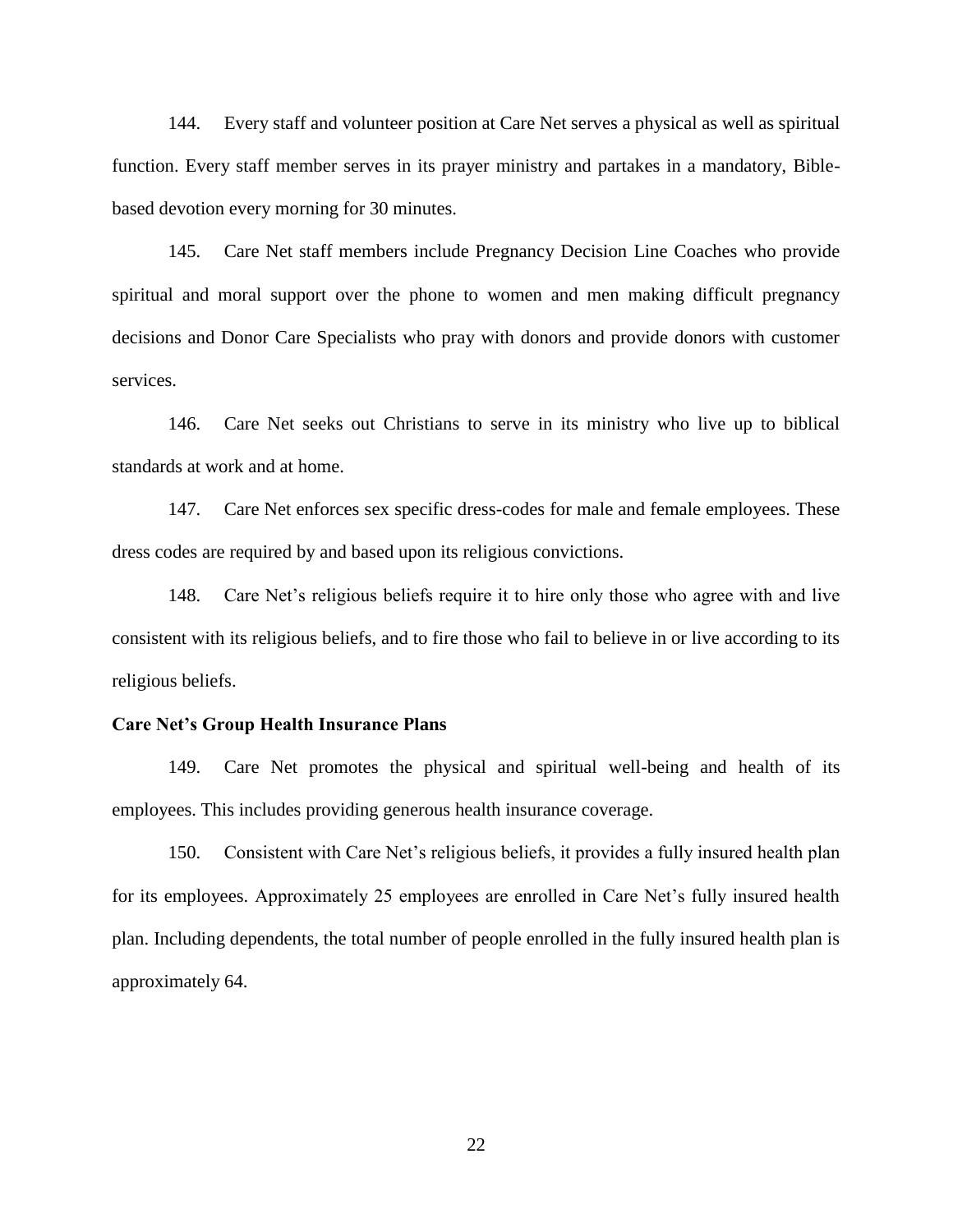151. Care Net's employee health plan excludes gender-transition treatments and procedures. This policy exclusion exists because Care Net holds a biblical view of human sexuality and gender identity.

152. Care Net's health plan renewal date is December 1, 2020.

153. In accordance with its beliefs, Care Net objects to paying for puberty blockers, cross-sex hormone therapies, so-called "sex reassignment" surgeries, or any other gendertransition procedures.

#### **SB 868 Threatens the Ministries' Employment Decisions**

154. The Ministries seek autonomy in their employment decisions to ensure that their employees can effectively carry out the mission of their respective religious ministries and institutions.

155. SB 868 endangers Plaintiffs' rights to operate their ministries in accordance with their beliefs. It substantially revises the Virginia Human Rights Act, and affects many other religious ministries across Virginia as well.

156. SB 868's Compelled Hiring Provision makes it unlawful for employers, even religious ones, to take into account sexual orientation or gender identity when making employment decisions. Va. Code  $\S$  2.2-3900(B)(2). It applies to employers that "employ[] 15 or more employees." Va. Code § 2.2-3905(A). Its prohibition on "unlawful discharge" applies to employers that employ "more than five persons." Va. Code  $\S$  2.2-3905(A).

157. Calvary Road, Community Fellowship, and Care Net are employers in Virginia that employ more than 15 full-time persons and are therefore subject to SB 868.

158. Community Christian employs more than 5 and less than 15 people and is therefore subject to SB 868.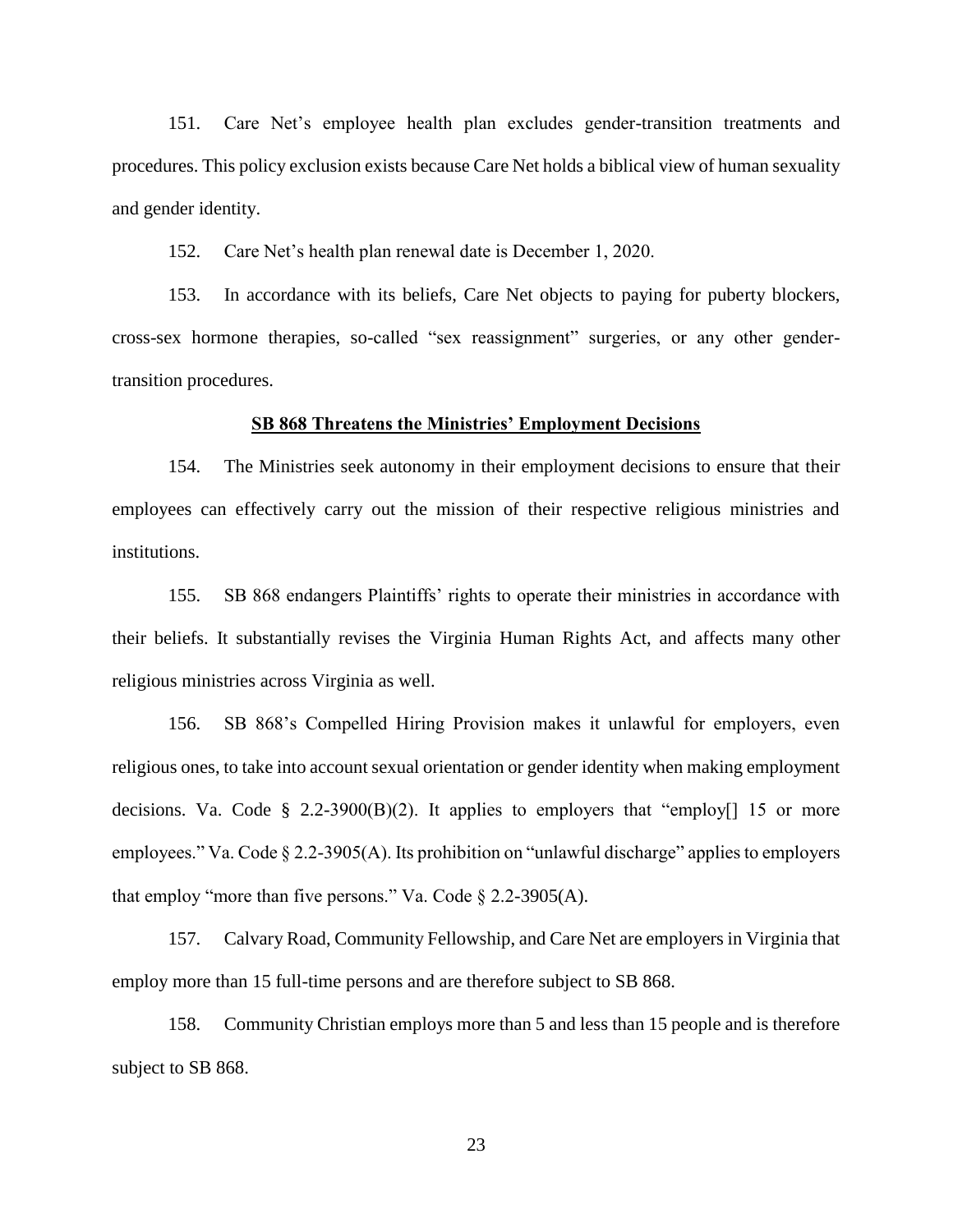159. It is unclear what actions constitute an actual or constructive "unlawful discharge." Community Christian Academy could be liable for committing an "unlawful discharge" because a person claims those ministries engaged in "unlawful employment practices" that led to a constructive discharge. For this reason, Community Christian is unsure if it is also subject to the "unlawful employment practices" provision of the SB 868.

160. The Compelled Hiring Provision does not carve out a clear religious exemption for ministries like Calvary Road, Community Fellowship, Community Christian, and Care Net.

161. In fact, legislators rejected a floor amendment that would have conformed the Act's language to a similar religious exemption in federal law.

162. While the Act should not be construed to hold that religious organizations operating consistent with their religious beliefs is discrimination or otherwise unlawful under the Act, the lack of a clear exception and the animus expressed by the legislators in passing the Act give the Ministries concern that the Act may be threatened, used, and enforced against them in violation of their constitutionally protected liberties as described in the following paragraphs.

163. In contradiction to the Virginia Bill of Rights and the Virginia Act for Religious Freedom, SB 868, as applied to the Ministries, leaves the Ministries without protection to only employ persons whose beliefs and conduct align with their own. If the Ministries choose to employ only those who abide by their respective religious convictions on marriage and sexuality, they will face the threat of SB 868's severe fines and penalties.

- 164. Specifically, the Act states that:
	- Employers are forbidden to "hire, discharge, or otherwise discriminate against any individual with respect to such individual's compensation, terms,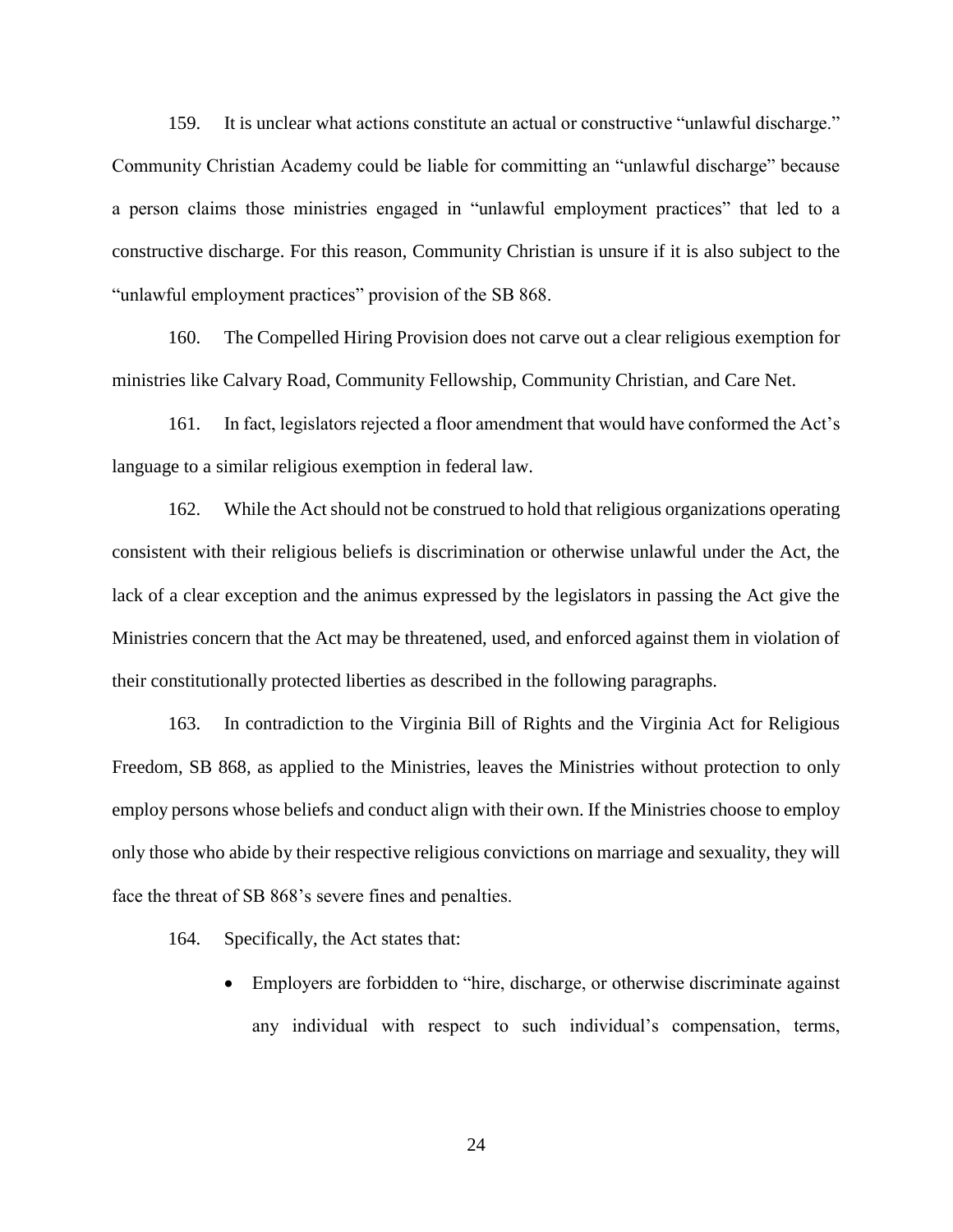conditions, or privileges of employment because of such individual's . . . sexual orientation [or] gender identity." Va. Code § 2.2-3905(B)(1)(a).

- Employers may not consider sexual orientation or gender identity in determining programs, apprenticeships, trainings, or promotions. Va. Code §  $2.2 - 3905(B)(4)$ .
- Employers may not limit, segregate, or classify employees in any way that would deprive any individual of employment opportunities or otherwise adversely affect an individual's status as an employee because of their protected status. Va. Code § 2.2-3905(B)(1)(a).

165. As applied to Plaintiffs, the Compelled Hiring Provision cripples their ministries in several different ways.

166. The Ministries are prohibited from enforcing sex-segregated policies or private spaces in their organizations such as in bathrooms, showers, and gyms.

167. Calvary Road, Community Fellowship, and Community Christian have various changing areas and other private facilities, such as bathrooms and locker rooms. These ministries can no longer require only biologically female staff use the same bathrooms and locker rooms as the young female students they oversee, and cannot enforce the sex-segregated spaces and privacy that are so crucial to their religious beliefs.

168. The Compelled Hiring Provision also prevents the Ministries from enforcing their own separate male and female dress codes, even if they believe an employee is violating it by dressing as the opposite sex.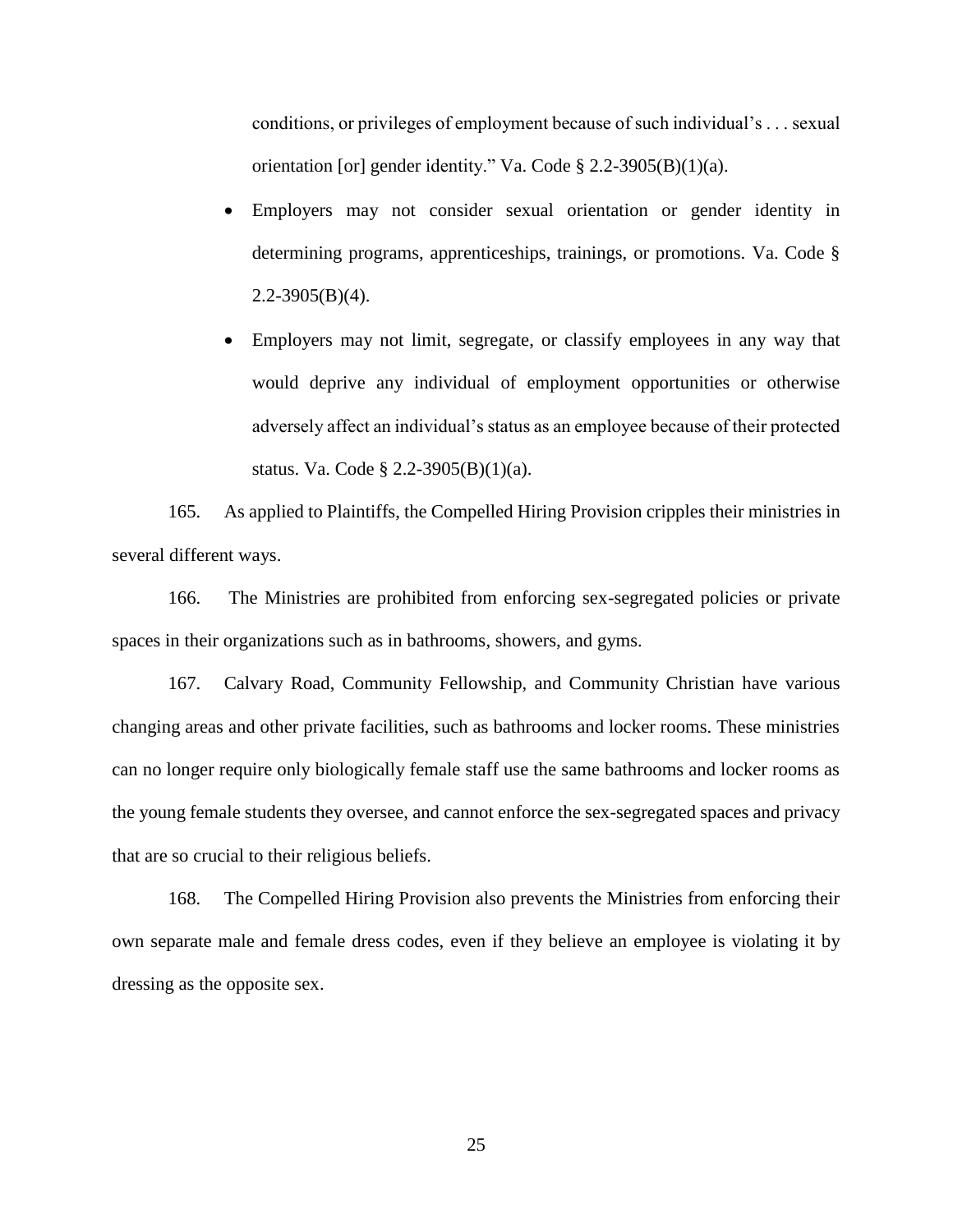169. Under the Act, the Ministries cannot enforce a policy against cross-dressing even though such conduct goes against the beliefs clearly outlined in these organizations' Statements of Faith.

170. The Compelled Hiring Provision forces Plaintiffs' staff to use incorrect pronouns to refer to an employee who identifies as transgender, even though it contradicts the employee's biological sex, because using correct pronouns could be considered "discriminat [ing]" based on "gender identity."

171. The Ministries deeply believe in the biblical principle that men and women cannot change their sexes. They believe that any attempt to do so is sinful and wrong, and that calling someone by an incorrect pronoun would be telling a lie.

172. Yet under the Act, the Ministries' staff are compelled to engage in speech that goes against their consciences by lying about other people's biological sex.

173. Further, HB 1429 requires Plaintiffs to include cross-sex hormones, "sex reassignment" surgeries, and puberty blockers in employee health plans, which the employees mandatorily hired under the Compelled Hiring Provision could then take advantage of.

174. Even though Plaintiffs believe, as a matter of religious conviction, that it would be sinful and immoral for them intentionally to pay for, participate in, facilitate, or otherwise support transgender ideology, they face the threat of prosecution and unlimited fines if they fail to comply.

175. Under SB 868, employers are guilty of an "unlawful employment practice" when sexual orientation and gender identity, is "a *motivating factor* for any employment practice, *even though other factors also motivate the practice*." Va. Code § 2.2-3905(B)(6) (emphasis added).

176. This Motivating Factor Provision vastly expands Virginia's discrimination law, which typically protected an employer taking an employment action against an employee of a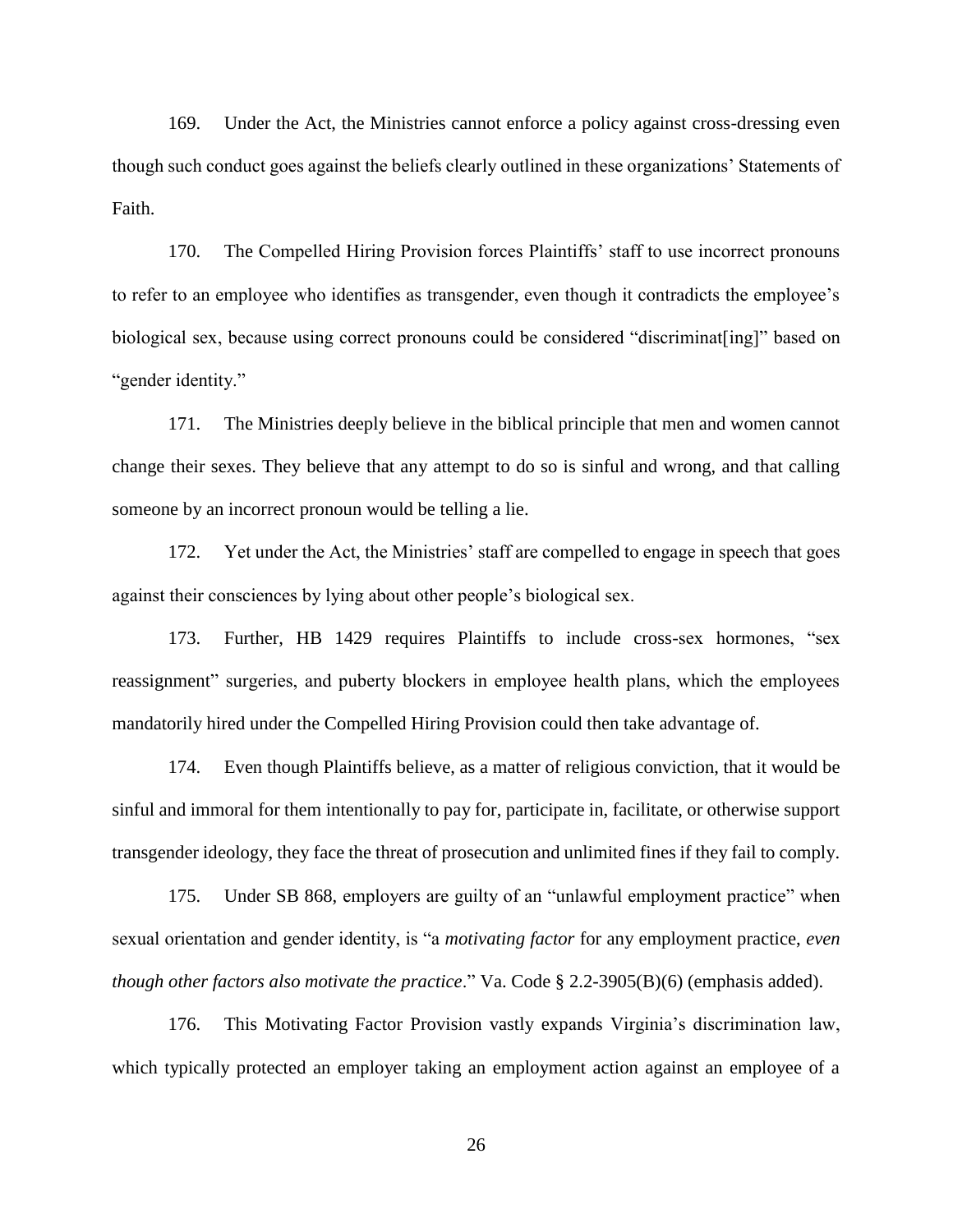protected class if the employer could show a legitimate nondiscriminatory reason justifying the action. Legitimate reasons include documented proof of an employee's tardiness or performance problems.

177. This new Motivating Factor Provision makes the Ministries potentially liable for alleged subjective discrimination even if there are legitimate, objective reasons for the employment action.

178. An employee identifying as transgender or in a same-sex marriage who is not meeting performance goals, but feels uncomfortable when the Ministries share their views on biblical marriage and sexual identity, could still claim that their sexual identity was a motivating factor in an adverse employment action. This is a dangerous provision that can be weaponized against employers who act in good faith in making employment decisions.

179. Because biblical views on marriage and sexuality are central to Plaintiffs' ministries, Plaintiffs need the freedom to operate according those beliefs, including the autonomy to separate from employees who espouse conflicting beliefs such as transgender ideology or endorsement of same-sex marriage.

180. SB 868 further states:

[It is not unlawful] to *admit or employ* any individual… on the basis of such individual's *religion, sex, or age* in those certain instances where religion, sex, or age is a bona fide occupational qualification *reasonably necessary* to the normal operation of that particular employer. Va. Code § 2.2-3905.C.1. (emphasis added).

181. For the Ministries, it is not "certain instances" but *all* instances in which religion including biblical beliefs on marriage, sexuality, and gender — is reasonably necessary to the employee's roles, duties, and the Ministries' operations as a whole.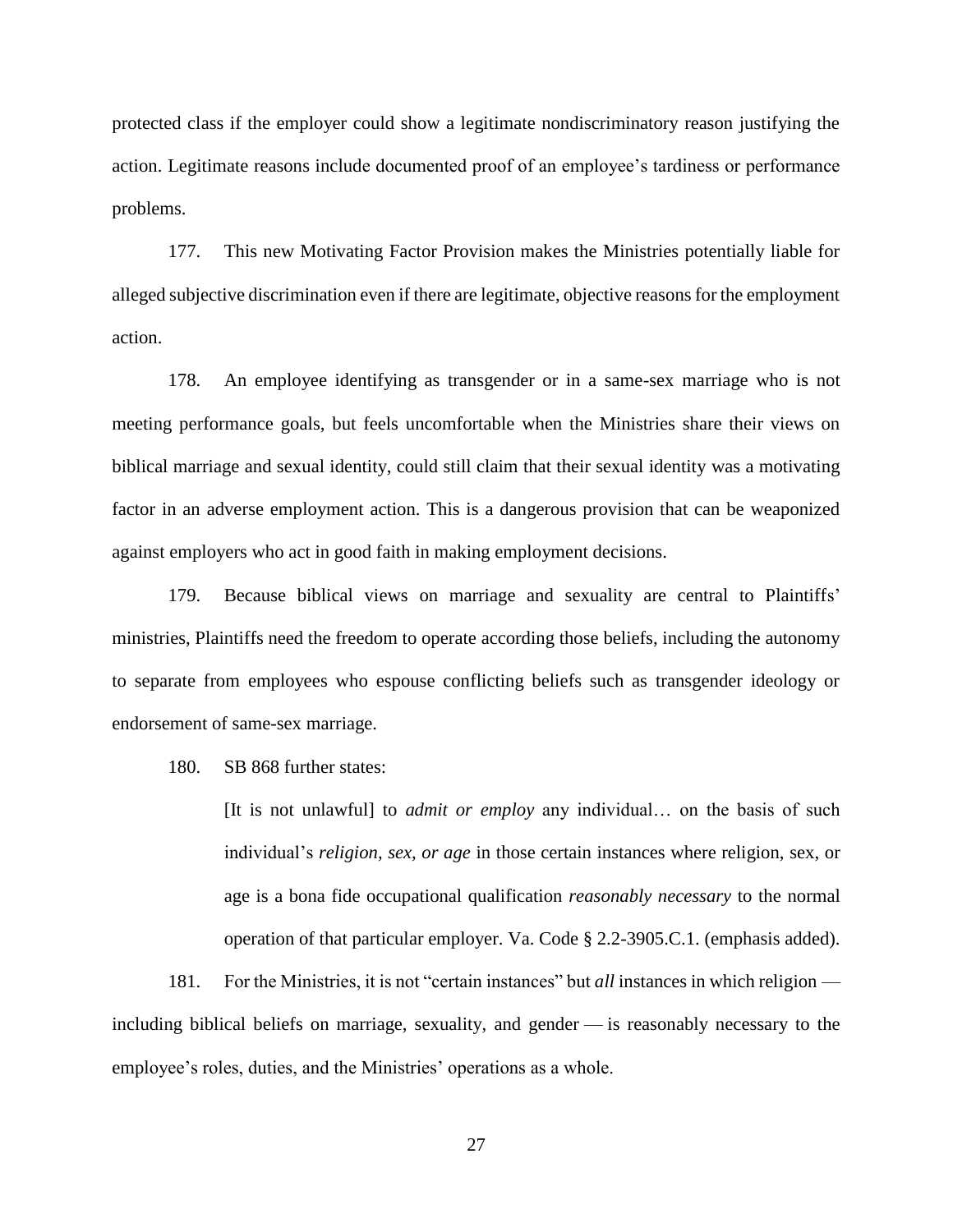182. SB 868 expressly excludes sexual orientation and gender identity as bases for bona fide occupational disqualification. Va. Code §§ 2.2-3905.C.1., 2.2-3905.C.3.

183. Therefore, while the Act allows certain religious employers to hire on the basis of religion, by mandating acceptance of certain viewpoints on sexual orientation and gender identity, the Act on its face does not permit religious organizations to ensure that employees hold beliefs or conform their conduct to certain religious convictions involving marriage and sexuality.

184. This exclusion is devastating for organizations like the Ministries, which aim to employ only individuals who will abide by the Ministries' convictions about marriage and sexuality — not just those who merely profess to follow the Christian religion.

185. SB 868 provides no protection for religious employers like the Ministries, which would discipline or terminate an employee for publicly supporting causes contrary to the Ministries' religious mission or beliefs, or for conduct in conflict with Ministries' core faith tenets, including those relating to sexual orientation and gender identity.

186. Calvary Road Christian School, Grace Christian School, and Community Christian Academy could be forced to retain teachers who are in same-sex relationships while teaching students that such behavior violates their faith. The schools could also be forced to retain guidance counselors who take gender-suppressing hormones or who undergo sex reassignment surgeries in an attempt to change the sex given to them by God.

187. For the Ministries, there is no value in being able to purposefully hire someone of the same religion if there is no corresponding ability to hold them accountable for violating that religion's teachings.

188. SB 868 threatens to take away the Ministries' ability to make employment decisions consistent with the very faith they espouse.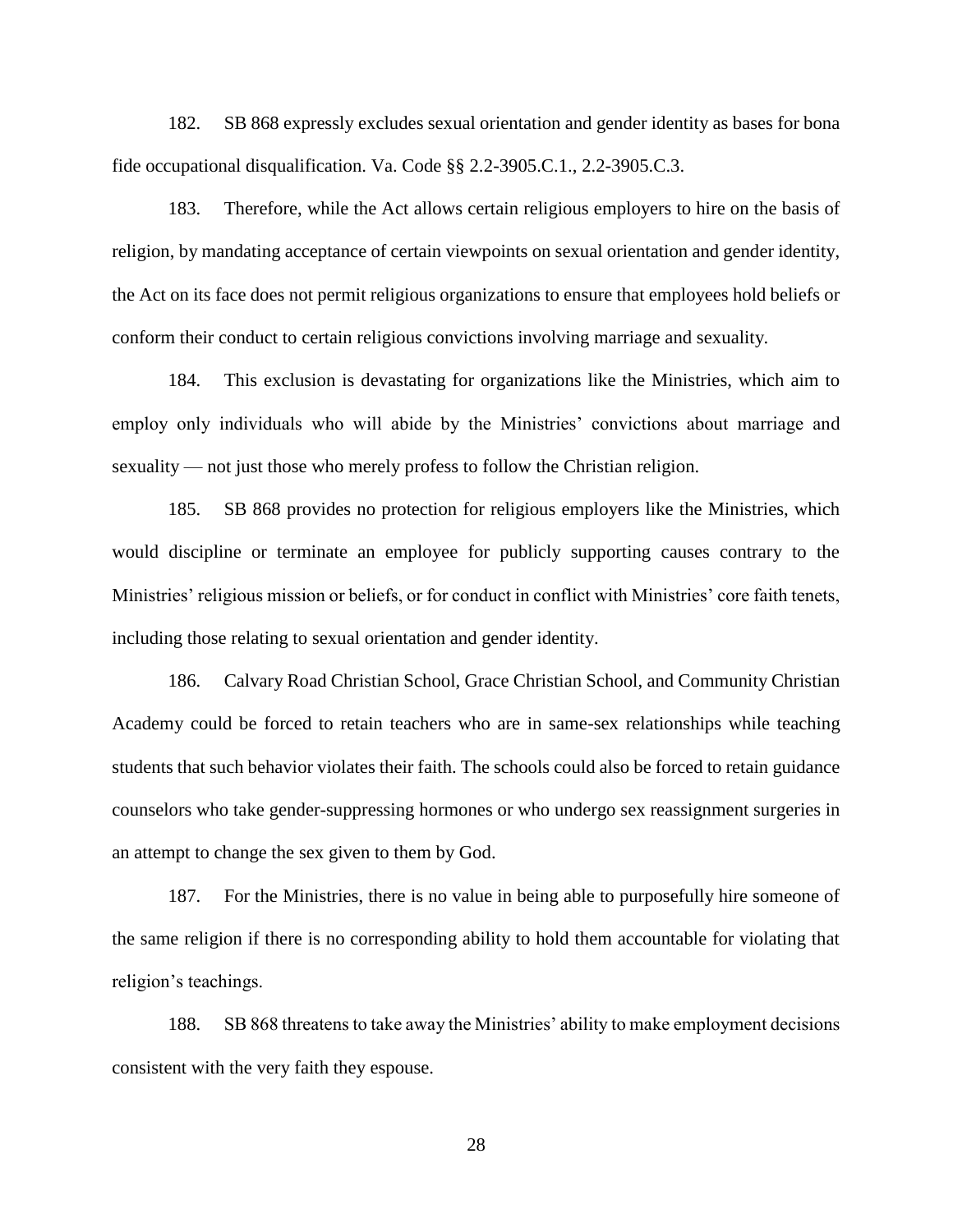189. Because SB 868 creates doubt about whether the Ministries can employ only individuals who share all of their religious beliefs and will act in accordance with those beliefs on marriage, sexuality, and gender, the Act chills the Ministries' religious exercise by creating a risk of legal liability.

190. One of the fundamental purposes for the Virginia Bill of Rights is to prevent the government from interfering with religious organizations and how they make employment decisions.

191. SB 868 uproots long-held protections for religious organizations, preventing ministries across Virginia from functioning and serving the communities as they always have.

## **The Act Threatens Plaintiffs' Ministries and Community Programs<sup>1</sup>**

192. Plaintiffs desire to operate their ministries in ways that are consistent with their religious mission.

193. Yet SB 868 prohibits "unlawful discrimination because of" sexual orientation in "places of public accommodation." Va. Code  $\S$  2.2-3900(B)(1)-(2).

194. SB 868 expansively defines a "place of public accommodation" as "all places or businesses offering or holding out to the general public goods, services, privileges, [or] advantages …." Va. Code § 2.2-3904(A).

195. This expansive and vague definition appears to sweep in places of worship and religious schools that are traditionally exempt from these types of laws.

 $\overline{a}$ 

<sup>&</sup>lt;sup>1</sup> Because Care Net is a private, closed facility, it brings no allegations based on the provisions of the Act regarding places of public accommodation.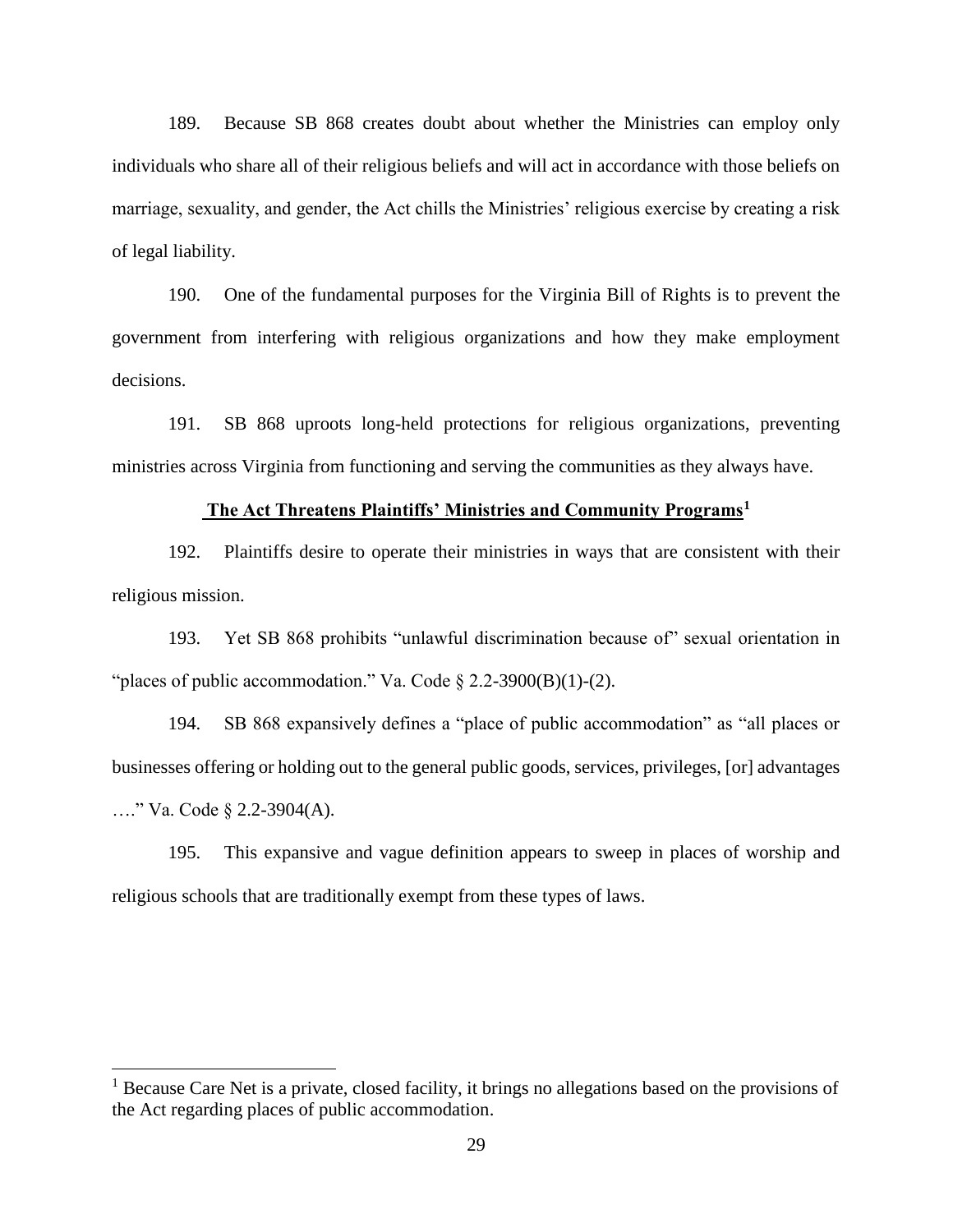196. SB 868 exempts from the definition any "place of accommodation owned by or operated on behalf of a religious corporation, association, or society that is not in fact open to the public," Va. Code § 2.2-3904(C), without defining what "open to the public" means.

197. On its face, the Act purports to include churches as public accommodations, even though churches have never been found to be places of public accommodation under the law in Virginia or elsewhere in the United States.

198. As a result, Calvary Road Baptist Church and Community Fellowship Church, which have an "all-comers" policy where members of the community are welcome to walk in and enjoy the facilities and services, appear to be incorrectly considered "places of public accommodation."

199. Likewise, religious schools open to the community, such as Calvary Road Christian School, Grace Christian School, and Community Christian Academy, appear to be incorrectly considered "places of public accommodation."

200. These organizations also advertise goods, services, privileges, and advantages to the general public on their websites and by word-of-mouth.

201. The Act prohibits "unlawful discrimination" in "places of public accommodation" in § 2.2-3904(B) through two clauses: the "Accommodation Clause" and the "Publication Clause."

## **The Accommodation Clause**

202. The Accommodation Clause makes it unlawful "for any person … to refuse, withhold from, or deny any individual, or to attempt to refuse, withhold from, or deny any individual, directly or indirectly, … or to segregate or discriminate against any [] person in the use [of]" any "advantages, … services, or privileges made available in any place of public accommodation … on the basis of … sexual orientation…." *Id.* at § 2.2-3904(B).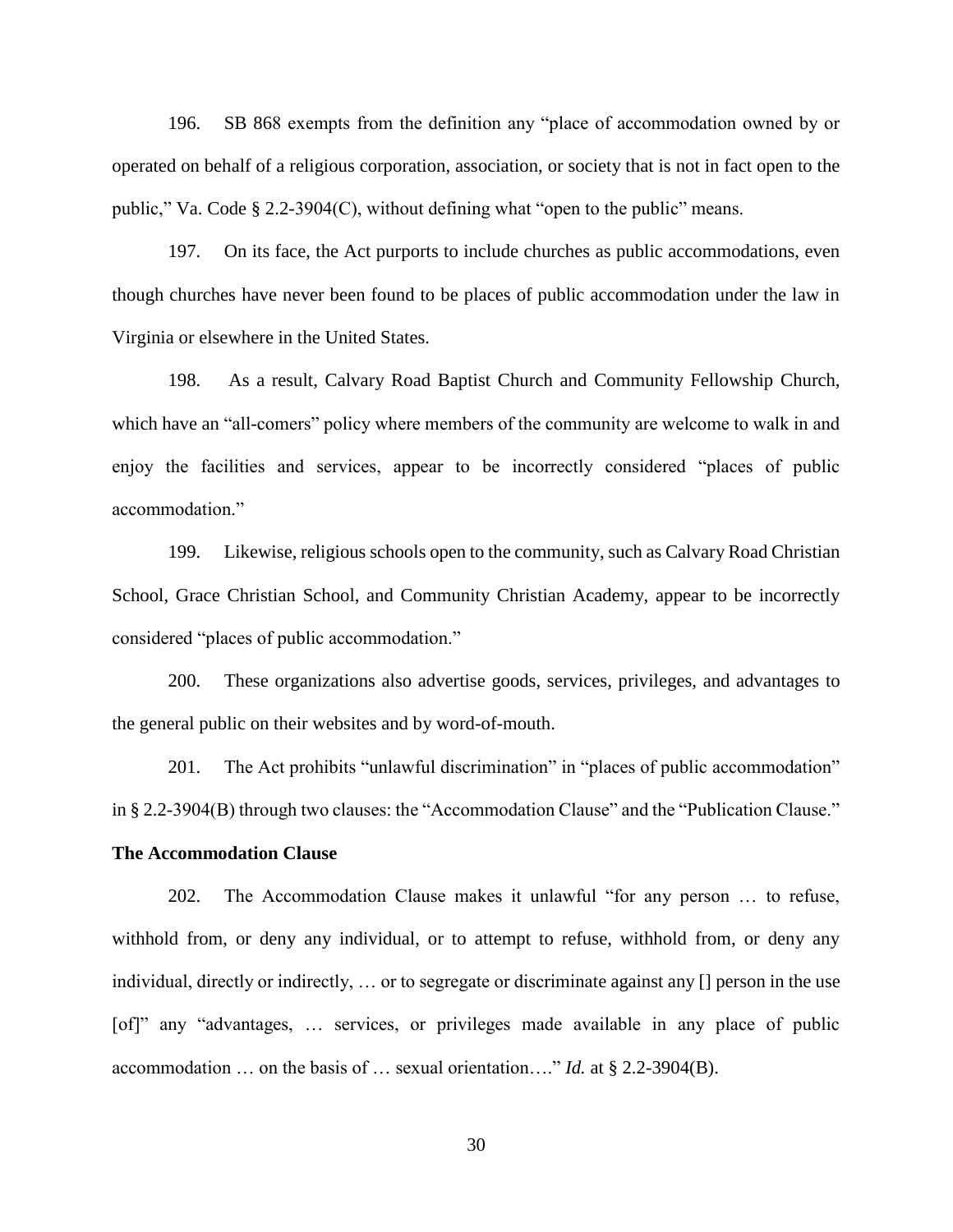203. The Accommodation Clause thus prohibits the Ministries from offering sexspecific ministries, classes, and services for biological women and men.

204. Each of the Ministries' sex-specific programs targets a special segment of the population and seeks, among other things, to teach them of God's truth about biblical marriage, sexuality, and gender identity.

205. The Act forces Calvary Road and Community Fellowship to include a biological male as part of the women's Bible study — if the man identifies as a woman.

206. The Accommodation Clause requires Calvary Road Christian School, Grace Christian School, and Community Christian Academy to admit and retain students that do not agree with or do not abide by their beliefs regarding sexuality.

207. The Accommodation Clause likewise requires Calvary Road, Community Fellowship, and Community Christian, in their school and/or church facilities, to permit individuals to use bathrooms designated for the opposite biological sex — despite the Ministries' conscientious objections — if the individuals profess a gender identity that contradicts their biological sex.

208. Similarly, Calvary Road Christian School and Grace Christian School offer sexspecific youth sports that promote celebrating the unique body that God gave both men and women.

209. The Accommodation Clause forces Calvary Road and Grace Christian to open these sex-specific sports to members of the opposite sex, despite the fact that letting biological males compete against girls in sports would be unfair, and despite the fact that permitting such an arrangement runs directly counter to the schools' biblical philosophy.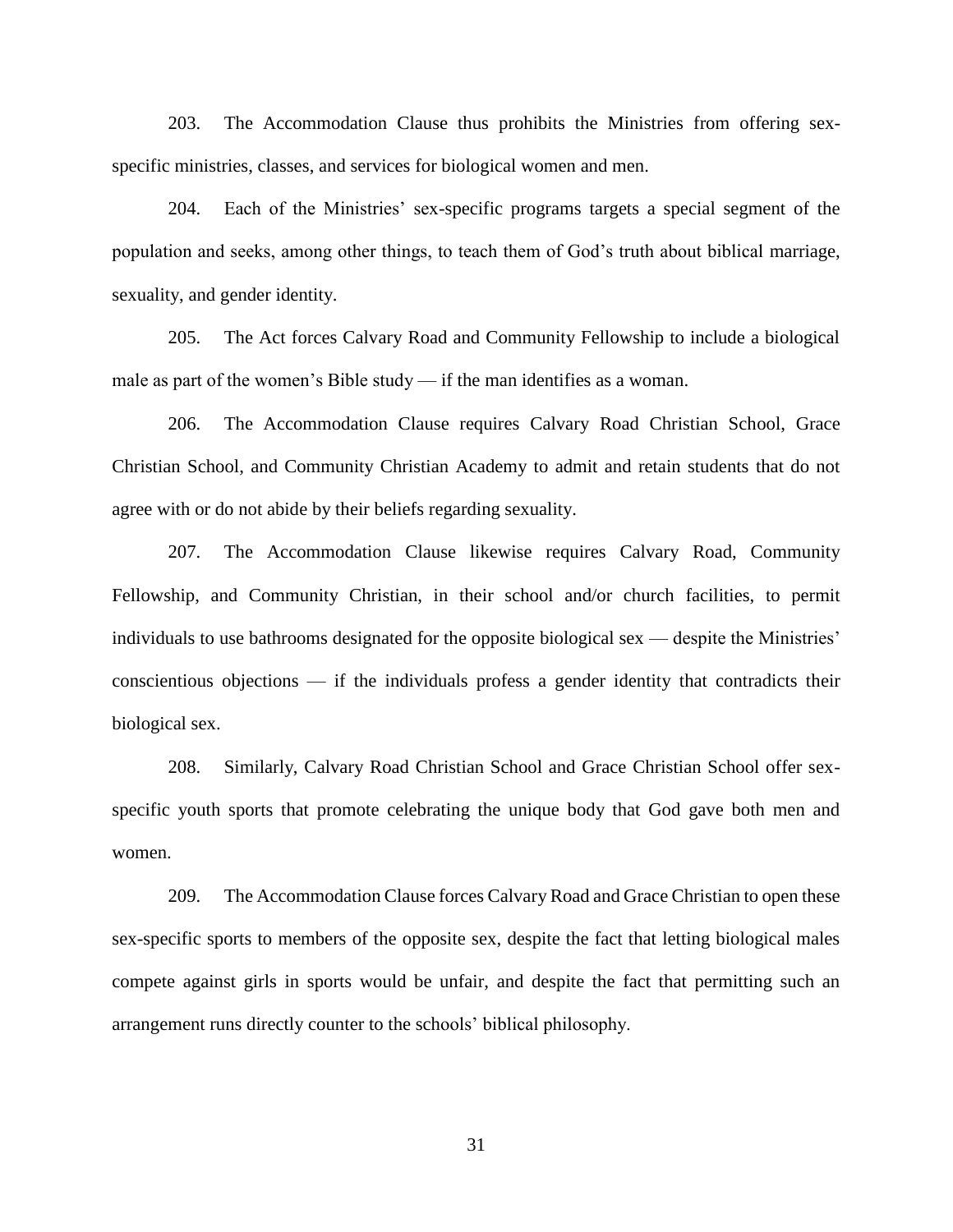210. Even the Ministries' written policies publicly advocating for biblical sexuality and identity could violate the Accommodation Clause if deemed "discrimination" against same-sex marriages or transgender ideology. The faith-based lesson plans, teaching materials, and written messages outlining their biblical worldview would be fodder for any individual aiming to weaponize the Act against them.

211. The Accommodation Clause appears to forbid Calvary Road and Community Fellowship from exclusively providing wedding services for opposite-sex, Christian couples. As churches that open their facilities for weddings, receptions, and events, the Act appears to force them to facilitate same-sex weddings and ceremonies or face the steep fines that come with violating it.

212. The Accommodation Clause therefore undercuts the Ministries' message that marriage should be between one man and one woman, and that biological sex is fixed at birth and determine by God's providence.

213. The Accommodation Clause also harms the Ministries' reputation and credibility among the population they serve, by forcing them to contradict their own mission and beliefs.

### **The Publication Clause**

214. The Publication Clause makes it unlawful for any person in a place of public accommodation "to publish, circulate, issue, display, post, or mail, either directly or indirectly, any communication, notice, or advertisement to the effect that any of the accommodations, advantages, … privileges, or services of any such place [of public accommodation] shall be refused, withheld from, or denied to any individual on the basis of … sexual orientation [or] gender identity." Va. Code § 2.2-3904(B).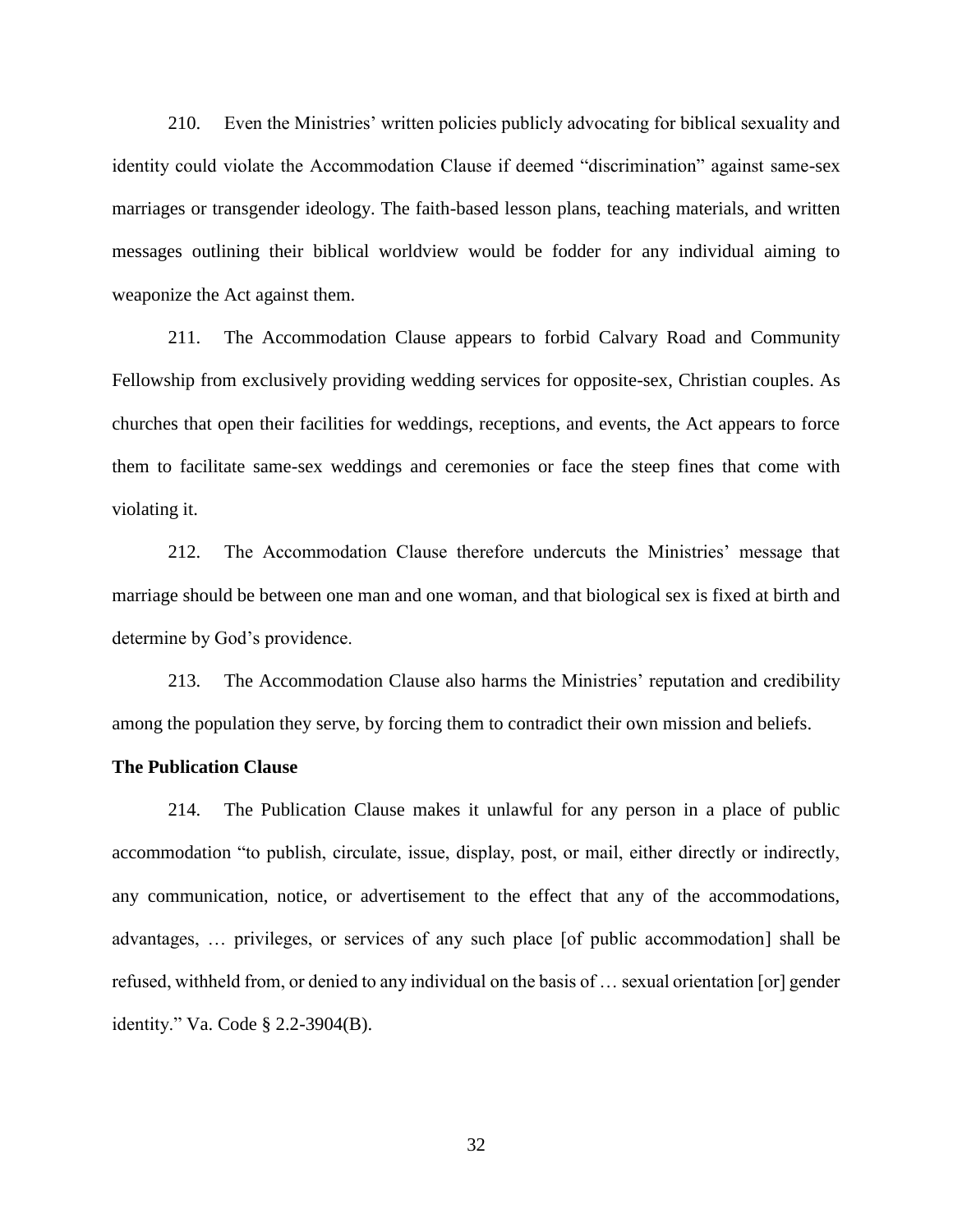215. By prohibiting "attempt[ing] to refuse, withhold from, or deny" a service on the basis of sexual orientation, both the Publication Clause and the Accommodation Clause bar the Ministries from explaining on their websites about God-given identity and marriage between a man and a woman.

216. The Publication Clause prohibits the Ministries from communicating by notice or by advertisement the truthful information that their services may be limited based on characteristics such as biological sex or sexual orientation.

217. Calvary Road Christian School, Grace Christian School, and Community Christian Academy could be held in violation of the Publication Clause when writing in ads that they only require students to conduct themselves according to biblical views of sex, marriage, and gender.

218. Because of the Publication Clause and fear of punishment under it, Calvary Road, Grace Christian, and Community Christian have removed their statements of faith regarding marriage and sexuality from their school websites.

#### **SB 868 Has Onerous Enforcement Mechanisms and Severe Penalties**

219. SB 868 allows Defendants Herring and Payne to enforce the law against the Ministries in many ways.

220. SB 868 empowers the Attorney General to file a civil action in the appropriate circuit court if he "has reasonable cause to believe that any person or group of persons is engaged in a pattern or practice of resistance to the full enjoyment of any of the rights granted" under the Act. Va. Code § 2.2-3906(A).

221. SB 868 also empowers the Attorney General to file a civil action in the appropriate circuit court if he "has reasonable cause to believe … that any person or group of persons has been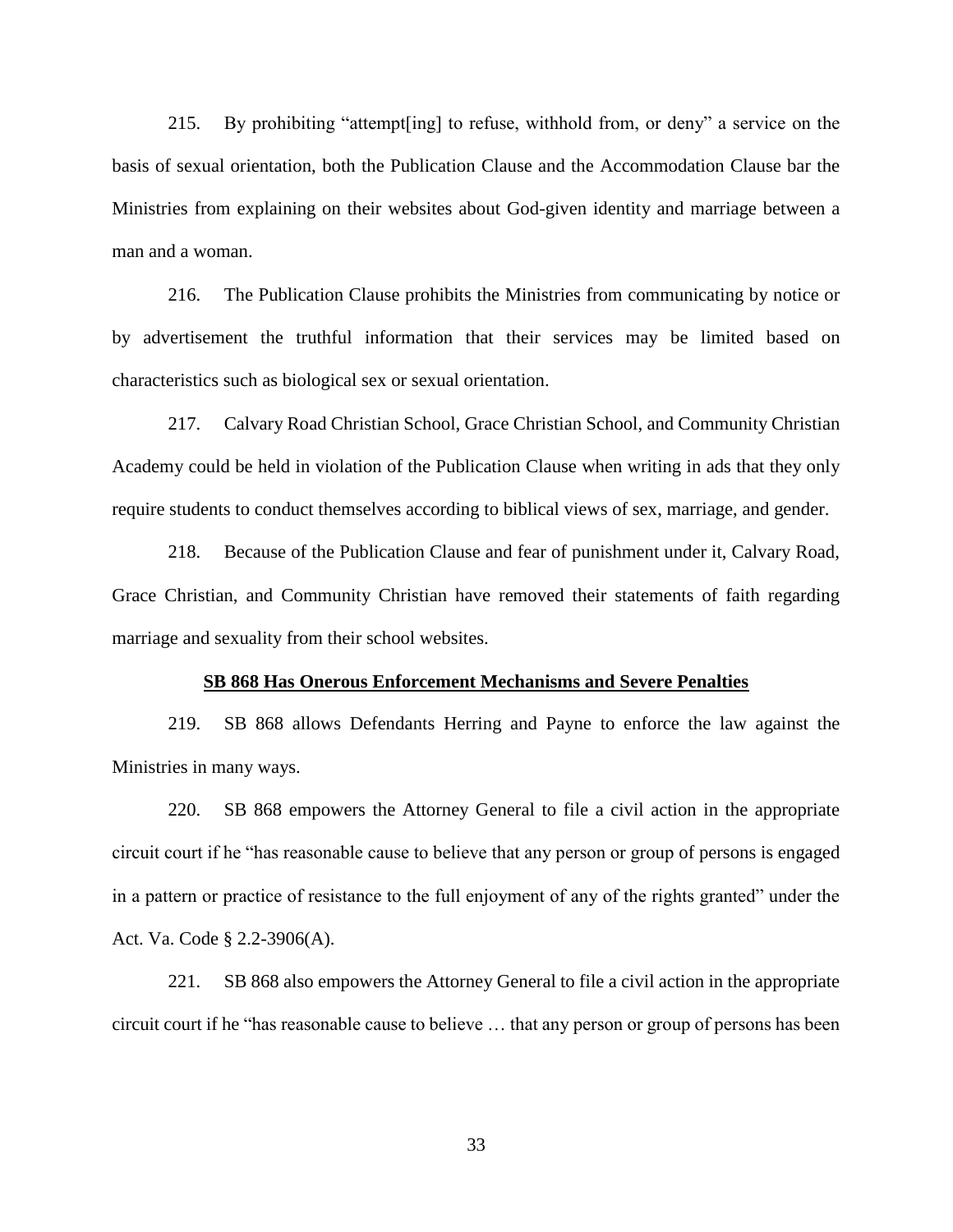denied any of the rights granted by this chapter and such denial raises an issue of general public importance." Va. Code § 2.2-3906(A).

222. The Attorney General was appropriated additional funds for fiscal years 2020–2021 and 2021–2022 so that additional attorneys could "be directed to the Division of Human Rights for enforcement related to" SB 868.<sup>2</sup>

223. In addition, SB 868 empowers any "person claiming to be aggrieved by an unlawful discriminatory practice," or the Attorney General or Director on behalf of such person, to file a complaint with the Division. Va. Code § 2.2-3907(A).

224. The Division may also "[i]nquire into incidents that may constitute unlawful acts of discrimination" and "[s]eek through appropriate enforcement authorities, prevention of or relief from an alleged unlawful discriminatory practice." Va. Code  $\S 2.2-520(B)(3)-(4)$ .

225. After receiving a complaint, the Division must serve the complaint on the person alleged to have engaged in an unlawful discriminatory practice (the "Respondent"). Va. Code § 2.2-3907(B); 1 Va. Admin. Code 45-20-20 (defining "Respondent").

226. Also, after receiving a complaint, the Division is required to investigate "to determine whether there is reasonable cause to believe the alleged discrimination occurred." Va. Code § 2.2-3907(C).

227. During this investigation, the Director has authority to request position statements, evidence, and additional information from the complaining party and the Respondent. 1 Va. Admin. Code 45-20-20(A)-(B).

 $\overline{a}$ 

<sup>2</sup> *Amendments to House Bill 30*, H. Appr. Comm. (Feb. 16, 2020),

http://hac.virginia.gov/committee/files/2020/2-18-20/HB\_30\_amendments\_with\_cover.pdf.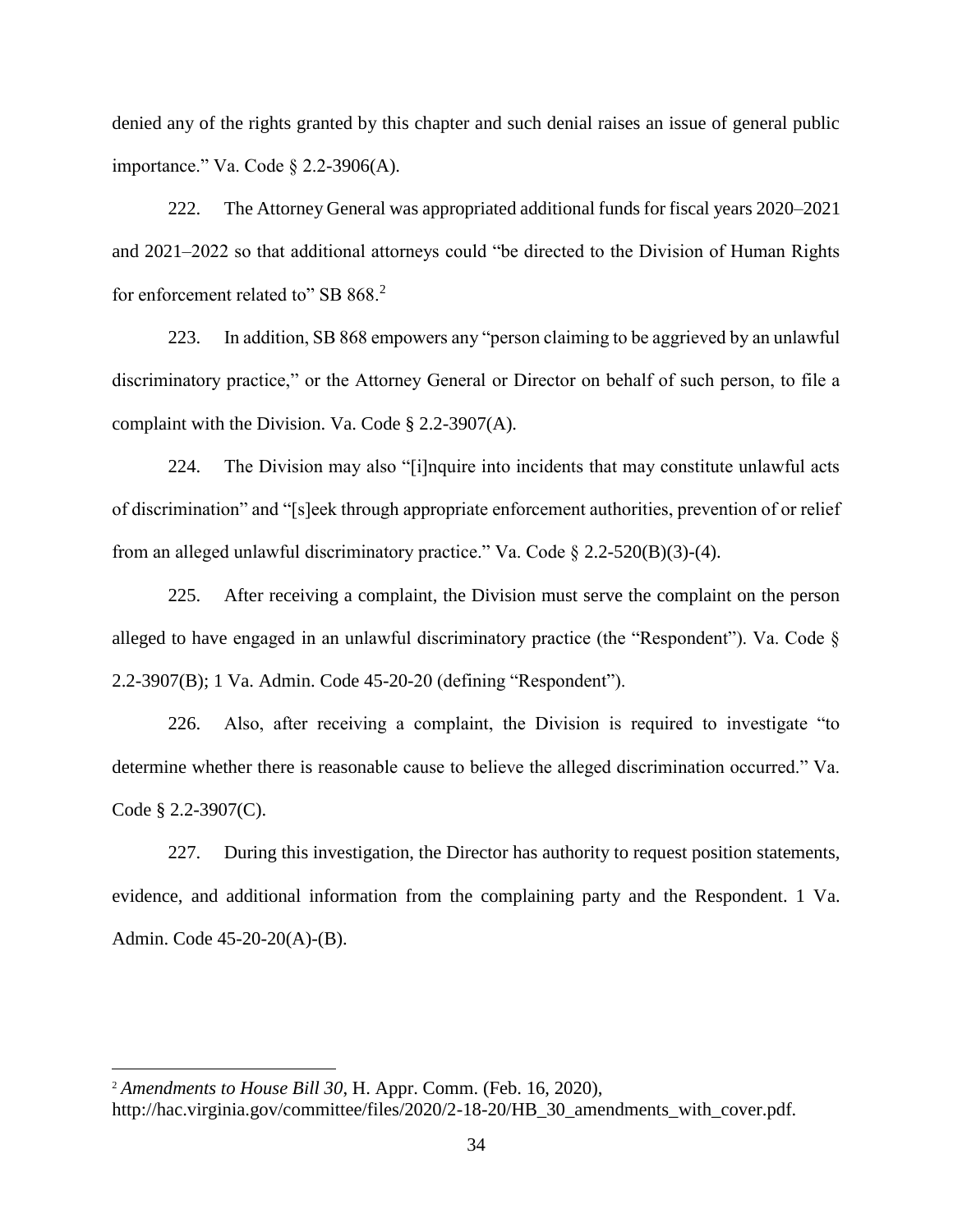228. If the Respondent refuses to provide this information, the Attorney General may apply to the appropriate circuit court for a subpoena if he "believe[s] that any person has engaged in or is engaging in any unlawful discriminatory practice." Va. Code § 2.2-521.

229. The Director may also hold a fact-finding hearing with the complaining party and the Respondent. Va. Code § 2.2-520(B)(1); 1 Va. Admin. Code 45-20-80(C).

230. The fact-finding hearing requires the Respondent to "appear in person or by counsel or other qualified representative before the agency or its subordinates, or before a hearing officer for the informal presentation of factual data, argument, or proof in connection with any case." Va. Code § 2.2-4019(A)(ii).

231. The Division may also "hold hearings pursuant to the Virginia Administrative Process Act § 2.2-4000 et seq." Va. Code § 2.2-520(B)(1).

232. In these hearings, the parties may have an attorney and the presiding officer may administer oaths and affirmations, receive evidence, hold settlement conferences, and receive proposed findings and conclusions from the parties. Va. Code § 2.2-4020(C)-(D).

233. The presiding officer must then make factual findings and render a decision about probable cause. Va. Code § 2.2-4020(C).

234. The Division may also use any other means during its "investigation sufficient to determine whether there is reasonable cause to believe the alleged discrimination occurred." Va. Code § 2.2-3907(D); 1 Va. Admin. Code 45-20-80(D).

235. The investigatory process imposes a significant burden on the Ministries in that the Division is required to investigate every complaint "sufficient to determine whether there is reasonable cause to believe the alleged discrimination occurred." Va. Code § 2.2-3907(D).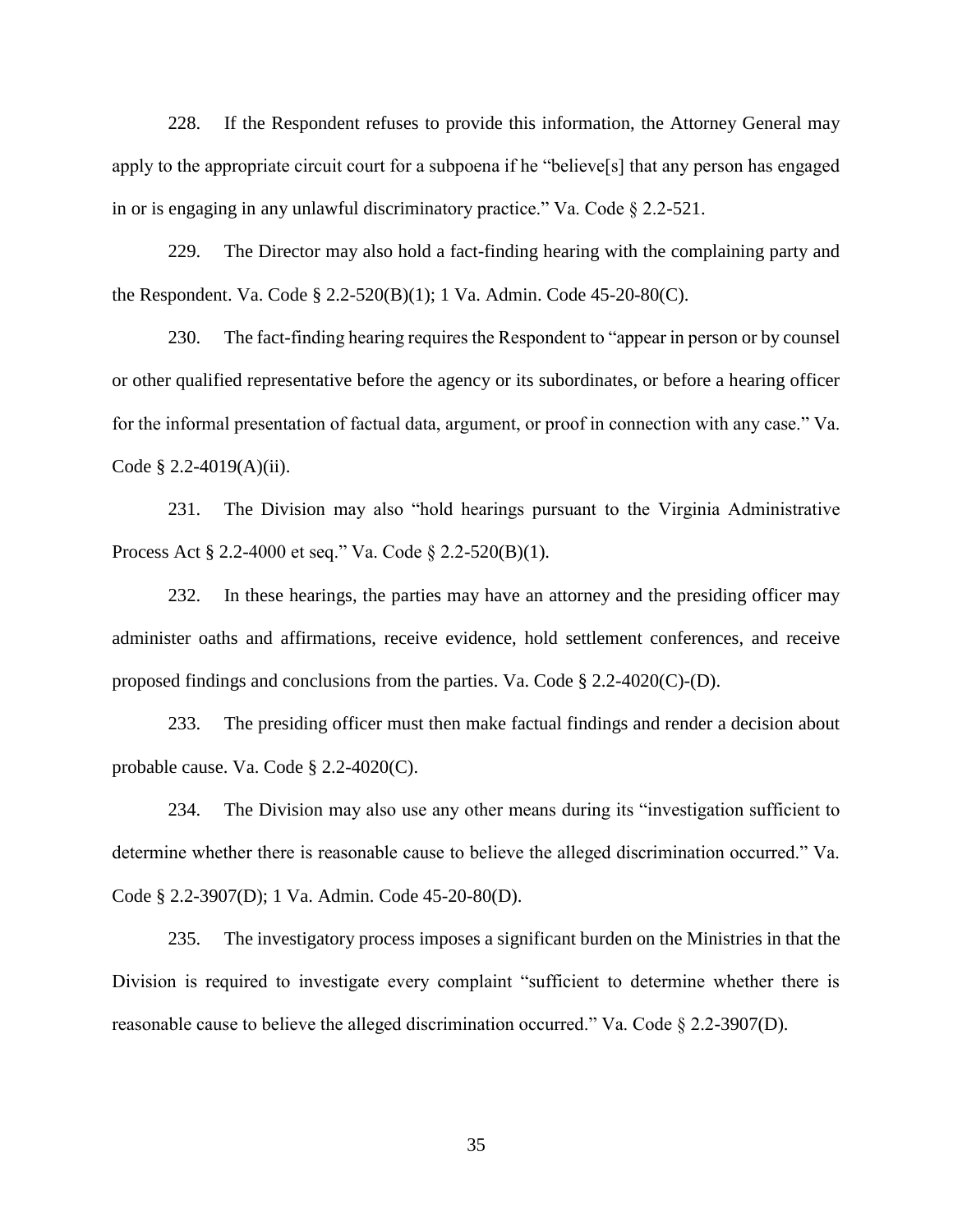236. This investigation occurs in an adversarial process where the claims of the complaining party are pitted against the Respondent, and the Division investigates the Respondent on the complaining party's behalf.

237. The Division can also compel the Respondent to respond to the complaint and supply additional information and participate in informal and formal hearings during its investigation. *See* Va. Code §§ 2.2-3907; 15.2-854.

238. The Division's investigation may last up to six months. Va. Code § 2.2-3907(H).

239. Once the Division completes its investigation, it issues a report determining whether there is reasonable cause to believe the Respondent committed the alleged unlawful discriminatory practice. Va. Code § 2.2-3907(D).

240. If the Division concludes there is reasonable cause to believe the Respondent committed the alleged unlawful discriminatory practice, the Division "shall immediately endeavor to eliminate any alleged unlawful discriminatory practice by informal methods such as conference, conciliation, and persuasion." Va. Code § 2.2-3907(F).

241. If the Division cannot settle the complaint or determines that settlement "is unworkable and should be bypassed," the Division closes the case and gives notice to the complaining party of his right to file a civil action. Va. Code § 2.2-3907(F).

242. At any time after a notice of discrimination is issued, the Division or the complaining party may petition a court for temporary relief, "including an order or judgment restraining the Respondent from doing or causing any act that would render ineffectual an order that a court may enter" regarding the complaining party. Va. Code  $\S 2.2$ -3907(G).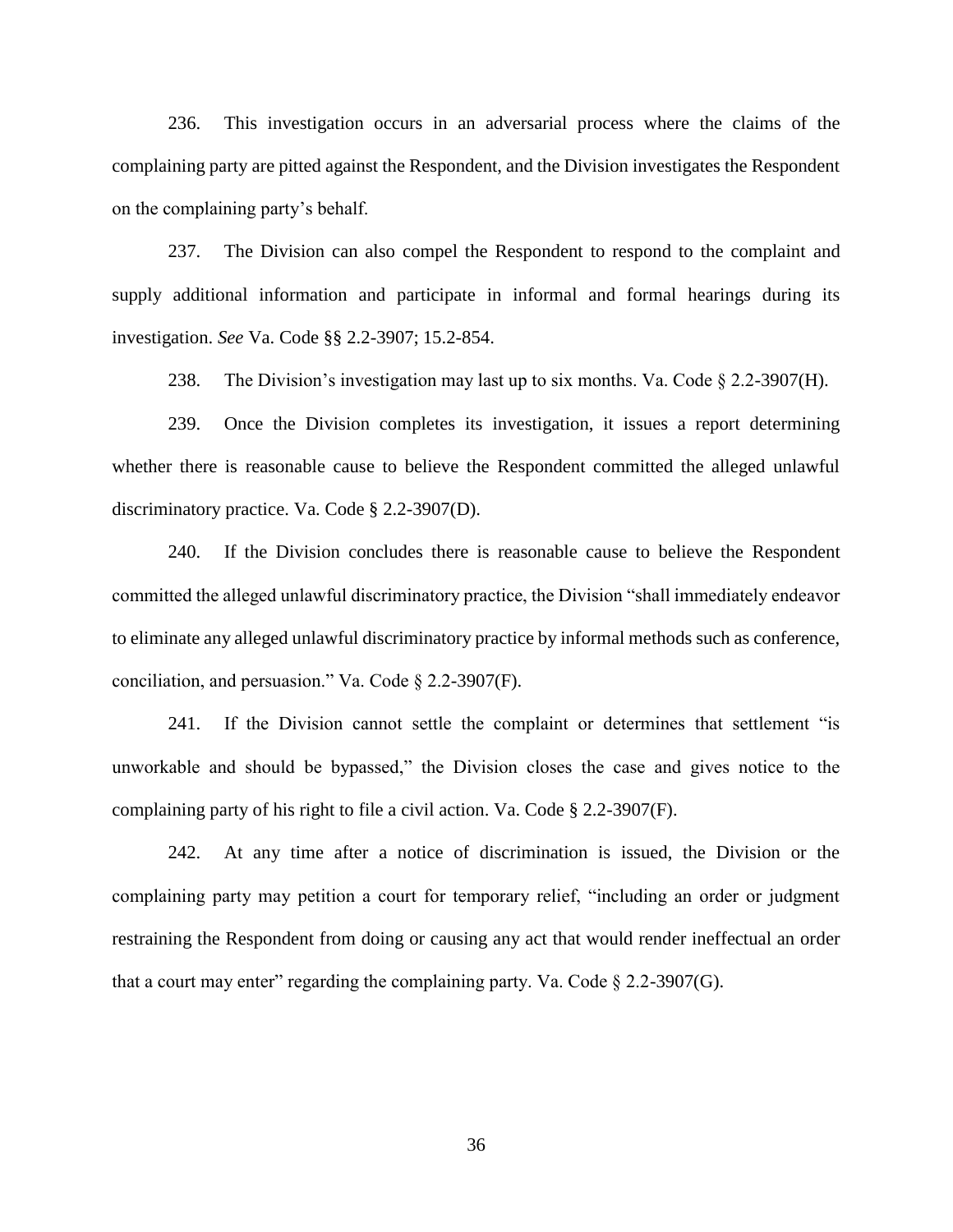243. Once a complaining party receives notice of his right to file a civil action, he may file a civil action in an appropriate general district or circuit court with jurisdiction over the Respondent. Va. Code § 2.2-3908(A).

244. If a court determines that an employer or place of public accommodation has violated the Act by committing unlawful discrimination, that court has substantial remedial powers.

245. In civil actions filed by the Attorney General, the court may award the following remedies after finding unlawful discrimination has occurred:

- "preventive relief, including a permanent or temporary injunction, restraining order, or other order against the person responsible for a violation …, as is necessary to assure the full enjoyment of the rights granted by this chapter," Va. Code  $\S$  2.2-3906(B)(1);
- a civil penalty "not exceeding \$50,000 for a first violation" and "not exceeding \$100,000 for any subsequent violation," Va. Code  $\S 2.2$ -3906(B)(2);
- "compensatory damages and punitive damages," Va. Code  $\S$  2.2-3906(C); and

"reasonable attorney fees and costs." Va. Code § 2.2-3906(B)(3).

246. Any "aggrieved person" may intervene in an action filed by the Attorney General. Va. Code § 2.2-3906(D).

247. If an aggrieved party intervenes and the court finds that unlawful discrimination has occurred, the court may award the aggrieved person the remedies described in paragraph 244 in addition to remedies awarded to the Attorney General. *See also* Va. Code §§ 2.2-3906(D), - 3908(B).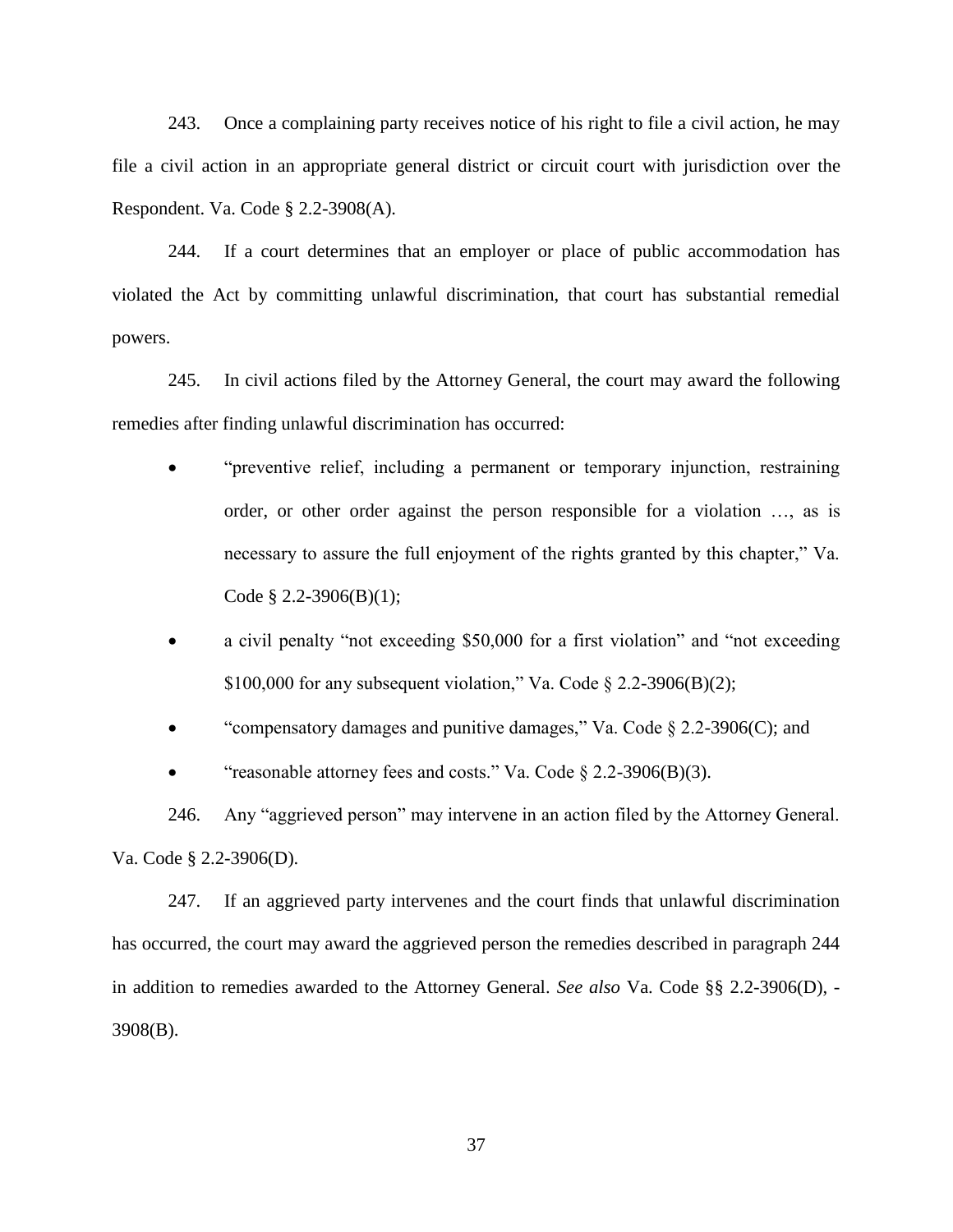248. In civil actions filed by the Attorney General, the Division, or an aggrieved person who obtains a right-to-sue letter, the court may award the following remedies to the aggrieved person after finding unlawful discrimination has occurred:

- "any permanent or temporary injunction, temporary restraining order, or other order, including an order enjoining the defendant from engaging in such practice" Va. Code § 2.2-3908(B);
- "compensatory and punitive damages" Va. Code § 2.2-3908(B); and
- "reasonable attorney fees and costs." Va. Code § 2.2-3908(B).

249. The Attorney General may also intervene in a civil action filed by an aggrieved person if the case is of "general public importance." Va. Code § 2.2-3908(C).

250. If the Attorney General intervenes in such an action and the court finds that unlawful discrimination has occurred, the court may award the Attorney General the remedies described in paragraph 245 in addition to the remedies awarded to the aggrieved person. *See also*  Va. Code § 2.2-3908(B)-(C).

251. The punitive damages are designed to be especially severe.

252. For example, Delegate Marcus Simon (D-53) made the following comment during a House General Laws Committee meeting:

I've actually looked at the [uncapped punitive damages in Virginia's law] language … and I think it's actually doing *exactly* what we intended for it to do. If you don't want to be subject to unlimited punitive damages, don't discriminate on the basis of sexual orientation …. I mean, this wasn't meant to be a non-punitive bill. We created a private right of action for a reason. And so I think that the bill accomplishes *exactly* what it's intended to do in the form that it's intended to do it.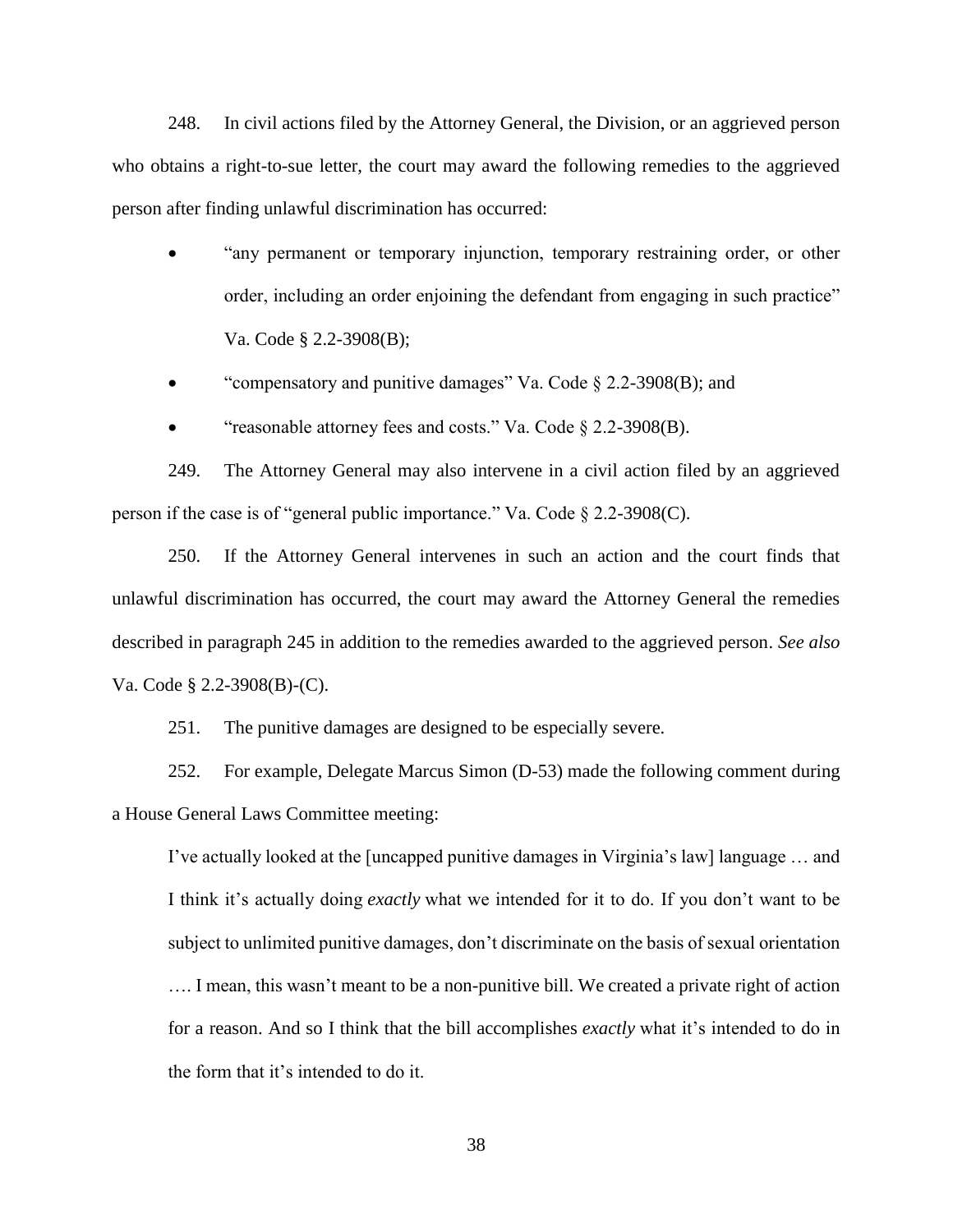253. As Delegate Simon indicated, the Act is intended to force the Ministries and people with like beliefs to choose between either risking bankruptcy and being punished for their religious convictions, or abandoning their ministries altogether.

254. The Ministries face credible threats and substantial risks that they will be investigated or prosecuted under Virginia's law for maintaining Bible-based practices and policies that run counter to the provisions of SB 868.

### **SB 868 Targets Only Views the Government Disfavors**

255. SB 868 prohibits the Ministries from promoting and celebrating certain religious views about marriage, sexuality, and gender, while allowing other organizations to promote and celebrate their views supporting same-sex marriage and transgender ideology.

256. This distinction in treatment is based on particular viewpoints about marriage, sexuality, and gender.

257. This distinction in treatment is also based on the content that is expressed, through programs, services, and communications.

258. The Ministries hold the particular views and express the particular content that SB 868 targets for punishment.

259. Other organizations promote and celebrate same-sex marriage and transgender ideology through their programs, services, and communications.

260. The Ministries seek to serve the same communities as these other organizations that hold contrary views about sexuality, marriage, and gender.

261. SB 868 imposes increased regulatory burdens on the Ministries that it does not impose on other Virginia organizations holding different views.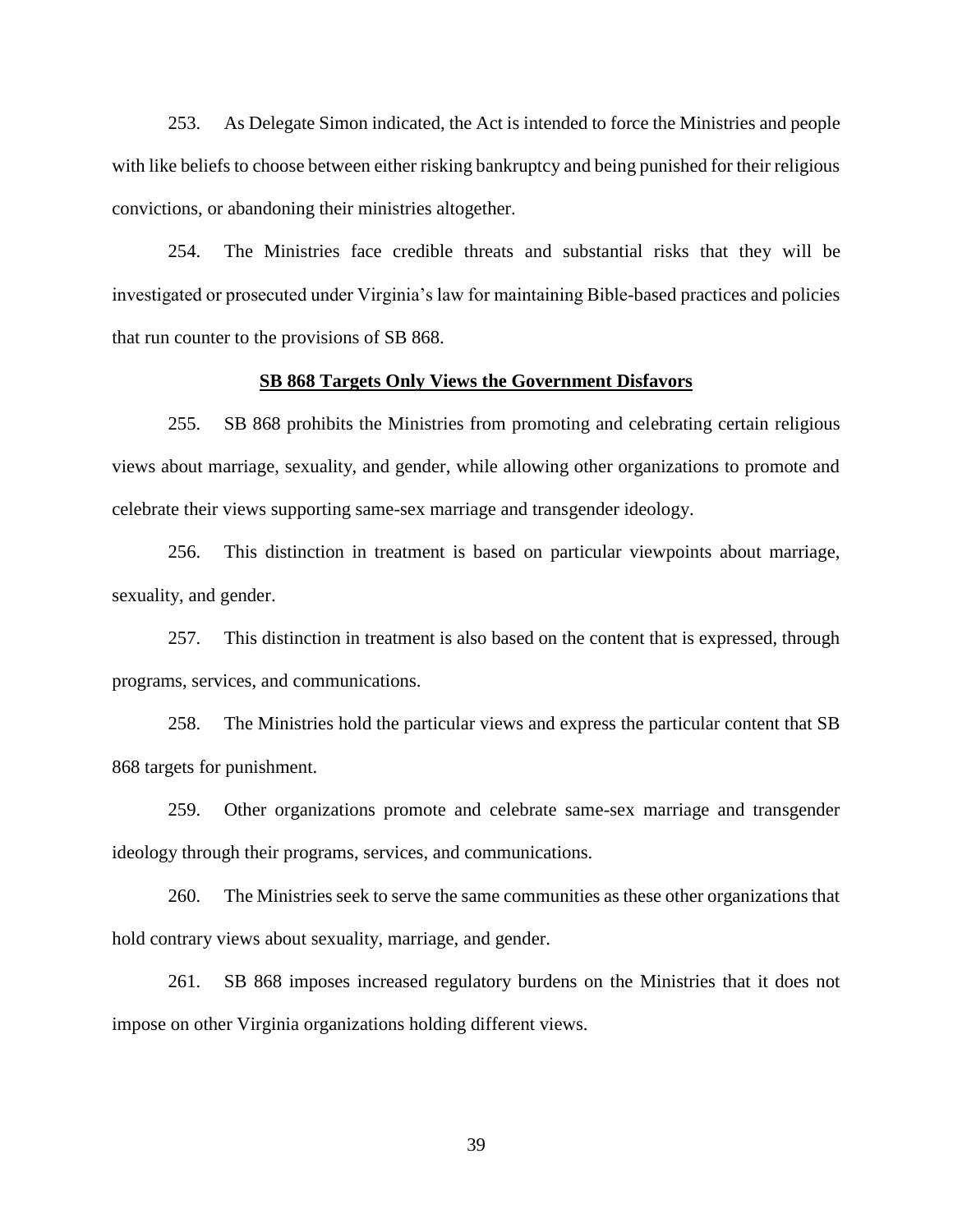262. Under SB 868, the Ministries must refrain from celebrating biblical marriage, sexuality, and gender identity, and from providing sex-specific classes and services, while many other Virginia organizations do not face these burdens because they willingly promote classes and services endorsing transgender ideology, homosexuality, and same-sex marriage.

263. This differential treatment makes it harder for the Ministries to promote their programs and services, compared to other organizations, and imposes a reputational harm and stigma on their ministries that these other organizations do not suffer.

264. The Ministries support the rights of other organizations to communicate their sincerely held beliefs and to conduct their operations in a way that promotes these beliefs.

265. The Ministries would simply like to enjoy these same freedoms themselves.

266. SB 868 contains several exemptions that undermine any basis for compelling Plaintiffs to engage in actions that go against their beliefs. *See, e.g.*, Va. Code §§ 2.2-3904(D)(i) (exempting public accommodations from serving individuals under eighteen for any reason), -  $3905(A)$ -(B)(1)(a)-(b) (exempting employers with fewer than 15 employees from some employment decisions), -3905(B)(8) (allowing employers to state preferences in postings for bona fide occupational qualifications).

### **SB 868 was prompted by religious animus**

267. In debate surrounding the passage of the SB 868, many Virginia legislators explicitly stated their hostility toward religious beliefs that define marriage as between one man and one woman.

268. Leading Delegates stated that they disagreed with the theological beliefs espoused by organizations like the Ministries and apparently deemed those religious views unworthy of legal protection in their view of how the SB 868 should be applied.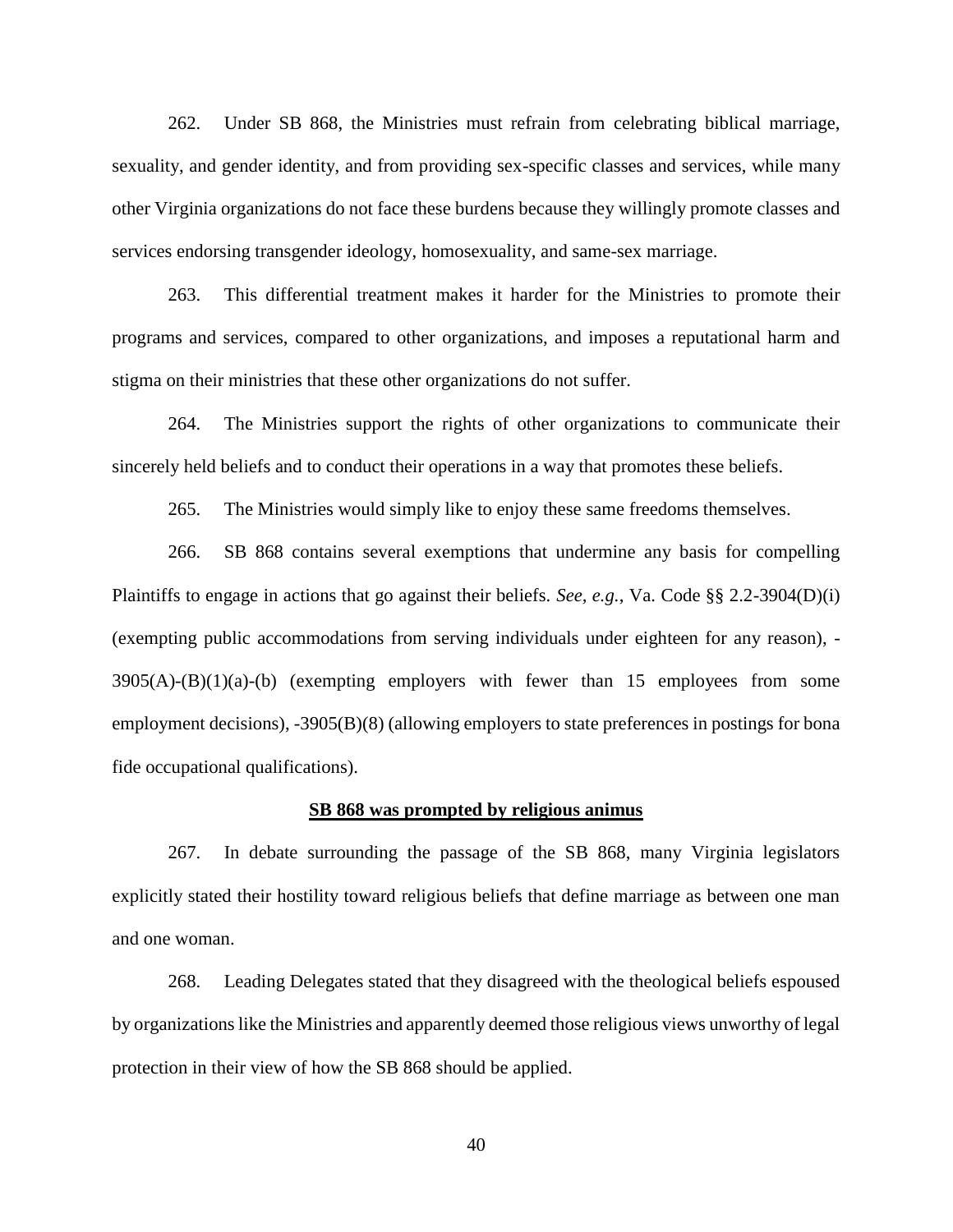269. For example, during a debate in the Virginia House of Delegates over an amendment to SB 868 that would have excluded "a religious corporation, association, society, or unincorporated house of worship" from the definition of public accommodation, Delegate Joshua Cole (D-28) said:

> I understand we have theological disagreements and we have theological beliefs of what we're supposed to carry out, but if you are a public organization, your doors are supposed to be open to everyone in the public. … What are we doing with our witness when we allow organizations to say just because we have St. Peter's behind it, or Christian behind it, … that we don't like you so don't come over here. … Madame Speaker as an ending thought, I will let you know that in Jesus' day the sinner was not his enemy. It was the church.

270. During that same debate, Delegate Mark Levine (D-45) stated that "religious bigotry is bad," which in context implied that religious organizations that had objections to hiring someone because of their sexual orientation were bigoted.

271. Upon information and belief, many legislators applauded after both statements.

272. Likewise, the Virginia legislature rejected amendments to SB 868 that would have (1) exempted religious organizations from "provid[ing] employment that would be inconsistent with its deeply held religious beliefs regarding sexual orientation"; (2) allowed "a religious organization" to "require that all employees or applicants for employment conform to the religious tenets of such organization"; (3) exempted "a religious corporation, association, educational or charitable institution, or society from taking such action as it deems necessary to promote the religious principles by which it is established or maintained"; and (4) allowed "a religious organization, association, or society, or any nonprofit institution or organization operated, supervised, or controlled by or in conjunction with a religious organization, association, or society,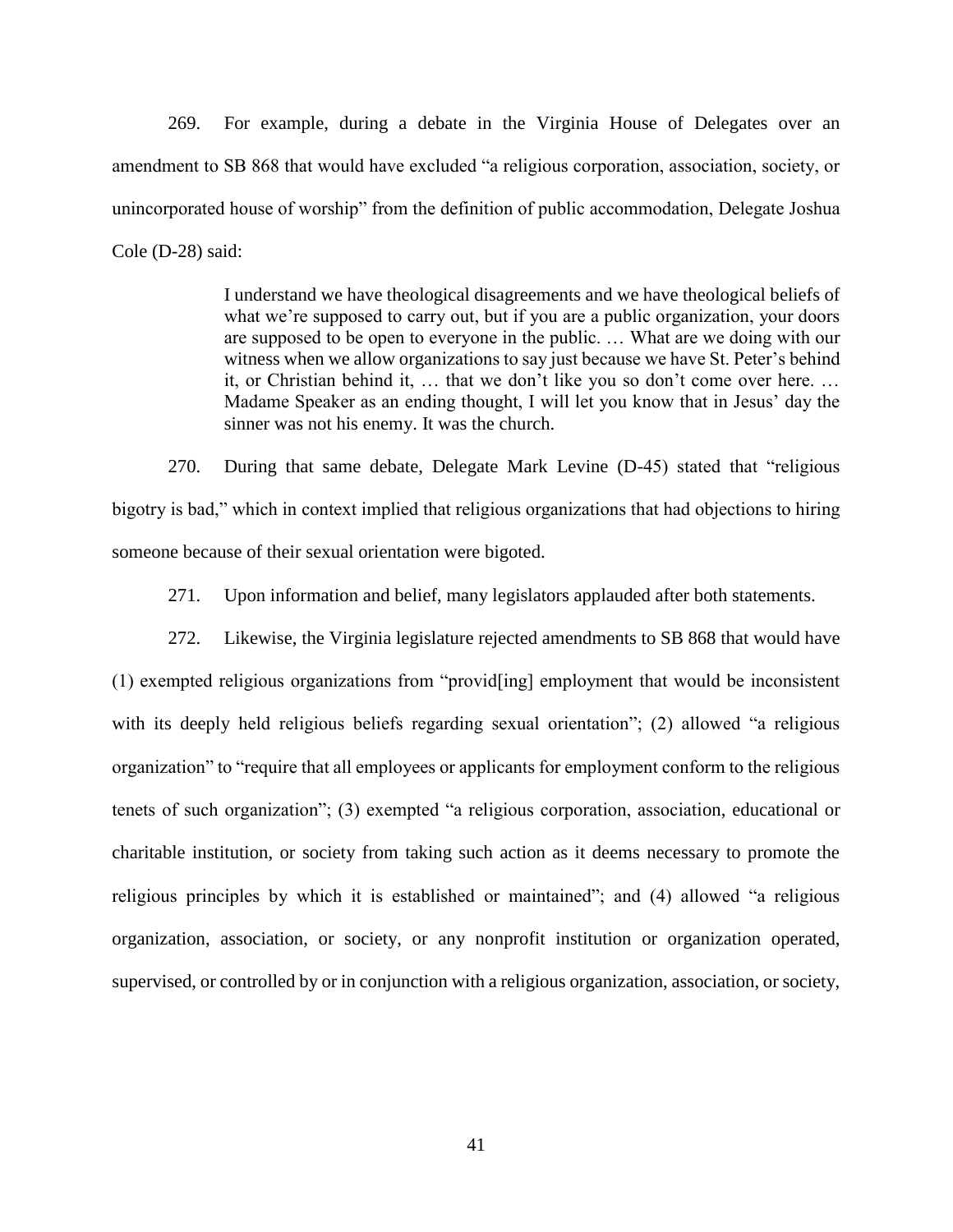from taking such action as it deems necessary to promote the religious principles by which it is established or maintained."<sup>3</sup>

273. The Virginia legislature also rejected an amendment that would have clearly exempted "a religious corporation, association, society or unincorporated house of worship" from the definition of a public accommodation. $4$ 

274. Before and after passing the Act, other state representatives expressed antagonism toward religious beliefs defining marriage as between one man and one woman.

275. For example, SB 41 2016 was a bill that would have allowed religious persons to object to solemnizing a marriage "in accordance with a sincerely held religious belief … that marriage is or should be recognized as the union of one man and one woman."<sup>5</sup>

276. Senator Adam Ebbin (D-30) opposed SB 41 2016, stating, "[T]his bill carves out a space for bigotry cloaked under the guise of religious freedom."

277. Senator Ebbin was the chief patron of the SB 868.

278. Likewise, HB 773 2016 was a bill that would have prohibited a government entity from "tak[ing] any discriminatory action against a person … on the basis that such person believes, speaks, or acts in accordance with a sincerely held religious belief or moral conviction that (i) marriage is or should be recognized as the union of one man and one woman ...."<sup>6</sup>

279. Delegate Mark Sickles (D-43) called HB 773 2016 "a discrimination bill."

280. Delegate Simon said HB 773 2016 was "a license to discriminate."

 $\overline{\phantom{a}}$ 

<sup>&</sup>lt;sup>3</sup> See https://lis.virginia.gov/cgi-bin/legp604.exe?201+amd+HB1663ASR; https://lis.virginia.gov/cgi-bin/legp604.exe?201+amd+SB868AHR; and https://lis.virginia.gov/cgi-bin/legp604.exe?201+amd+SB868ASR.

<sup>4</sup> *See* https://lis.virginia.gov/cgi-bin/legp604.exe?201+amd+HB1663ASR.

<sup>5</sup> *See* https://lis.virginia.gov/cgi-bin/legp604.exe?161+ful+SB41ER+pdf.

<sup>6</sup> *See* https://leg1.state.va.us/cgi-bin/legp504.exe?161+ful+HB773H1+pdf.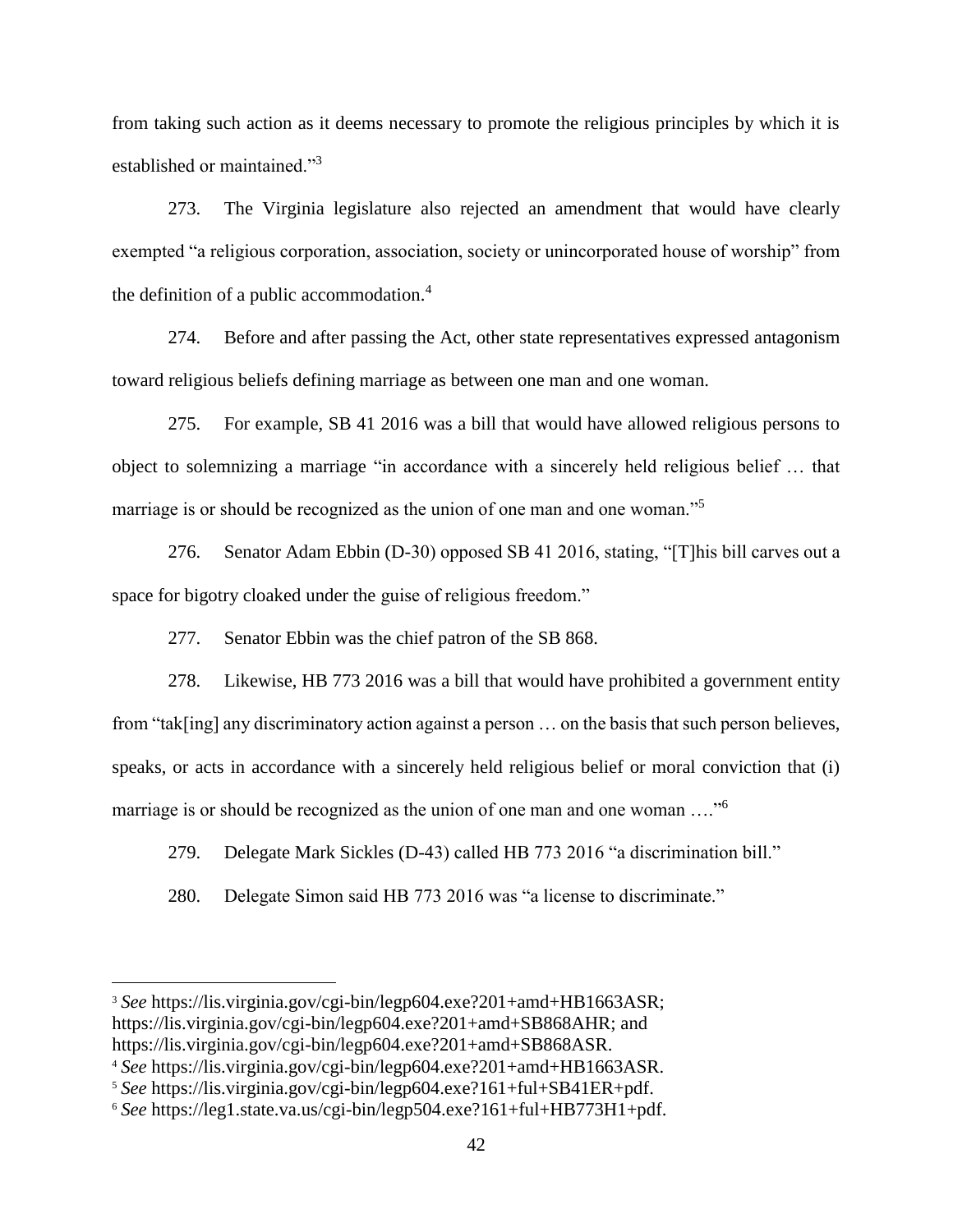281. Delegate Charniele Herring (D-46) said HB 773 2016 gave "a free pass to discriminate."

282. Delegate Sam Rasoul (D-11) said HB 773 2016 "gives state approval to discriminate against others," "sends a terrible message," and "sets an unwelcoming and hostile tone to people."

283. In a committee meeting on HB 1049 2020, Jeffrey Caruso of the Virginia Catholic Conference proposed an amendment to the bill because the "religious tenets of our organization would be that, that marriage is the union of a man and a woman and we would expect that employees of our organization would adhere to that standard of conduct …."

284. Senator Ghazala Hashmi (D-10) responded, "I just have a real problem with that line of argument. As a Commonwealth, we are committed to nondiscrimination. … And so I have an issue with that argument."

285. All of the state legislators listed in paragraphs 269–284 voted for passing the Act.<sup>7</sup>

286. Attorney General Herring has exhibited similar religious animus in arguing for other laws that infringe on religious freedom in the name of promoting particular ideologies about marriage, sexuality, and gender. *See, e.g.*, Amici Br. of Massachusetts et al., *Little Sisters of the Poor Saints Peter and Paul Home v. Pennsylvania*, 2020 WL 1875621 (April 8, 2020); Amici Br. of Virginia et al., *Our Lady of Guadalupe School v. Morrissey-Berru*, 2020 WL 1478592 (Mar. 11, 2020); Amici Br. of Massachusetts et al., *Masterpiece Cakeshop, Ltd. v. Colo. Civil Rights Comm'n*, 2017 WL 5127307 (Oct. 30, 2017). In each of these cases, the Supreme Court's decision held that the law Attorney General Herring supported was unconstitutional as a violation of religious liberty.

 $\overline{\phantom{a}}$ 

<sup>7</sup> *See* https://lis.virginia.gov/cgi-bin/legp604.exe?201+mbr+SB868.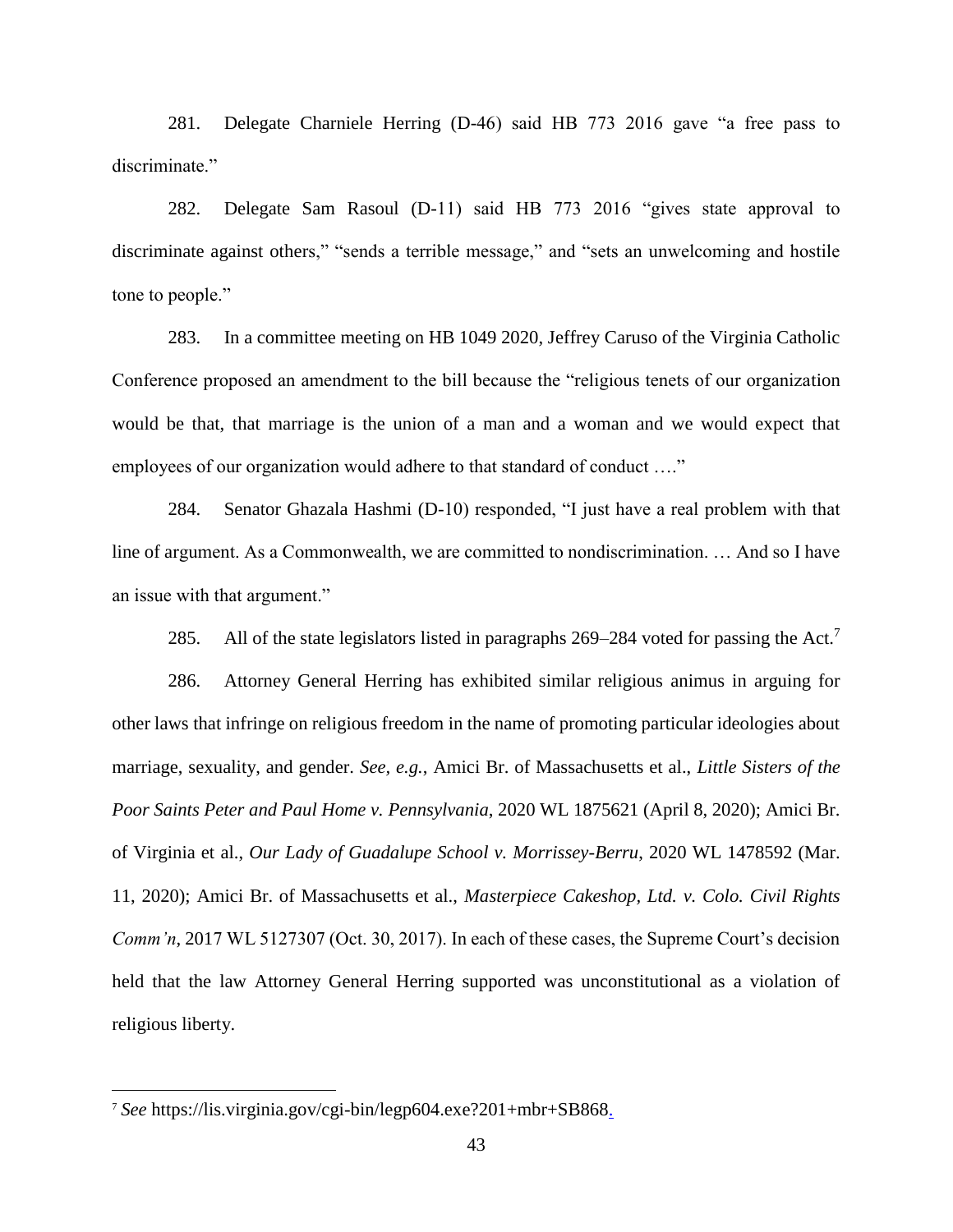### **H.B. 1429 – Compelled Health Insurance Coverage**

287. On April 10, 2020, Governor Northam signed HB 1429, which was codified at Section 38.2-3449.1 of the Virginia Code and entitled, "Prohibited discrimination based on gender identity or status as a transgender individual."

288. HB 1429 took effect on July 1, 2020.

289. HB 1429 states that an employee health plan may not "deny or limit coverage or impose additional cost sharing or other limitations or restriction on coverage . . . for health care services that are ordinarily or exclusively available to covered individuals of one sex, to a transgender individual on the basis of the fact that the individual's sex assigned at birth, gender identity, or gender otherwise recorded is different from the one to which such health services are ordinarily or exclusively available."

290. HB 1429 states that "[a]n individual shall not be subjected to discrimination under a health benefit plan on the basis of gender identity or being a transgender individual, including by being denied coverage of medically necessary transition-related care."

291. The term "medically necessary transition-related care" is a defined term. It includes facilitating coverage for gender-affirming therapy, cross-sex hormones, and "genderreassignment" surgery.

292. HB 1429 contains no religious exemption.

293. HB 1429 requires employers like Calvary Road and Care Net, which provide full coverage health insurance for employees to pay for "gender-affirming" therapy, cross-sex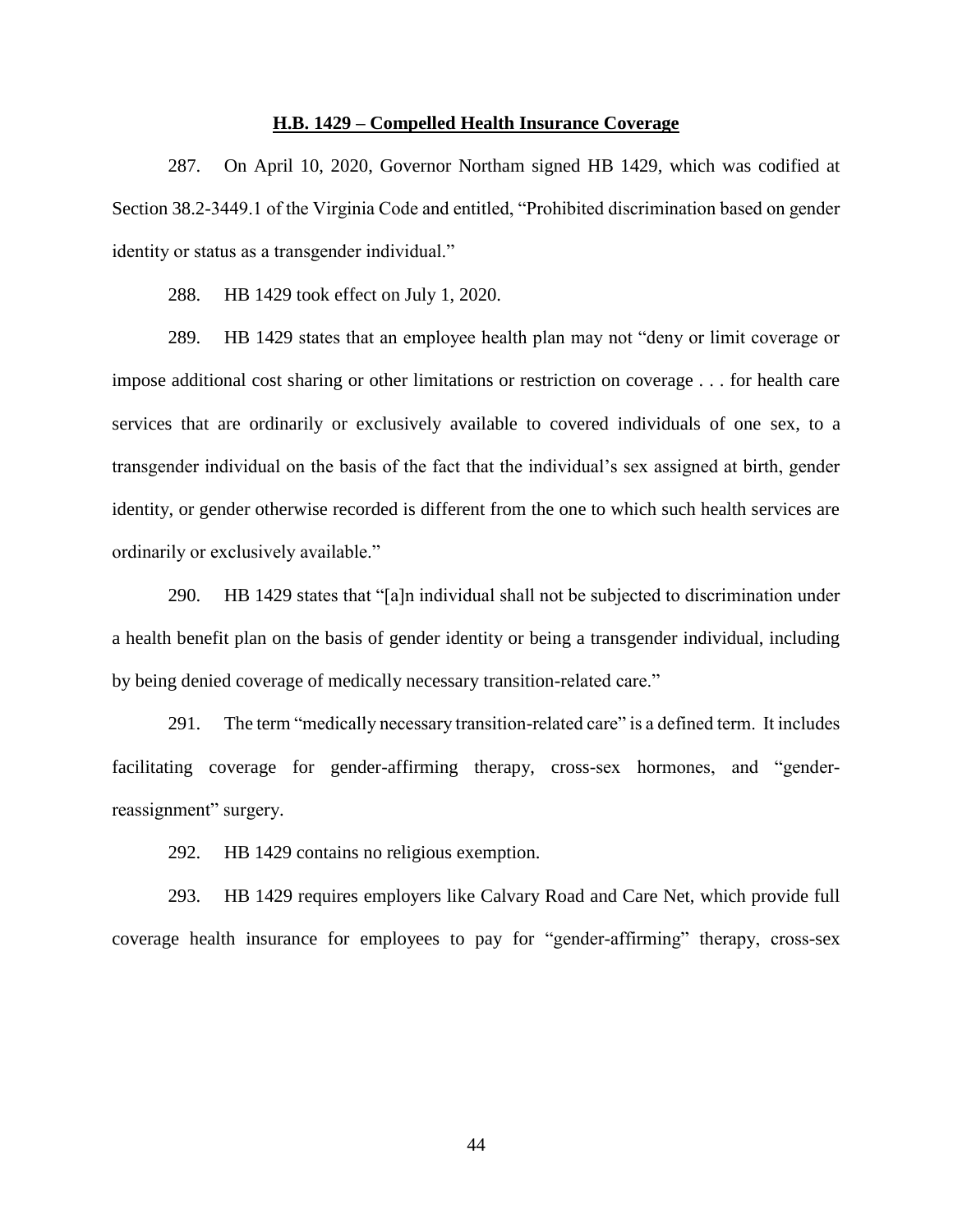hormones, and "gender-reassignment" surgery in their employee benefit plans, even though they have religious objections to doing so.<sup>8</sup>

### **LEGAL ALLEGATIONS**

294. Plaintiffs Calvary Road, Community Fellowship, Community Christian, and Care Net, are "employers," are subject to and must comply with SB 868.

295. The Act on its face includes Plaintiffs Calvary Road, Community Fellowship, Community Christian, as "places of public accommodation," which are subject to and must comply with SB 868.

296. The Act violates, chills, and deters the Ministries from exercising their constitutional rights.

297. Plaintiffs Calvary Road and Care Net are subject to and must comply with HB 1429.

298. HB 1429 compels Calvary Road and Care Net to violate their religious convictions regarding participating in and supporting medical treatment contrary to their religious teachings.

299. As a direct and proximate result of Defendants' violation of the Ministries' constitutional rights, the Ministries have suffered and will suffer ongoing irreparable harm as well as economic injury (including lost donations and tuition), entitling the Ministries to declaratory and injunctive relief.

300. The Ministries do not have an adequate monetary or legal remedy for the loss of their constitutional rights.

301. Unless Defendants are enjoined, the Ministries will continue to suffer irreparable harm and economic injury.

 $\overline{a}$ 

<sup>8</sup> While Community Fellowship Church and Community Christian Academy share these religious beliefs and objections, because they do not provide employer-sponsored health plans, they do not bring claims based on HB 1429.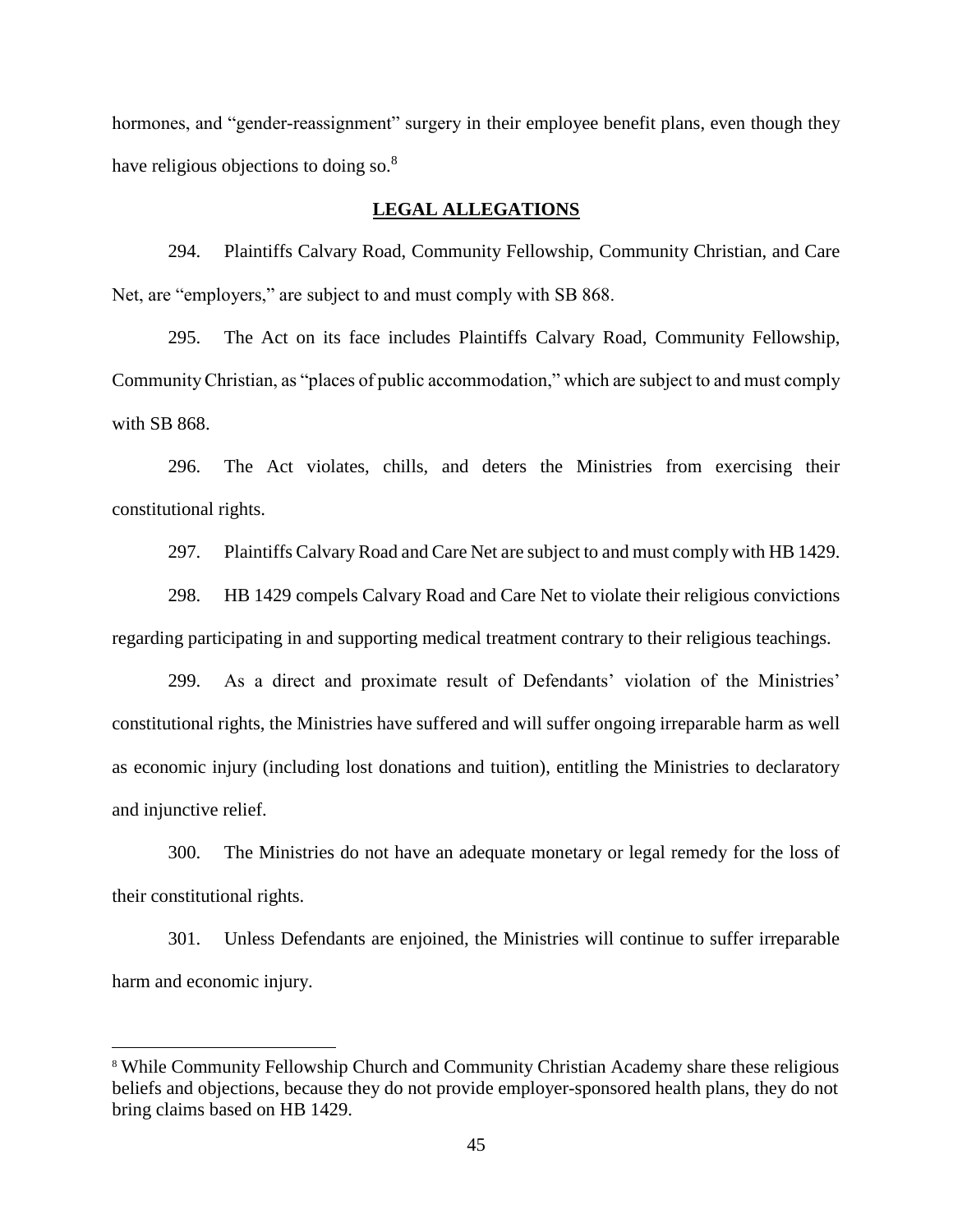# **COUNT I Violation of Plaintiffs' Right to Free Exercise of Religion Under the Virginia Religious Freedom Restoration Act (Va. Code §57-1)**

302. The Ministries reallege all matters set forth in paragraphs 1–301 and incorporate them herein.

303. The Ministries' sincerely held religious beliefs prohibit them from providing or facilitating sex-specific services and programs to persons of the opposite sex.

304. The Ministries' sincerely held religious beliefs prohibit them from hiring employees, hosting volunteers, and admitting and retaining students who do not comport with the tenets of their faith, including biblical teachings on marriage, sexuality, and gender.

305. The Ministries' sincerely held religious beliefs prohibit them from using preferred pronouns that do not correlate to an individual's biological sex.

306. The Ministries' sincerely held religious beliefs prohibit them from allowing sexspecific bathrooms and private spaces to be accessed by members of the opposite sex.

307. The Ministries' sincerely held religious beliefs prohibit them from providing or facilitating coverage for "gender-transition" therapy, cross-sex hormones, or "genderreassignment" surgery, and from providing a health insurance plan that covers access to those services.

308. When the Ministries comply with their sincerely held religious beliefs on marriage, sexuality, and gender identity, they exercise religion within the meaning of the Virginia Religious Freedom Restoration Act.

309. SB 868 and HB 1429 impose a substantial burden on the Ministries' religious exercise and coerce them to change or violate their religious beliefs.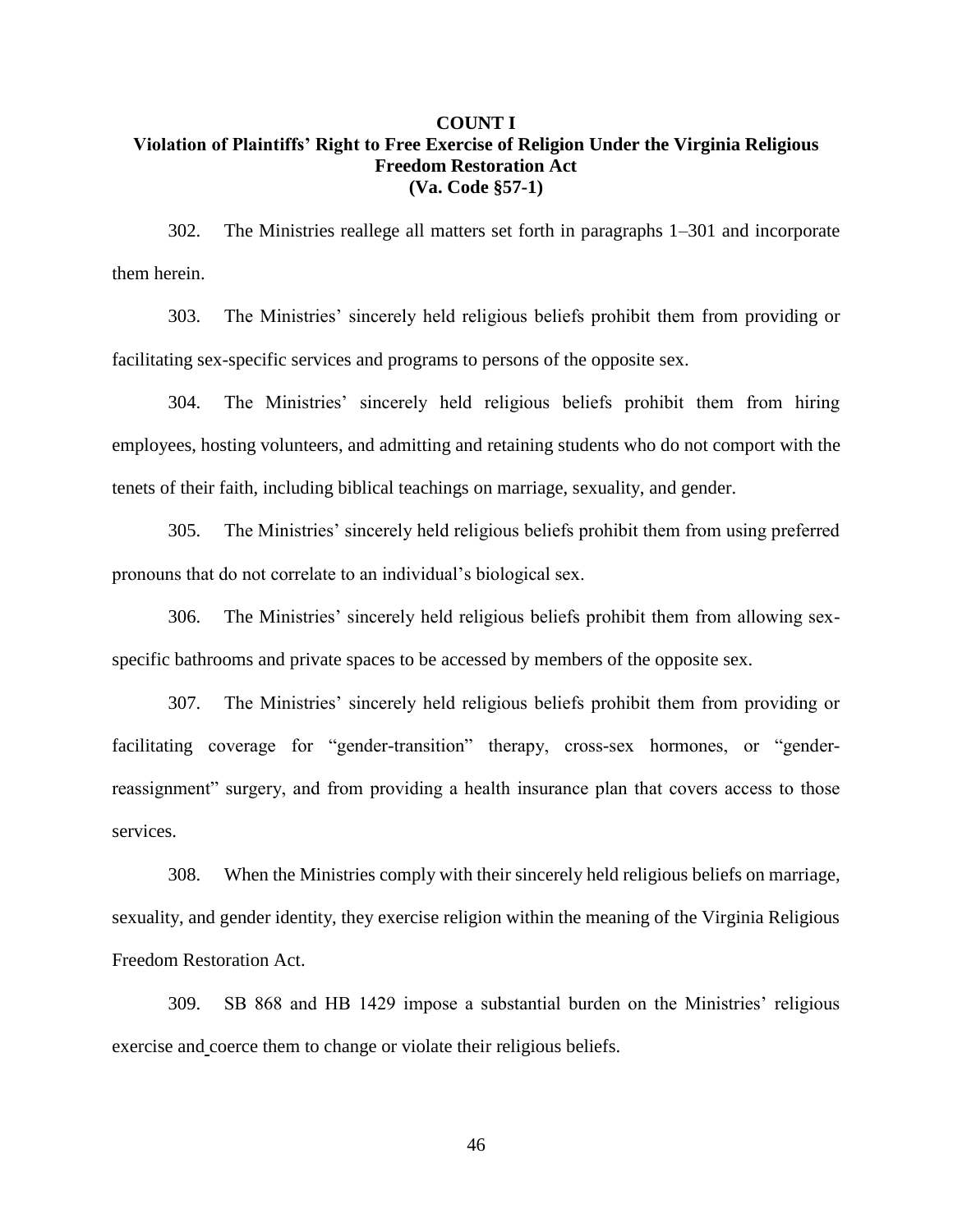310. SB 868 and HB 1429 penalize the Ministries for offering sex-specific classes and services, for seeking to work with like-minded religious adherents, for refusing to offer health insurance plans that cover medical procedures aimed at altering biological sex, for providing services to the public in accordance with their religious convictions, and for teaching and counseling on biblical marriage and sexuality.

311. SB 868 and HB 1429 substantially burden the Ministries' religious exercise when they force the Ministries to choose between following their religious commitments and suffering debilitating punishments or violating their consciences to avoid those punishments.

312. SB 868 and HB 1429 also chill the Ministries' religious exercise within the meaning of the Virginia Religious Freedom Restoration Act.

313. SB 868 and HB 1429 expose the Ministries to substantial fines, and financial and administrative burdens for their religious exercise.

314. SB 868 and HB 1429 also expose the Ministries to substantial disadvantages in successfully operating their outreach ministries, because they penalize their particular viewpoints.

315. SB 868 and HB 1429 do not further a compelling governmental interest.

316. SB 868 and HB 1429 are not narrowly tailored to achieve a compelling governmental interest.

317. SB 868 excludes some other types of organizations (with fewer than 15 employees for certain provisions and fewer than 6 employees for other provisions) and classes of people (under the age 18), demonstrating that the government does not consider the interest that allegedly underlies SB 868 to be compelling.

318. SB 868 and HB 1429, as applied to the Ministries, violate the Virginia Religious Freedom Restoration Act.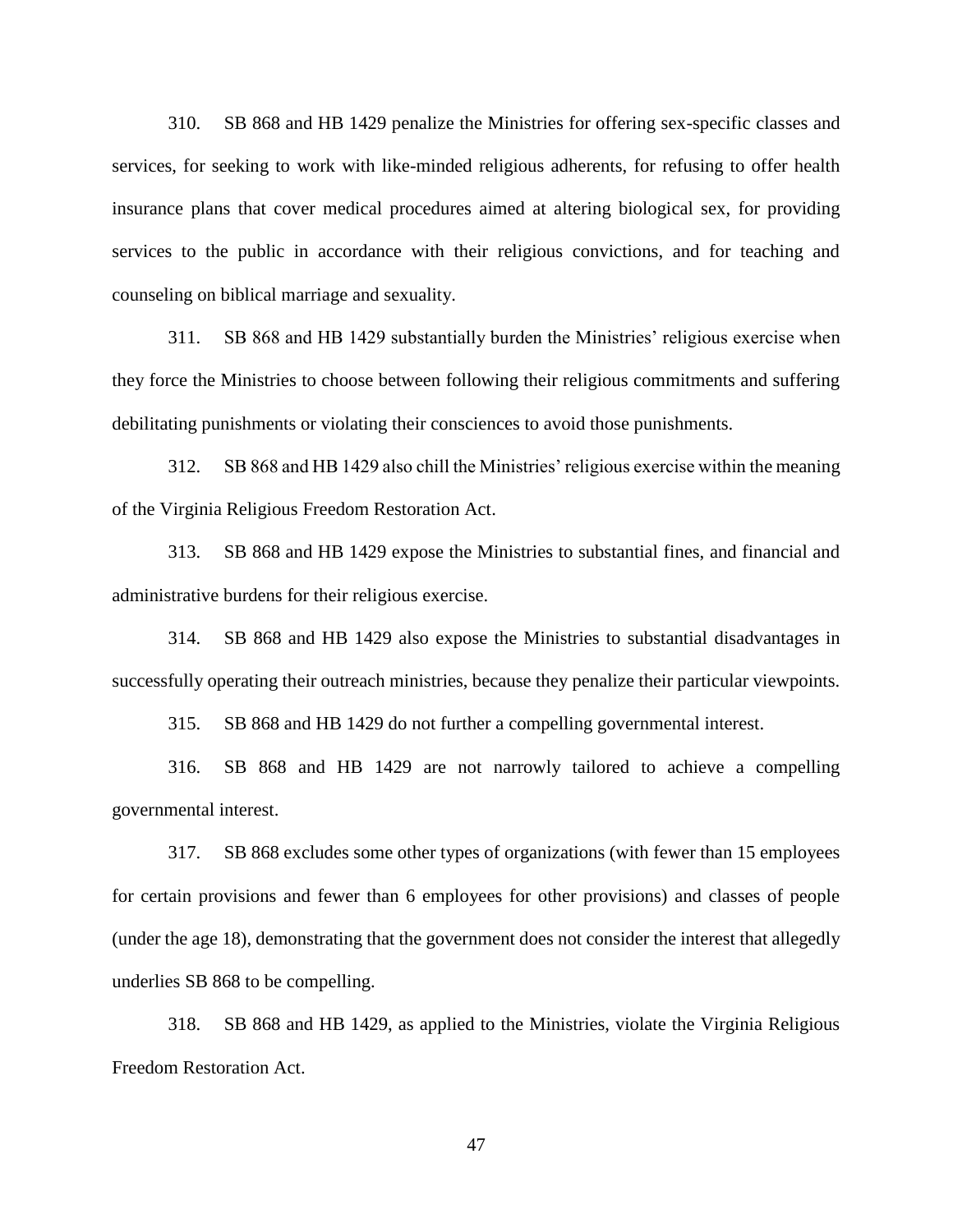# **COUNT II Violation of Plaintiffs' Right to Free Exercise of Religion Under the Virginia Constitution (Va. Const., art. I, § 16)**

319. The Ministries repeat and reallege each allegation contained in paragraphs 1–301 of this Complaint.

320. The Ministries' sincerely held religious beliefs prohibit them from teaching and affirming anything in violation of their biblical views on marriage, sexuality, and gender identity; offering sex-specific classes and services to persons of the opposite sex; hiring persons who do not ascribe to and live in accordance with their views on biblical marriage, sexuality, and gender identity; providing coverage for medical services that attempt to alter biological sex; providing services to the public in a way that violates their views on biblical marriage, sexuality, and gender identity; using pronouns that do not correspond to a person's biological sex; and opening up sexspecific private spaces to members of the opposite sex.

321. When the Ministries comply with their sincerely held religious beliefs on biblical marriage, sexuality, and gender identity, they exercise religion within the meaning of the Free Exercise Clause.

322. SB 868 and HB 1429 impose a substantial burden on the Ministries' religious exercise and coerce them to change or violate their religious beliefs.

323. Defendants substantially burden the Ministries' religious exercise when they force them to choose between either following their religious commitments and suffering debilitating punishments or violating their consciences to avoid those punishments.

324. SB 868 and HB 1429 are not neutral.

325. SB 868 and HB 1429 are not generally applicable.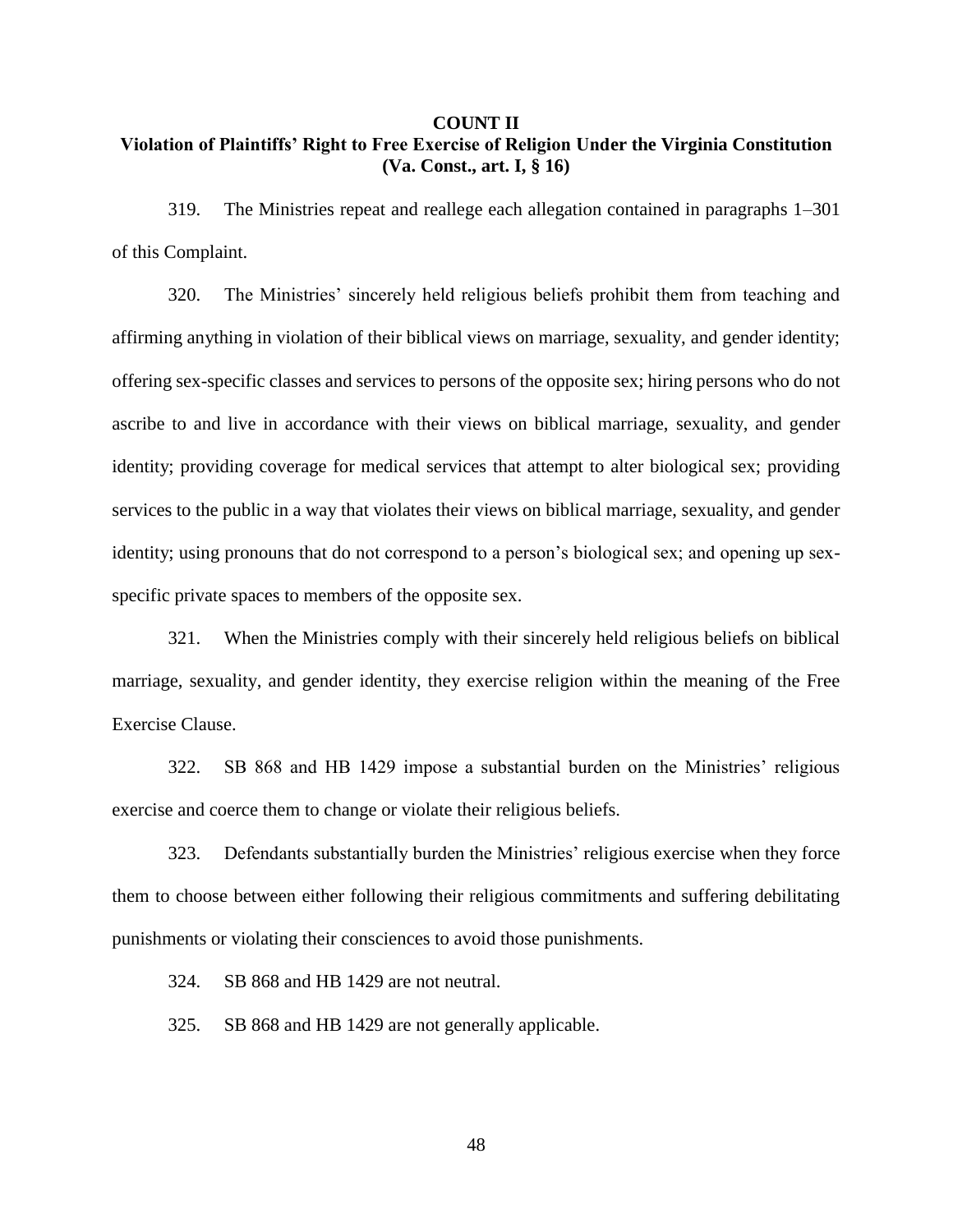326. SB 868 and HB 1429 are targeted with hostility toward the Ministries' viewpoints on marriage, sexuality, and gender.

327. SB 868 exempts certain types of organizations (with fewer than 15 full-time employees and fewer 5 employees) and classes of people (under the age 18), but does not exempt the Ministries, even though their religious beliefs prevent them from complying with SB 868.

328. SB 868 and HB 1429 do not further a compelling governmental interest.

329. Compelling the Ministries to speak and operate in violation their beliefs is hardly the least restrictive means of advancing any interest the government claims had in passing SB 868 and HB 1429.

330. SB 868 and HB 1429 coerce the Ministries to change or violate their religious beliefs.

331. SB 868 and HB 1429 chill the Ministries' religious exercise.

332. SB 868 and HB 1429 expose the Ministries to substantial fines, and financial and administrative burdens for their religious exercise.

333. SB 868 and HB 1429 expose the Ministries to substantial disadvantages in being able to operate their outreach ministries to serve the populations they wish to serve; in the way they wish to serve them.

334. SB 868 and HB 1429 are designed in a way that makes it impossible for the Ministries and other similar religious organizations to comply with their religious beliefs.

335. SB 868 was promulgated to suppress the religious exercise of the Ministries and others with like beliefs about marriage and sexuality.

336. SB 868 and HB 1429, as applied to the Ministries, violate the Ministries' rights secured to them by the Free Exercise Clause of the Virginia Constitution.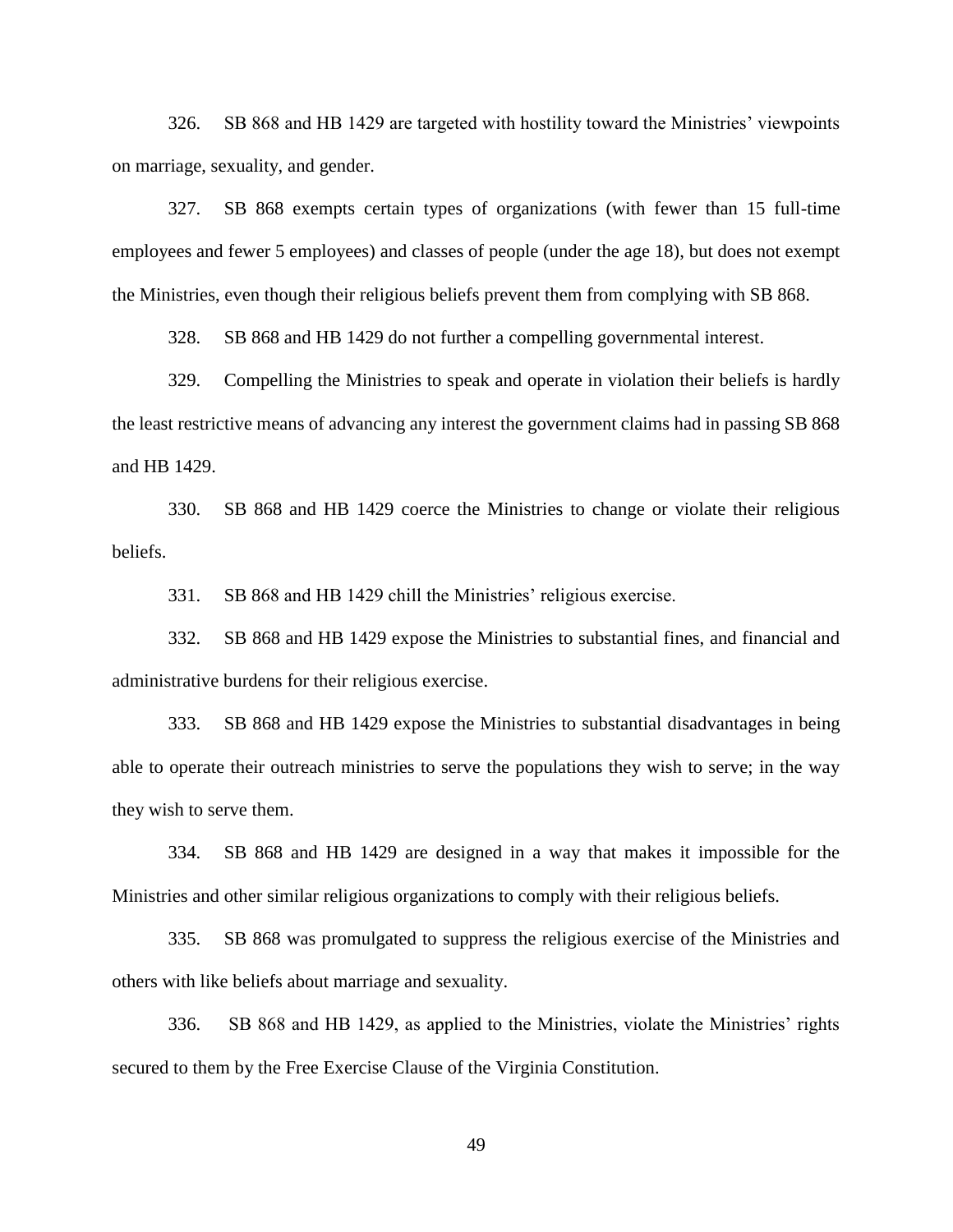# **COUNT III Violation of Plaintiffs' Right to Freedom of Speech Under the Virginia Constitution (Va. Const. art. I, § 12)**

337. The Ministries repeat and reallege each allegation contained in paragraphs 1–301 of this Complaint.

338. The Virginia Free Speech Clause protects the Ministries' ability to speak, create speech, publish speech, and associate with others for expressive purposes.

339. The Virginia Free Speech Clause also protects the Ministries' ability to not speak, to decline to create speech, and to decline to associate with others for expressive purposes.

340. The Virginia Free Speech Clause also protects the Ministries' right to be free from content-, viewpoint-, and speaker-based discrimination.

341. The Virginia Free Speech Clause also prohibits the government from conditioning a benefit on the relinquishment of any free speech right.

342. The Ministries' organizations, and all activities associated with the various services and programs they provide, are forms of protected speech and expressive association.

343. The Compelled Hiring Provision of SB 868 interferes with the Ministries' right to speak freely and ask questions of job applicants regarding their specific beliefs and lifestyle with respect to marriage, sexuality, or gender.

344. The Termination Ban of SB 868 interferes with the Ministries' right to speak freely and ask questions of employees regarding their specific beliefs and lifestyle with respect to marriage, sexuality, or gender.

345. The Motivating Factor Provision of SB 868 interferes with the Ministries' right to speak freely about the Ministries' beliefs regarding marriage, sexuality, or gender, lest the Ministries' speech be later cited in a dispute over an individual's separation from employment.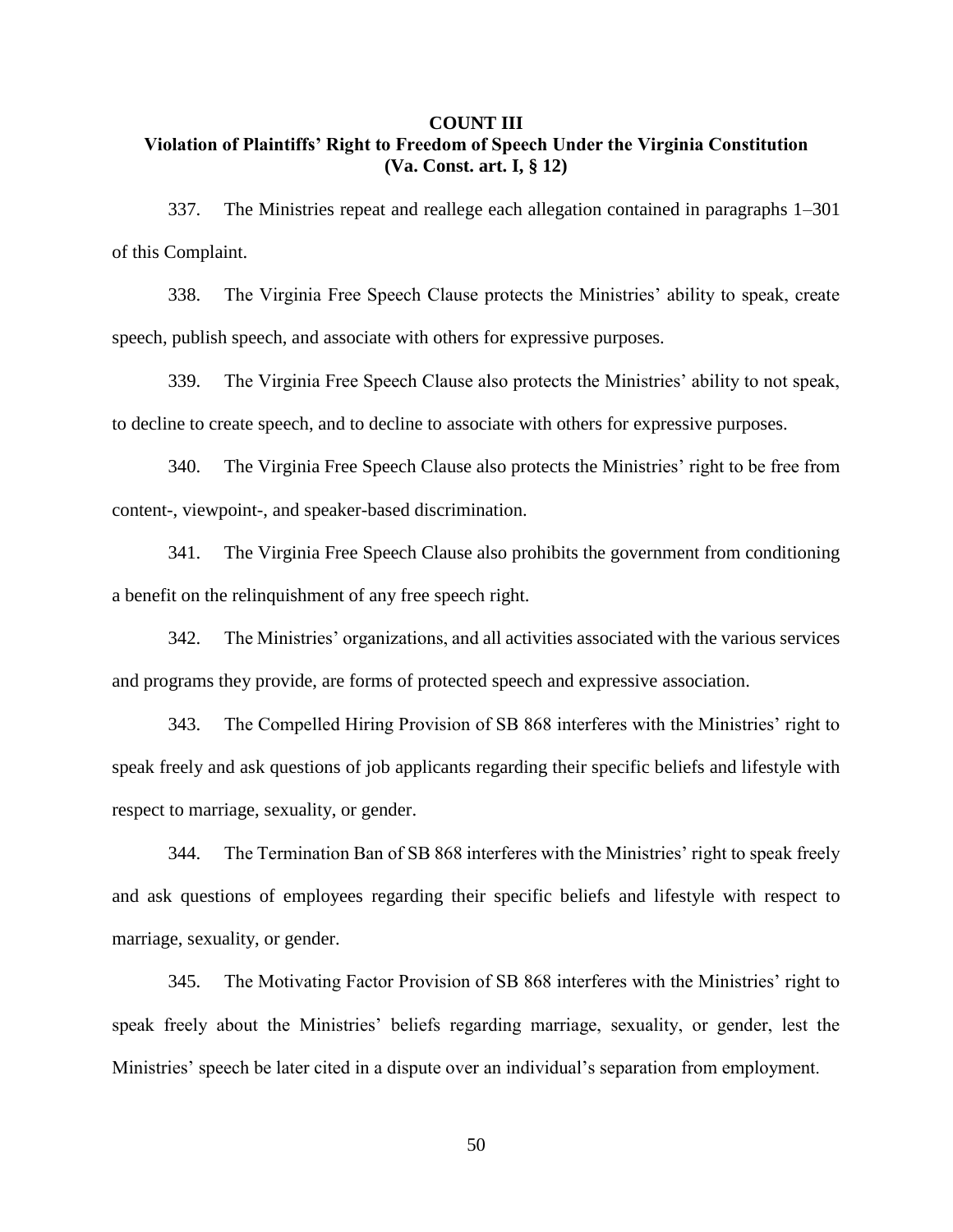346. The Accommodation Clause compels speech the Ministries object to; interferes with their teaching, counseling, and praying about biblical matters; compels them to engage in expressive associations to convey messages they consider objectionable; forbids them to speak about their programs, services, and beliefs as they would like; and regulates speech, association, and publication based on content, viewpoint, and speaker identity.

347. The Accommodation Clause is a content-, viewpoint-, and speaker-based regulation that prevents Plaintiffs from adopting and openly declaring their desired pattern and practice of teaching, counseling, and praying that marriage is only between one man and one woman, and from declining to teach, counsel, or pray in a way that affirms marriages other than those between one man and one woman or that endorses transgender ideology.

348. The Accommodation Clause bans, chills, and burdens the Ministries' desired speech and association by requiring the Ministries to engage in speech and associations they object to.

349. The Publication Clause chills, bans, and burdens the Ministries' desired speech and association by requiring Plaintiffs to engage in speech and associations they object to and by prohibiting the Ministries from communicating by notice or by advertisement that their services may be limited based on characteristics such as biological sex and prohibiting them from writing in job postings that they seek individuals who also share their biblical views.

350. The Act is a content-, viewpoint-, and speaker-based regulation that bans, chills, and burdens the Ministries' desired speech and publication of that speech on the Ministries' websites, materials, and directly to the population they serve, and inhibits Plaintiffs from forming expressive associations they desire to form and from avoiding expressive associations that would require them to convey objectionable messages.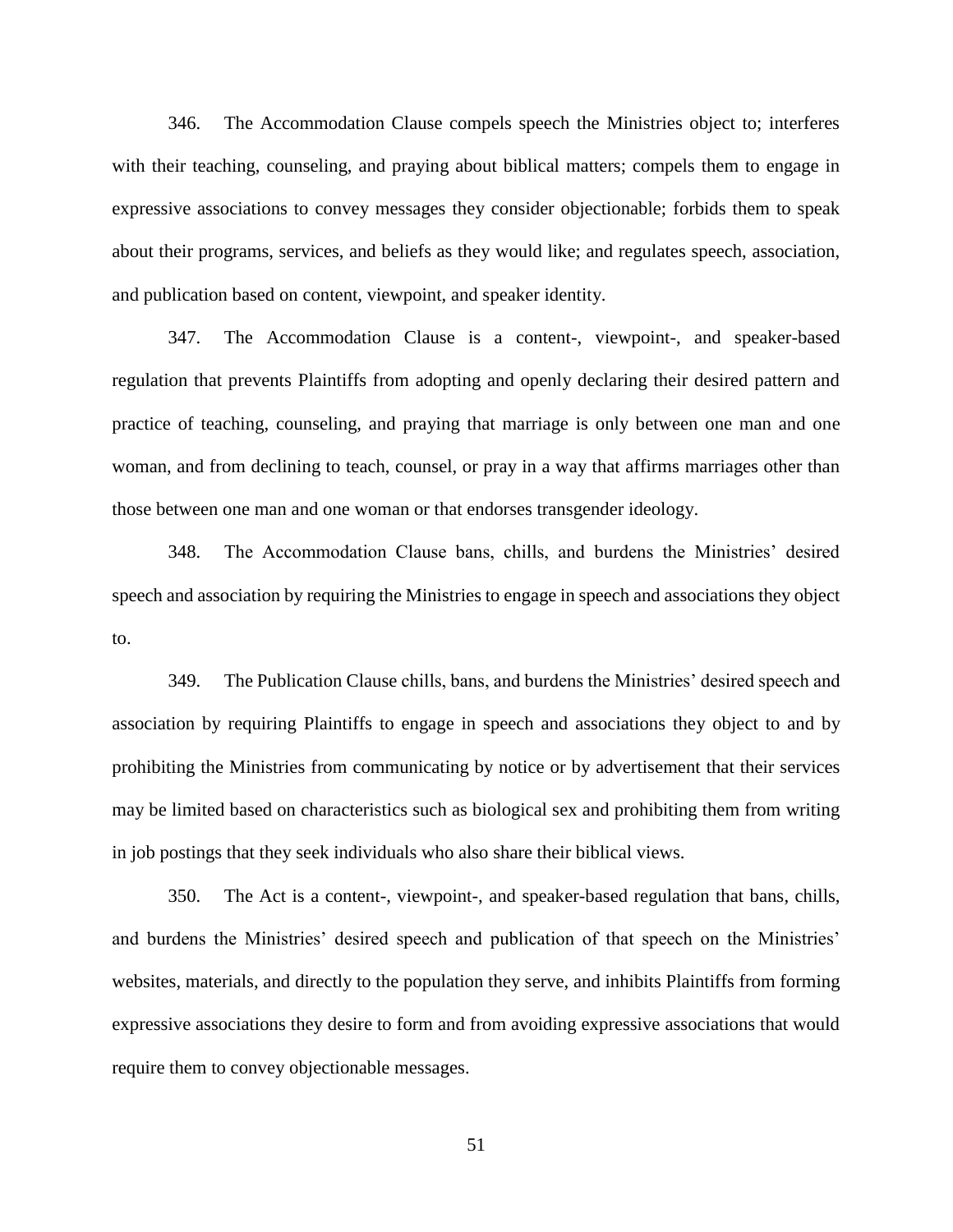351. Defendants have no compelling or even valid interest to justify infringing on the Ministries' free speech and free expressive association, nor is SB 868 narrowly tailored to any purported interest.

352. Accordingly, as applied to the Ministries, the employment provisions, Accommodation Clause and Publication Clause violate the Virginia Constitution's protections for free speech and free association.

# **COUNT IV Violation of the Virginia Constitution Establishment Clause (Va. Const., art. I, § 16)**

353. The Ministries repeat and reallege each allegation contained in paragraphs 1–301 of this Complaint.

354. The Virginia Constitution's Establishment Clause protects the Ministries' right to participate and to not participate in religious exercises in ways consistent with their religious beliefs.

355. SB 868 forces the Ministries to participate in exercises contrary to their sincere religious beliefs.

356. The Establishment Clause requires the government to act with a secular purpose and to neither promote nor inhibit religion.

357. SB 868 targets the Ministries by singling out their religious speech and belief for hostility, and by showing favoritism towards, preferring, and promoting religious beliefs that approve of same-sex marriage and transgender ideology.

358. SB 868 also singles out the Ministries based on disfavored religious views and sends a message that religious persons with beliefs like the Ministries' are second-class citizens, outsiders, and not full members of the community.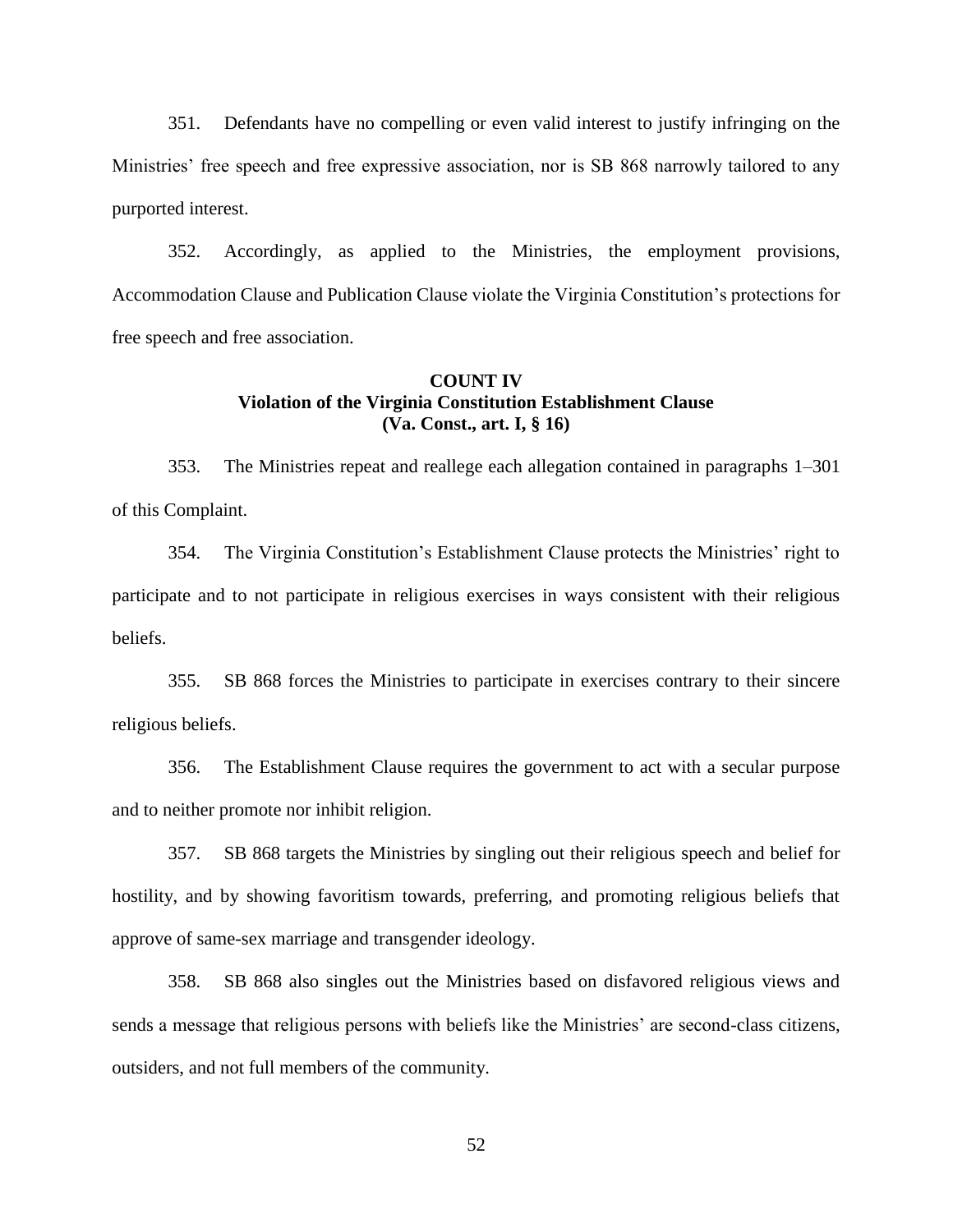359. SB 868 also forces the Ministries to give up their beliefs to engage in their religiously motivated activities in ways that inhibit religion and are not neutral.

360. HB 1429 targets the Ministries by singling out their religious beliefs for hostility, and by showing favoritism towards, preferring, and promoting religious beliefs that approve of transgender ideology.

361. HB 1429 singles out the Ministries based on disfavored religious views and sends a message that religious persons with beliefs like the Ministries' are second-class citizens, outsiders, and not full members of the community.

362. HB 1429 also forces the Ministries to give up their beliefs in order to engage in their religiously motivated activities, in ways that inhibit religion and are not neutral.

363. Defendants do not serve a compelling or even valid interest in a narrowly tailored way by compelling the Ministries to participate in conduct contrary to their sincerely held religious beliefs.

364. Defendants do not serve a compelling or even valid interest in a narrowly tailored way by favoring certain religious beliefs over the Ministries' beliefs

365. Defendants do not serve a compelling or even valid interest in a narrowly tailored way by enacting laws with the primary purpose or effect of disfavoring certain religious views.

366. Accordingly, as applied to the Ministries, SB 868 violates the Virginia Constitution's protections to be free from religious establishments.

367. Likewise, as applied to the Ministries, HB 1429 violates the Virginia Constitution's protections to be free from religious establishments.

# **COUNT V Violation of Plaintiffs' Right to Due Process Under the Virginia Constitution (Va. Const. art. I, § 11)**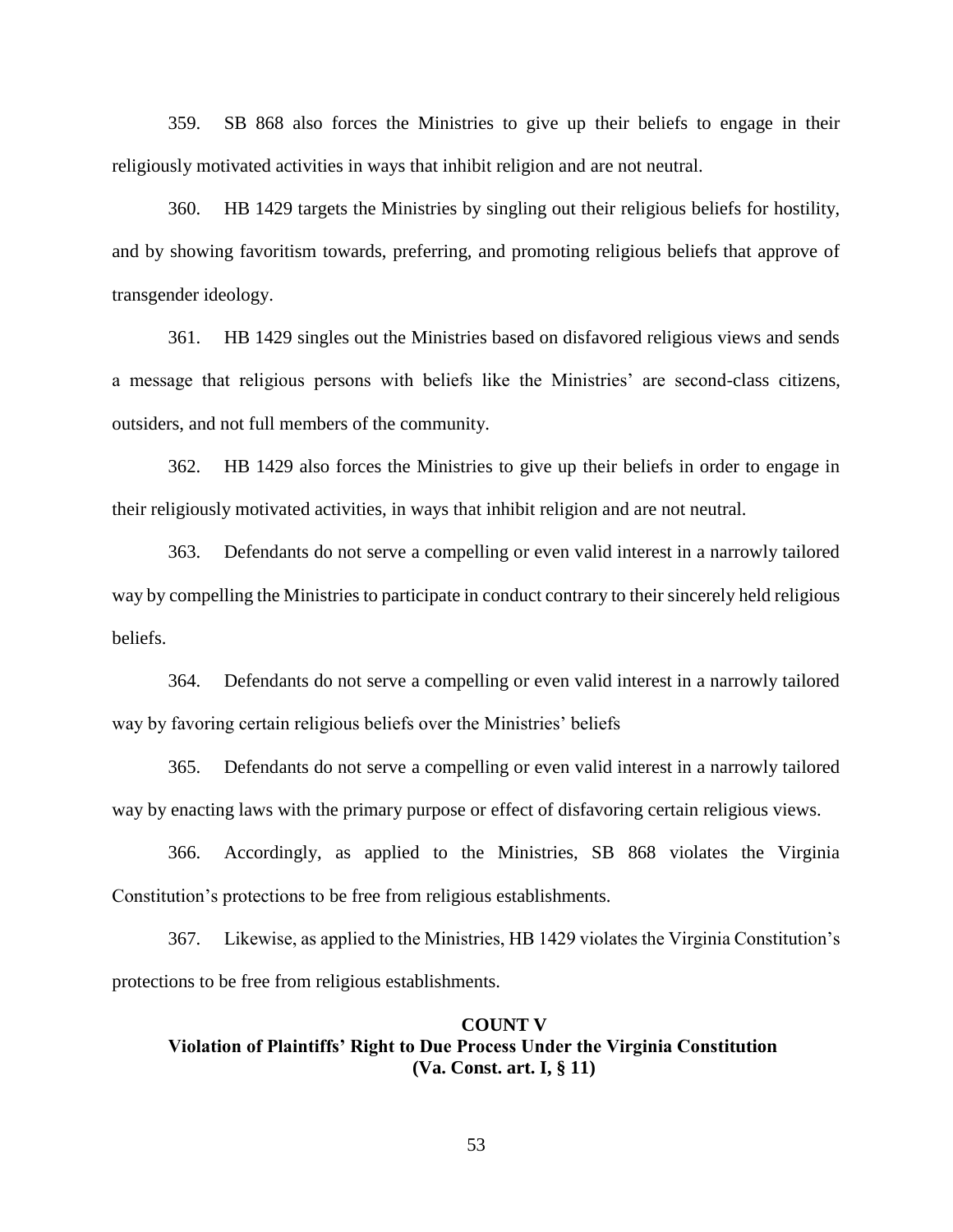368. The Ministries repeat and reallege each allegation contained in paragraphs 1–301 of this Complaint.

369. The Due Process Clause of the Virginia Constitution guarantees persons the right to due process of law, which includes the right to be free from vague guidelines granting officials unbridled discretion.

370. The vague language of SB 868 violates the Ministries' right to due process.

371. First, SB 868 uses undefined terms such as "discriminate" and "discriminatory," which do not clearly specify the criteria for what it means to discriminate or what an employer or place of public accommodation must do to comply with SB 868.

372. Second, SB 868 also prohibits an "unlawful discharge" without clarifying what the term means and entails, leaving the Ministries with no clear guidance on which activities to avoid and what constitutes such a discharge.

373. SB 868 also uses circular definitions, including an exemption to the definition of "place of public accommodation" for "a religious corporation, association, or society that is not in fact open to the public, or any other establishment that is not in fact open to the public"—without specifying what it means to be "open to the public."

374. These provisions use vague and undefined terms and guidelines granting officials unbridled discretion. SB 868 is therefore vague on its face and as applied to the Ministries and does not provide them fair notice.

375. Defendants have the power to investigate, apply, and enforce SB 868.

376. SB 868 gives Defendants discretion to investigate and determine violations, to issue notices of right to sue over alleged violations, and to seek relief against alleged violators.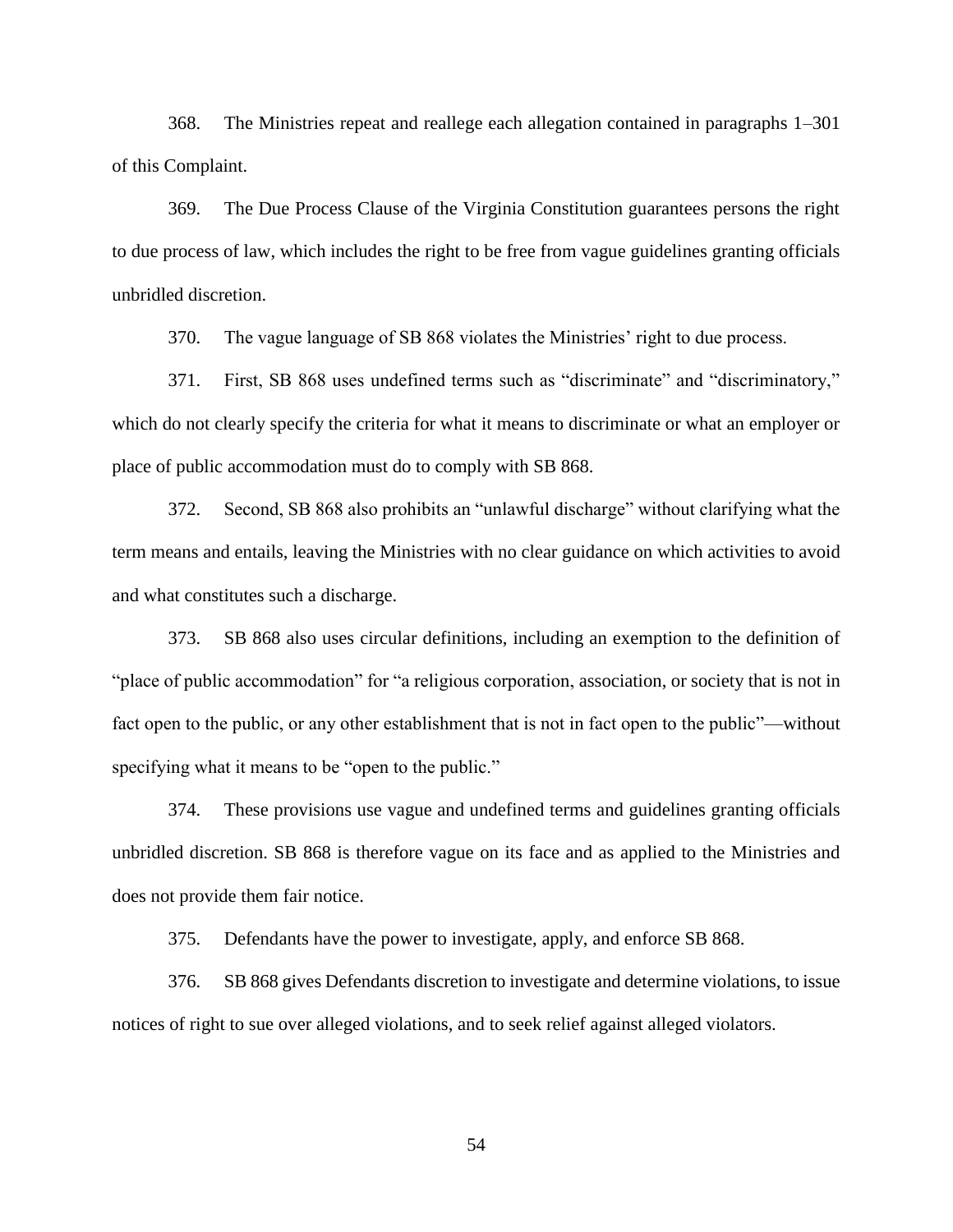377. As such, SB 868 is devoid of procedural safeguards to protect any entity subject to it. The broad powers given to the Division violate the concepts of legal fairness, objectivity, and due process.

378. Because of the vagueness of the Act, the Ministries are not able to operate in their community in accordance with their religious mission and beliefs without the threat that the Act will be enforced against them.

379. SB 868 does not serve any compelling, significant or legitimate, or even valid interest in a narrowly tailored way.

380. Accordingly, as applied to the Ministries, SB 868's vague language and lack of procedural safeguards violate the Ministries' rights under the Virginia Constitution to due process under the laws.

### **Prayer for Relief**

Plaintiffs respectfully ask this Court to enter judgment against Defendants and provide the following relief:

1. A declaration that SB 868 does not apply to Plaintiffs because Plaintiffs are protected by its religious exemptions.

2. A declaration that SB 868 as applied to Plaintiffs violates their rights under the Virginia Religious Freedom Restoration Act; their rights to Free Exercise, Free Speech, Freedom of Association, and Due Process rights under the Virginia Constitution; and their rights under the Establishment Clause in the Virginia Constitution.

3. A declaration that HB 1429 as applied to Plaintiffs violates their rights under the Virginia Religious Freedom Restoration Act, and Free Exercise and Establishment Clause rights under the Virginia Constitution.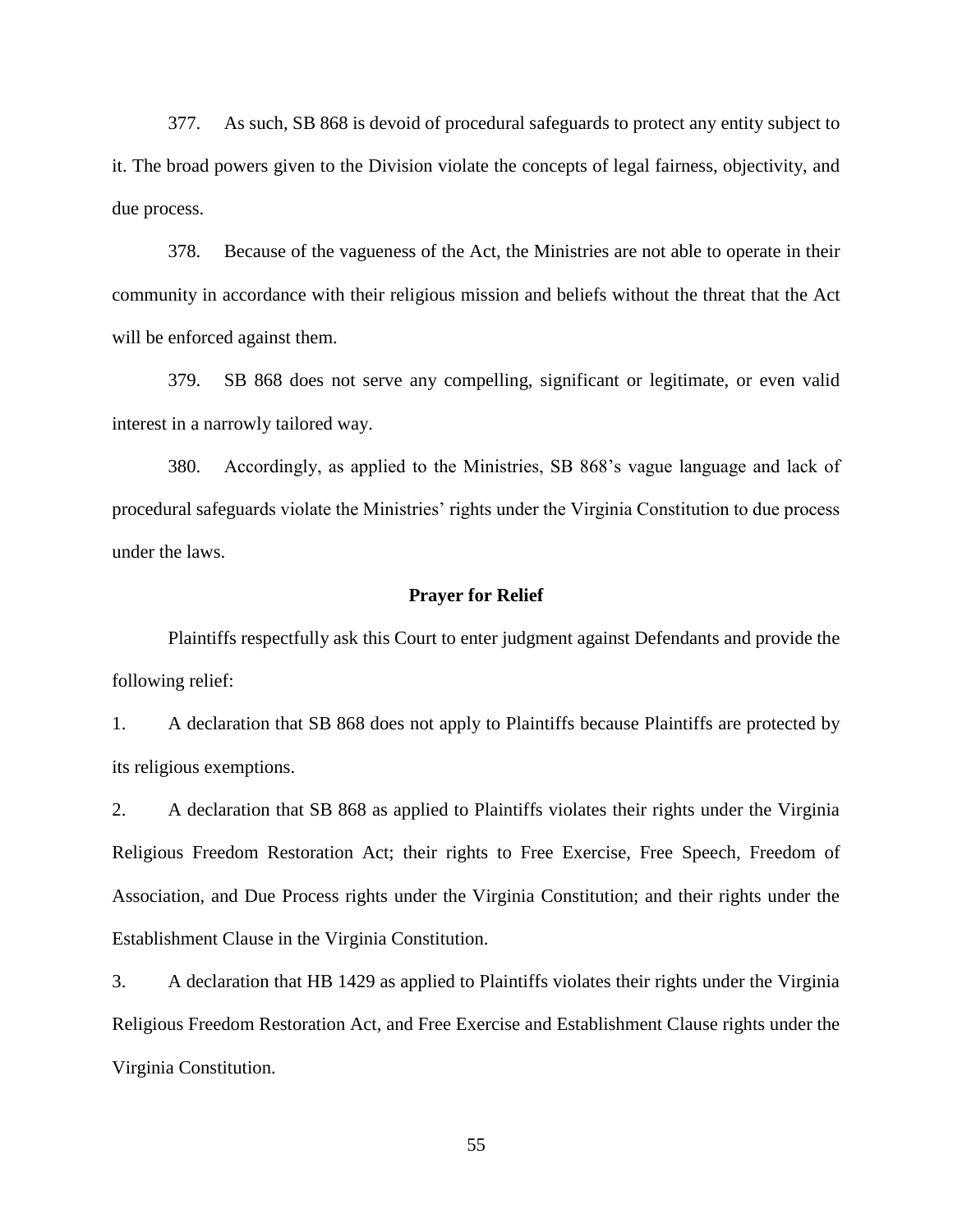4. A permanent injunction to stop Defendants and any person acting in concert with them from:

- a. enforcing SB 868 against Plaintiffs and other similarly situated religious organizations; and
- b. enforcing HB 1429 against the Plaintiffs and other similarly situated religious organizations.

5. That this Court adjudge, decree, and declare the rights and other legal relations of the parties to the subject matter here in controversy so that these declarations shall have the force and effect of a final judgment;

6. That this Court retain jurisdiction of this matter for the purpose of enforcing its orders;

7. That this Court award Plaintiffs' costs and expenses in this action, including reasonable attorneys' fees, in accordance with Va. Code § 8.01-190 and Va. Code § 57-2.02(D);

8. That this Court issue the requested injunctive relief without a condition of bond or other security required of Plaintiffs; and

9. That this Court grant any other relief that it deems equitable and just in the circumstances.

Respectfully submitted,